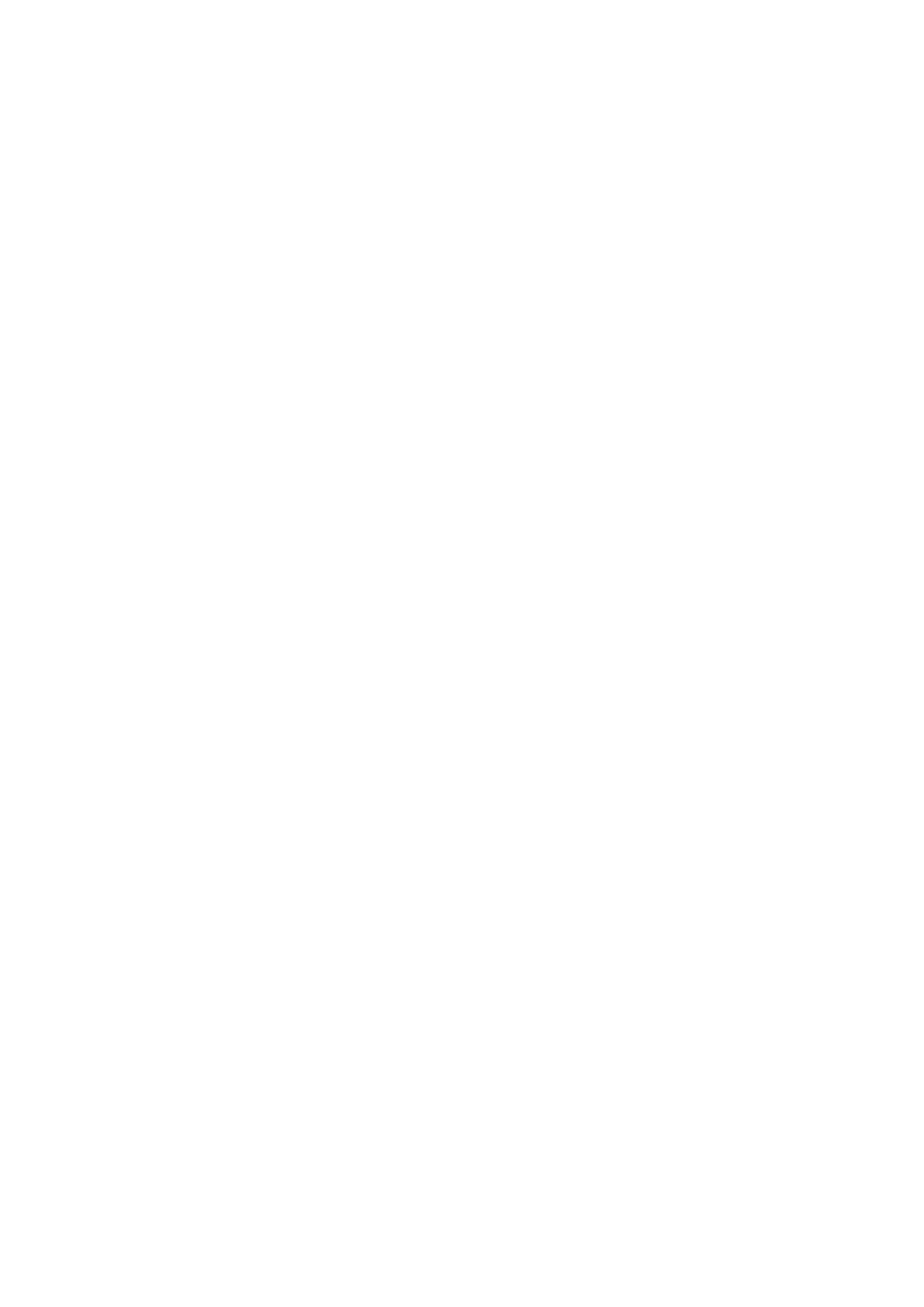

## **DIRECTORATE GENERAL FOR INTERNAL POLICIES**

## **POLICY DEPARTMENT C: CITIZENS' RIGHTS AND CONSTITUTIONAL AFFAIRS**

**CIVIL LIBERTIES, JUSTICE AND HOME AFFAIRS** 

## **Readmission Policy in the European Union**

## **STUDY**

## **Abstract**

This study sets out to explain the drivers shaping cooperative patterns on the readmission of unauthorised third-country nationals, whether at bilateral or EU level. It lays emphasis on the existence of a predominant bilateral readmission system in which EU agreements are inextricably embedded. As a result of the entry into force of the Treaty of Lisbon, the reinforced political control of the European Parliament calls for an analysis of this system and of its implications for human rights observance.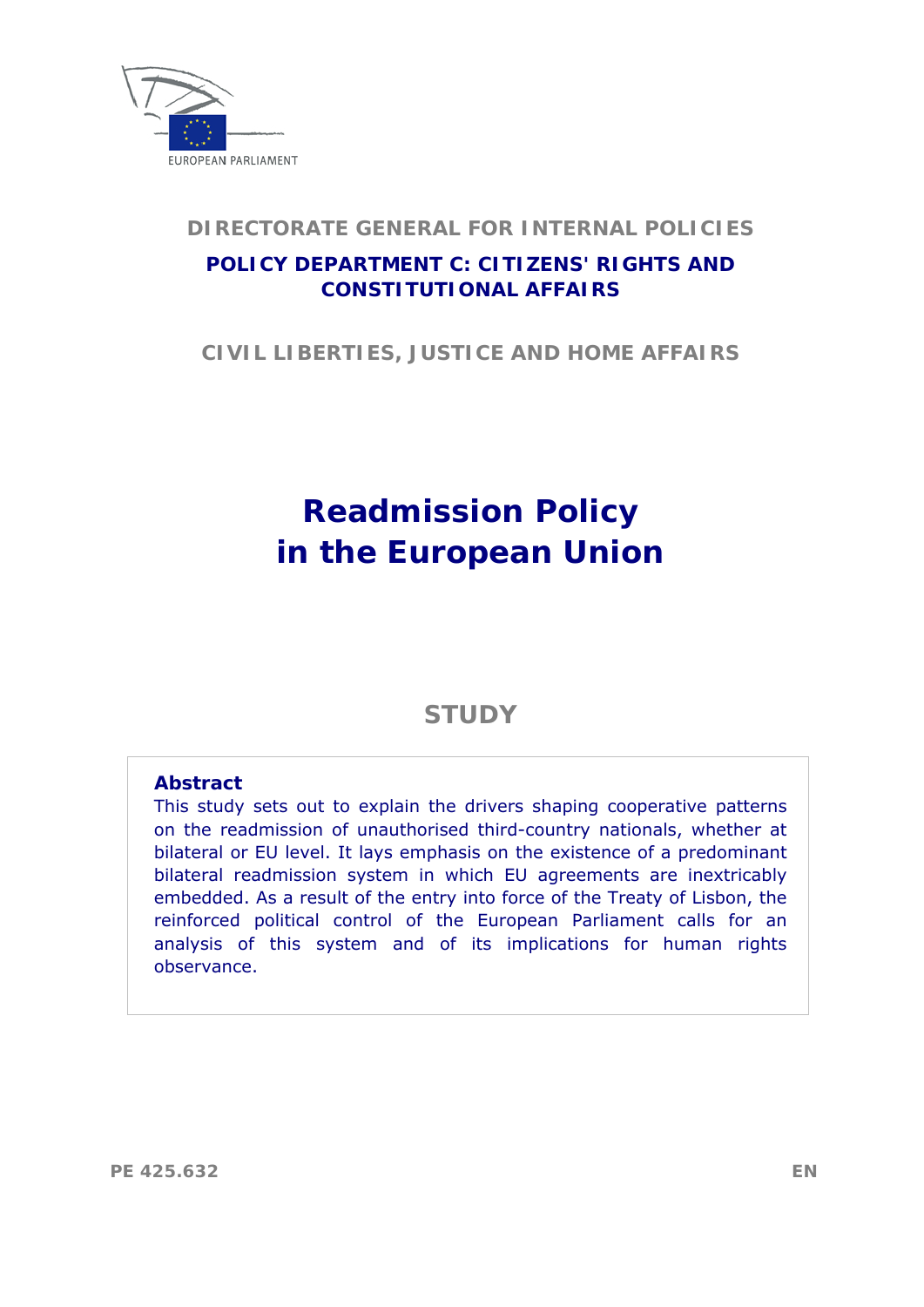This document was requested by the European Parliament's Committee on Civil Liberties, Justice and Home Affairs.

#### **AUTHOR**

Mr Jean-Pierre CASSARINO European University Institute Migration Policy Center

#### **RESPONSIBLE ADMINISTRATOR**

Mrs Cristina CASTAGNOLI Policy Department C - Citizens' Rights and Constitutional Affairs European Parliament B-1047 Brussels E-mail: cristina.castagnoli@europarl.europa.eu

#### **LINGUISTIC VERSIONS**

Original: EN Translation: FR

#### **ABOUT THE EDITOR**

To contact the Policy Department or to subscribe to its newsletter please write to: [poldep-citizens@europarl.europa.eu](mailto:poldep-citizens@europarl.europa.eu)

Manuscript completed in September 2010. © European Parliament, Brussels, 2010

This document is available on the Internet at: <http://www.europarl.europa.eu/studies>

#### **DISCLAIMER**

The opinions expressed in this document are the sole responsibility of the author and do not necessarily represent the official position of the European Parliament.

Reproduction and translation for non-commercial purposes are authorized, provided the source is acknowledged and the publisher is given prior notice and sent a copy.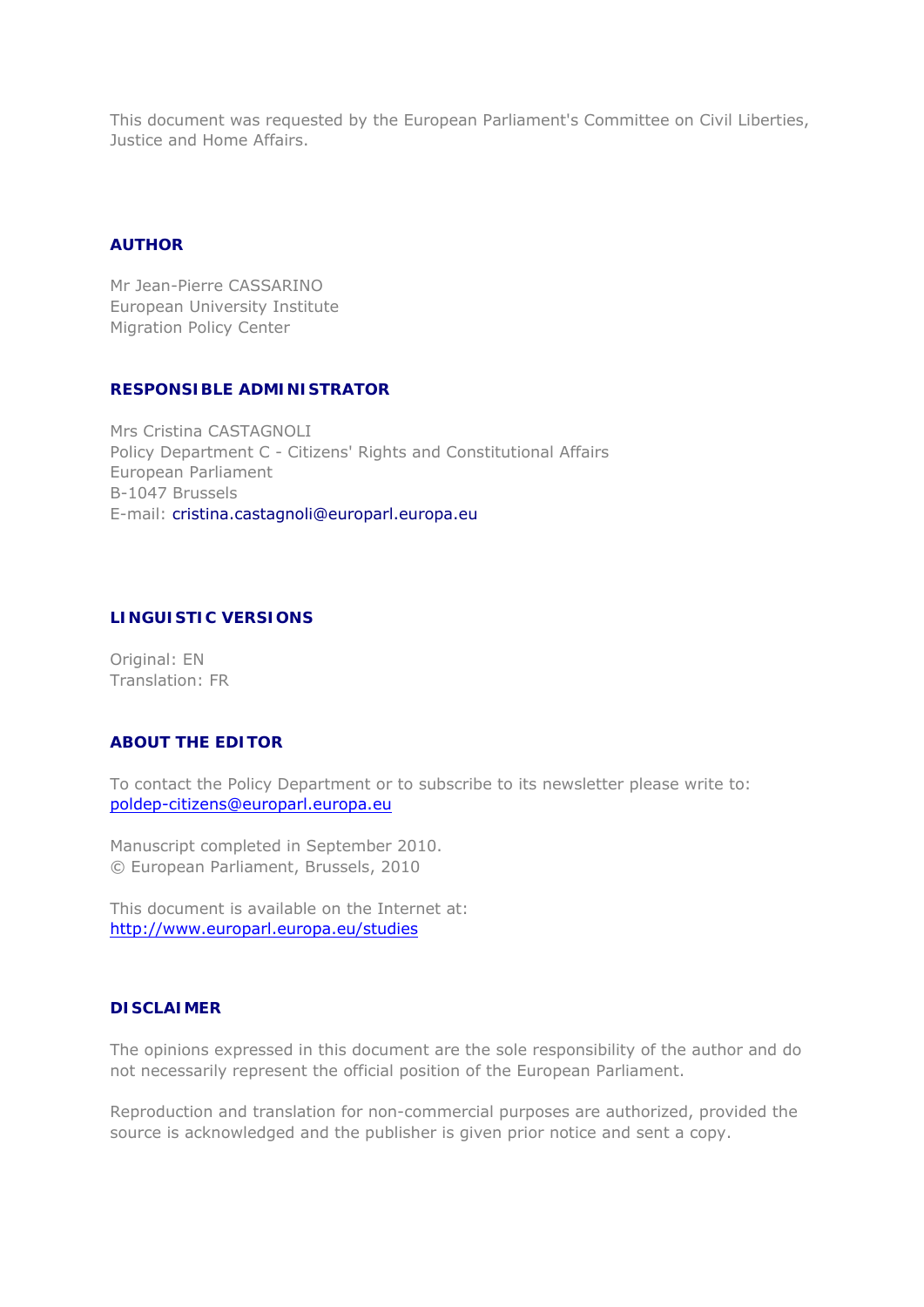<span id="page-4-0"></span>

| <b>CONTENTS</b>                                                     |                         |
|---------------------------------------------------------------------|-------------------------|
| <b>Contents</b>                                                     | 3                       |
| <b>LIST OF ABBREVIATIONS</b>                                        | 5                       |
| <b>LIST OF TABLES</b>                                               | $\overline{\mathbf{z}}$ |
| <b>LIST OF FIGURES</b>                                              | 7                       |
| <b>EXECUTIVE SUMMARY</b>                                            | 8                       |
| <b>Background</b>                                                   | 8                       |
| 1. Introduction                                                     | 12                      |
| 1.1. Premises                                                       | 12                      |
| 2. Reciprocal obligations, principles and Competence                | 13                      |
| 2.1. EU readmission agreements                                      | 14                      |
| 2.2. A reaffirmed shared competence                                 | 16                      |
| 2.3. Sincere cooperation                                            | 17                      |
| <b>Procedures of notifications</b><br>2.3.1.                        | 18                      |
| 2.3.2. Monitoring capacities                                        | 18                      |
| 2.3.3.<br><b>Convergence of contingencies and priorities</b>        | 21                      |
| 3. A Predominant bilateral dimension                                | 22                      |
| 3.1. The fragile balance between costs and benefits                 | 23                      |
| 3.2. Grafting readmission on to other policy areas                  | 24                      |
| 4. The drive for flexibility                                        | 25                      |
| 4.1. The non-standard approach                                      | 26                      |
| 4.2. Factors shaping the cooperation on readmission                 | 30                      |
| 4.3. Case studies                                                   | 32                      |
| 4.4. EU Mobility partnerships: Drawing on Member States' experience |                         |
|                                                                     | 32                      |
| 5. The readmission system                                           | 35                      |
| 5.1. Repeated orientations and understandings                       | 36                      |
| 5.2. Shared perceived priorities                                    | 37                      |
| 5.3. Implications for human rights observance                       | 38                      |
| The search for operability<br>5.3.1.                                | 39                      |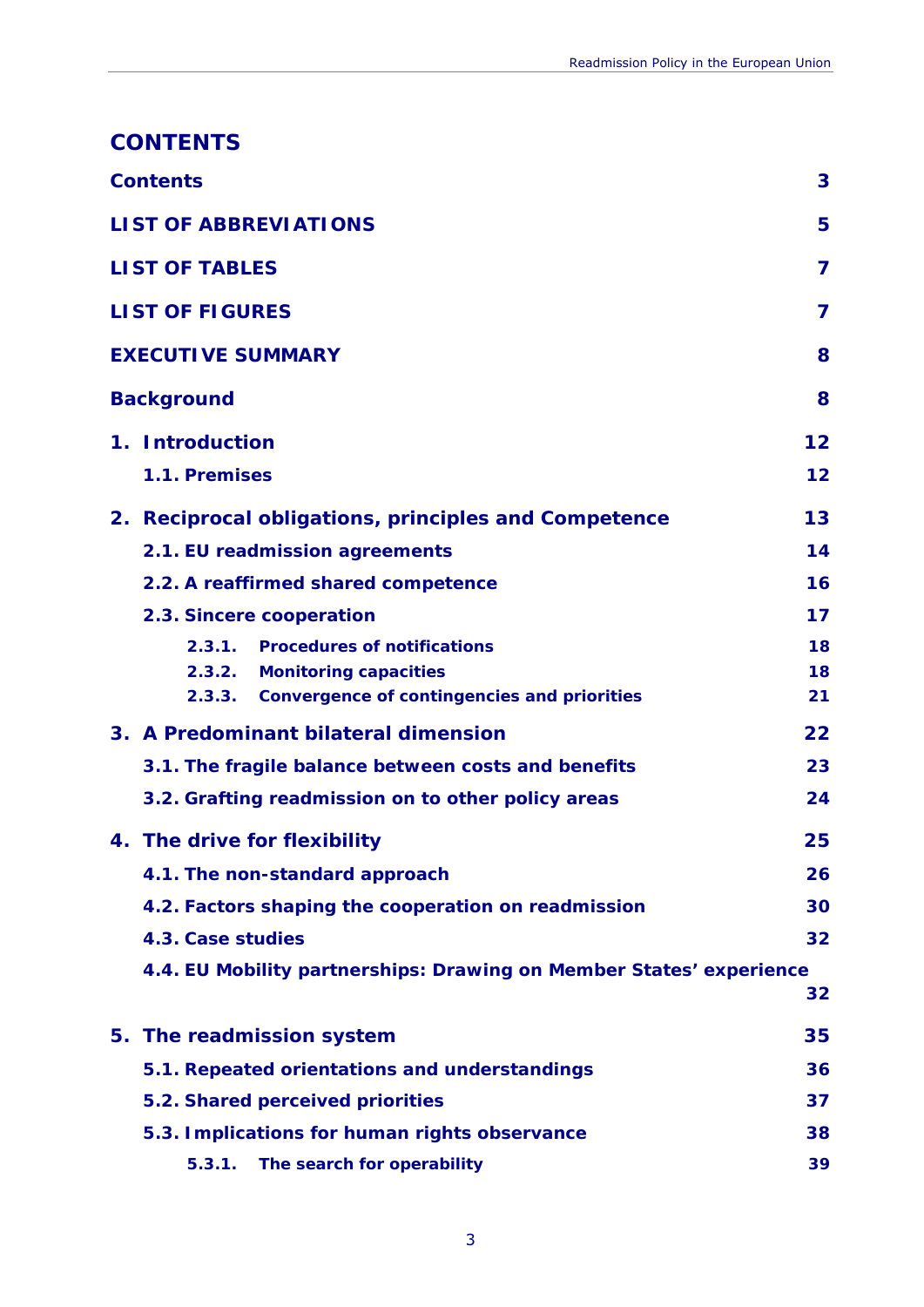| 5.4. The issue of effectiveness         | 43 |
|-----------------------------------------|----|
| 5.5. A public/private regulatory system | 46 |
| <b>6. Conclusion</b>                    | 49 |
| <b>REFERENCES</b>                       | 51 |
|                                         |    |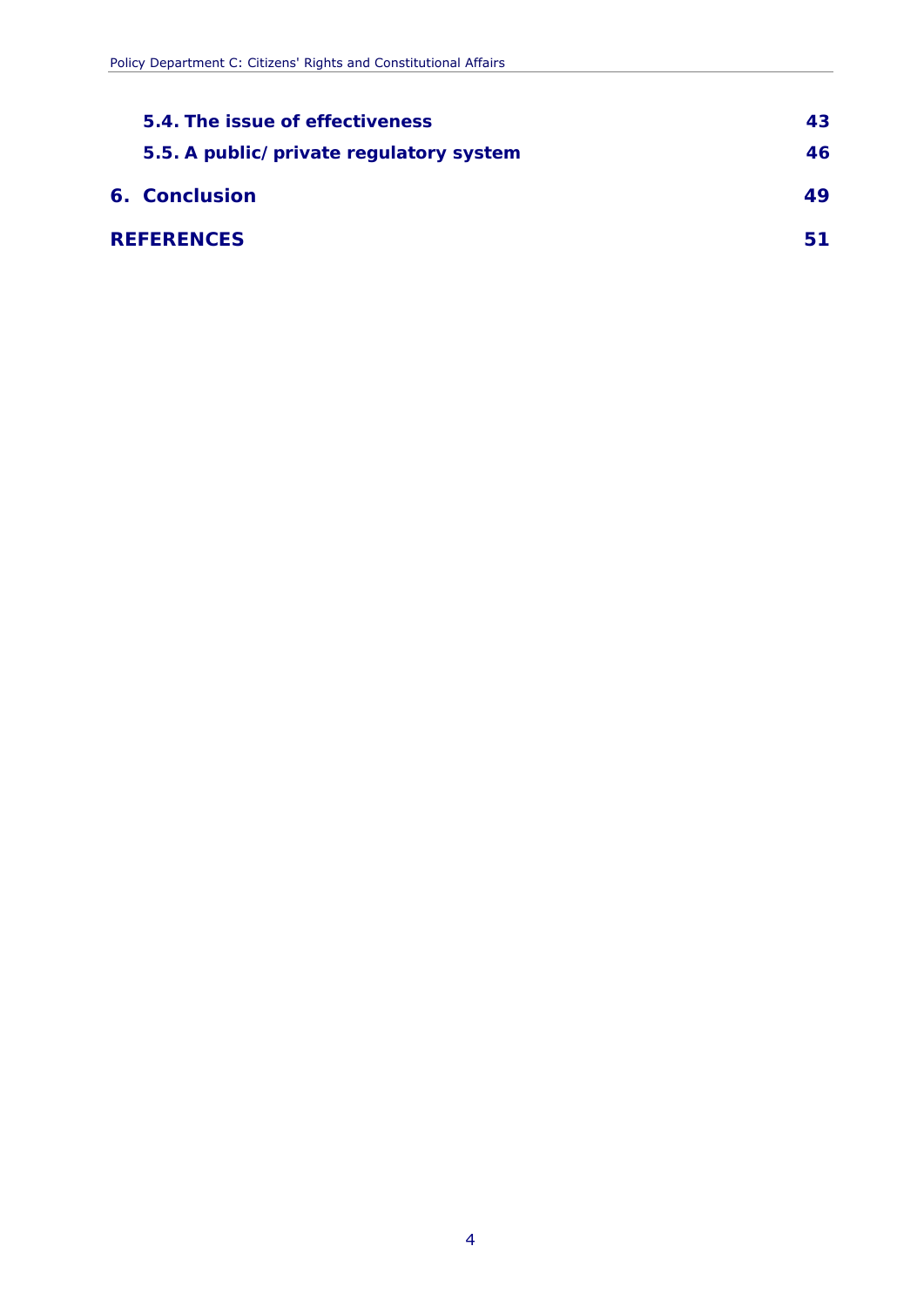## <span id="page-6-0"></span>**LIST OF ABBREVIATIONS**

- **ADS** Approved Destination Status
- **AVR** Assisted Voluntary Return
- **CIREFI** Centre for Information, Discussion and Exchange on the Crossing of Frontiers and Immigration
- **Coreper** Permanent Representatives Committee
	- **ECRE** European Council on Refugees and Exiles
		- **EP** European Parliament
		- **EU** European Union
		- **FRA** European Agency for Fundamental Rights
	- **FRAN** Frontex Risk Analysis Network
- **Frontex** European Agency for the Management of Operational Cooperation at the External Borders of the Member States of the European Union
	- **FSJ** Freedom Security and Justice
- **FYROM** Former Yugoslav Republic of Macedonia
	- **GAM** Global Approach to Migration
	- **IOM** International Organization for Migration
	- **JRC** Joint Readmission Committee
	- **NGO** Non-Governmental Organization
		- **OJ** Official Journal
	- **PACE** Parliamentary Assembly of the Council of Europe
	- **RAU** Risk Analysis Unit
	- **RCP** Regional Consultative Process
		- **TC** Third Country
	- **TCN** Third-Country National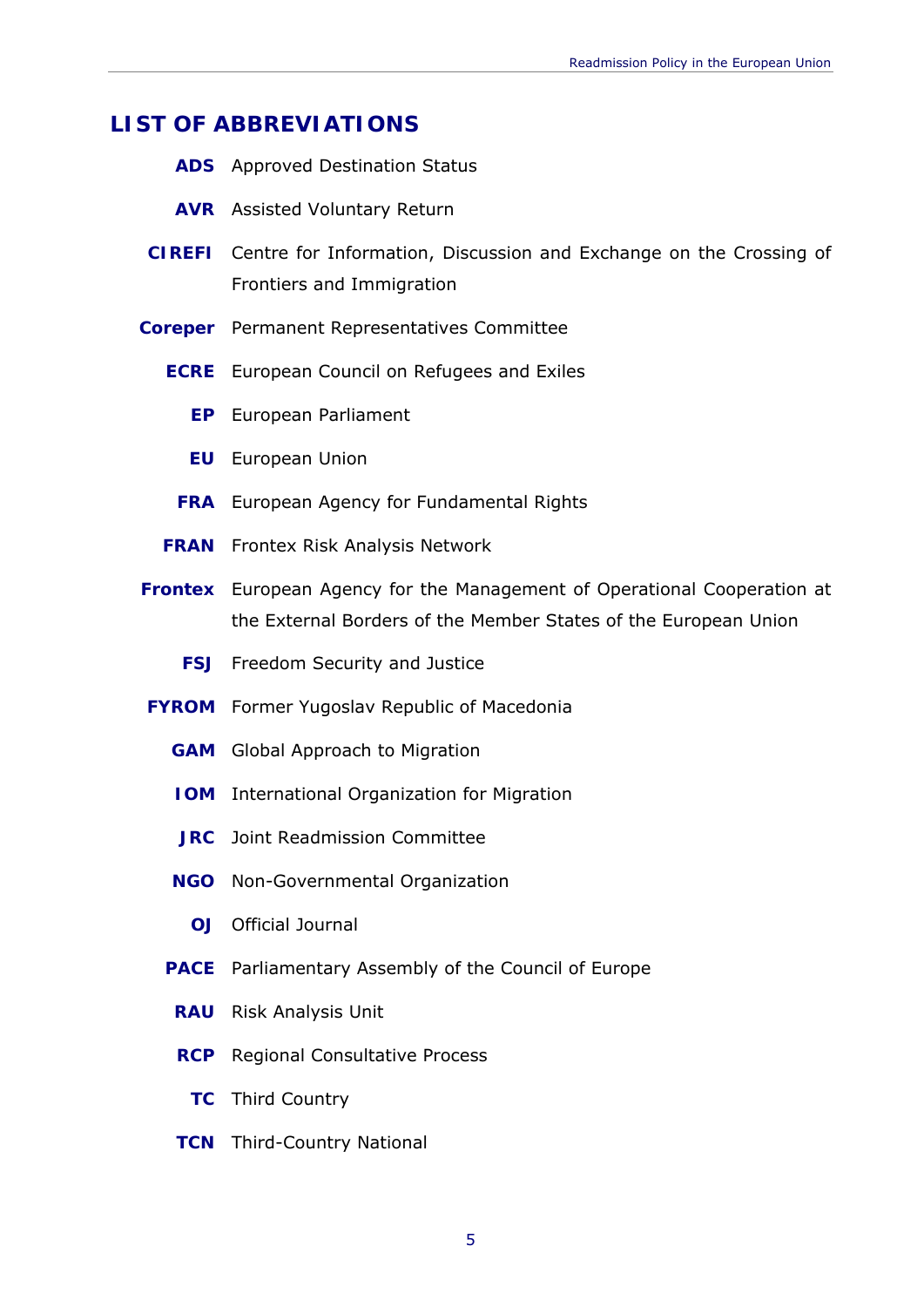- **TEC** Treaty establishing the European Community
- **TEU** Treaty establishing the European Union
- **TFEU** Treaty on the Fonctioning of the European Union
	- **TL** Treaty of Lisbon
	- **ToA** Treaty of Amsterdam
	- **UN** United Nations
- **UNHCR** UN High Commissioner for Refugees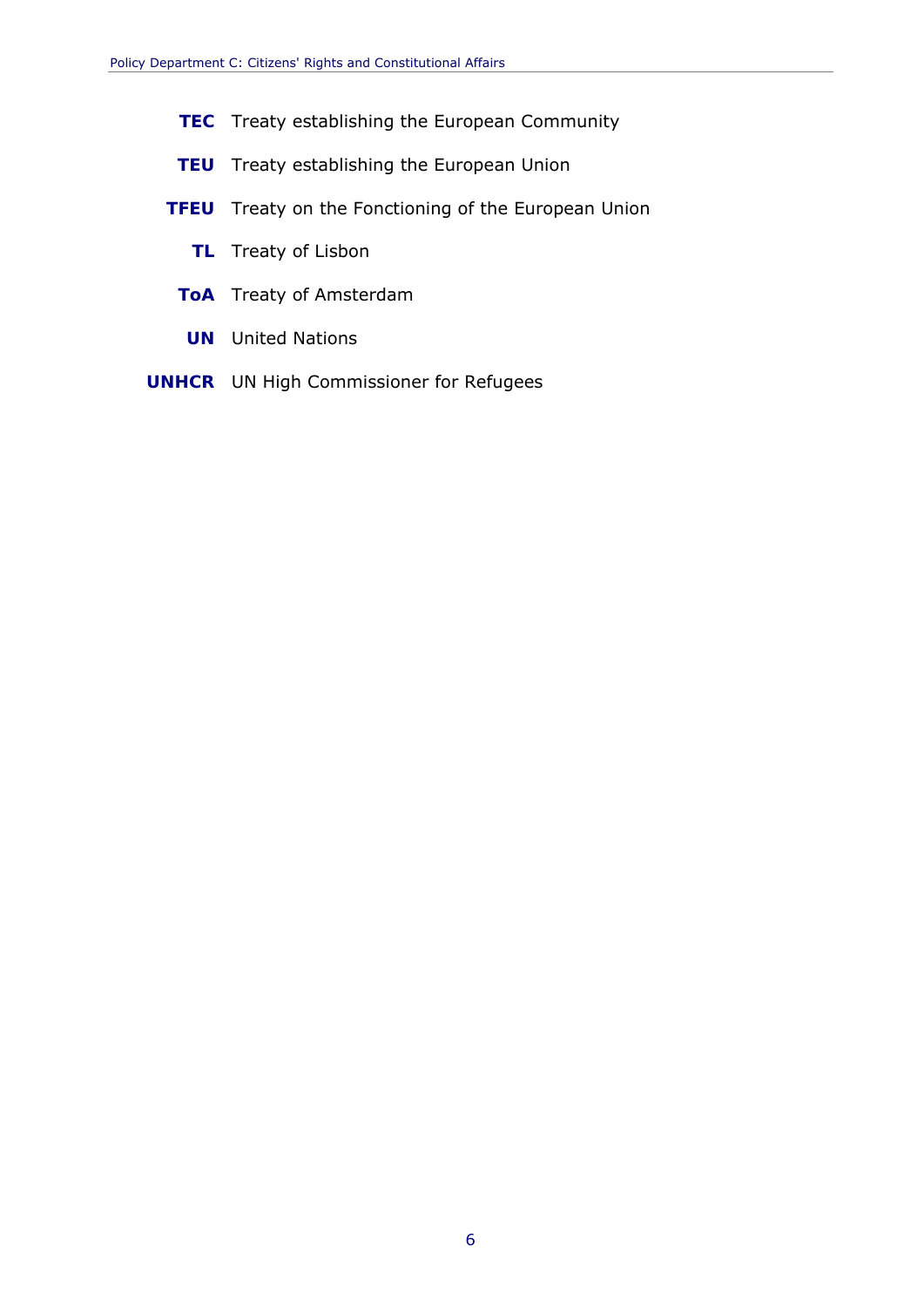## <span id="page-8-0"></span>**LIST OF TABLES**

| Table 3. Number of third-country nationals (TCNs) ordered to leave and third-country |  |
|--------------------------------------------------------------------------------------|--|
| nationals who left the territory of each Member State, 2008-2009.  45                |  |

## <span id="page-8-1"></span>**LIST OF FIGURES**

| Figure 1. Known bilateral agreements linked to readmission concluded |  |
|----------------------------------------------------------------------|--|
| between the Member States and Schengen associated countries,         |  |
|                                                                      |  |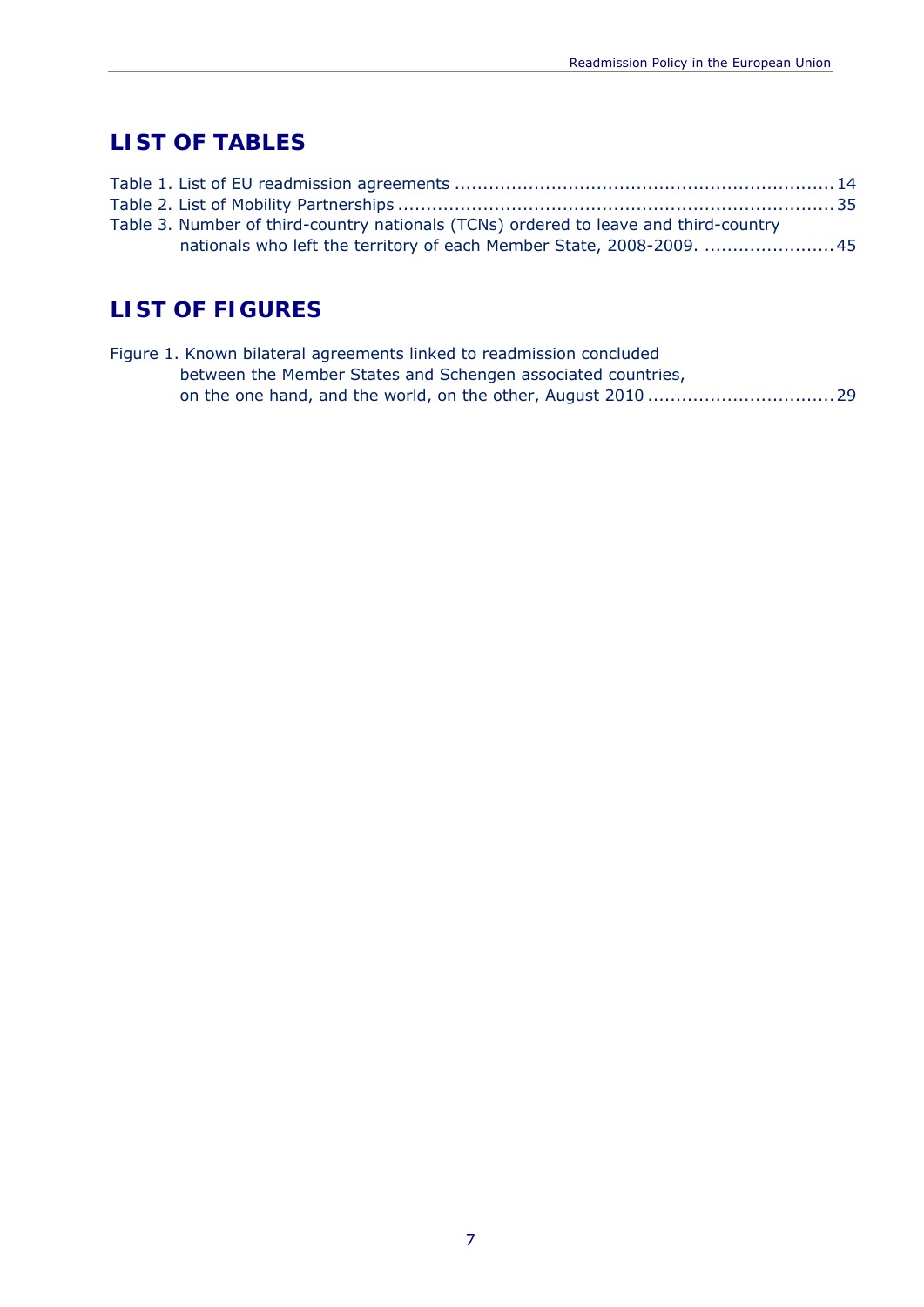## <span id="page-9-0"></span>**EXECUTIVE SUMMARY**

## <span id="page-9-1"></span>**BACKGROUND**

Readmission agreements have been used for a long time as a key means of combating illegal immigration, whether at bilateral, intergovernmental or EU level.

Since the entry into force of the Treaty of Lisbon, the European Parliament has acquired the power to give its own consent to the EU readmission agreement (Art 218 TFEU).

There can be no question that the independent exercise of this function depends on the Parliament's ability to be kept informed during the negotiation process to acquire accurate data and knowledge about the actual rationale for readmission agreements, their configuration, their utility, and their implications for human rights observance.

Moreover, it is the argument of this study that EU readmission agreements cannot be isolated from a predominantly bilateral system of cooperation on readmission in which most Member States are currently involved. Paying attention to this bilateral system is key to understanding the real challenges facing the development of a common readmission policy based on the fundamental rights principles that the Union seeks to advance in its external action.

## **AIM**

This study sets out to explain the drivers shaping cooperative patterns on the readmission of unauthorised third-country nationals, whether at bilateral or EU level. It lays emphasis on the existence of a predominant bilateral readmission system in which EU agreements are inextricably embedded. As a result of the entry into force of the Treaty of Lisbon, the reinforced political control of the European Parliament calls for an analysis of this system and of its implications on human rights observance.

#### **KEY FINDINGS**

- The TFEU reaffirmed, in a more explicit and unquestionable manner, the **shared competence** between the Union and the Member States in the field of readmission.
- The shared competence between the Union and the Member States should be driven by the principle of **sincere cooperation**. The respect of this principle presupposes, however, three conditions: 1) **effective procedures of notification**, 2) **monitoring capacities**, and 3) an optimal **convergence of priorities and contingencies** between the Member States and the Union.
- An optimal degree of convergence of priorities and contingencies between the Union and the Member States has not been reached so far.
- The mandate of the Commission consists **in brokering an agreement**, based on standard reciprocal obligations, procedures and protection rules. The EU readmission agreement is subsequently implemented **at a bilateral level** between each Member State and the third country concerned.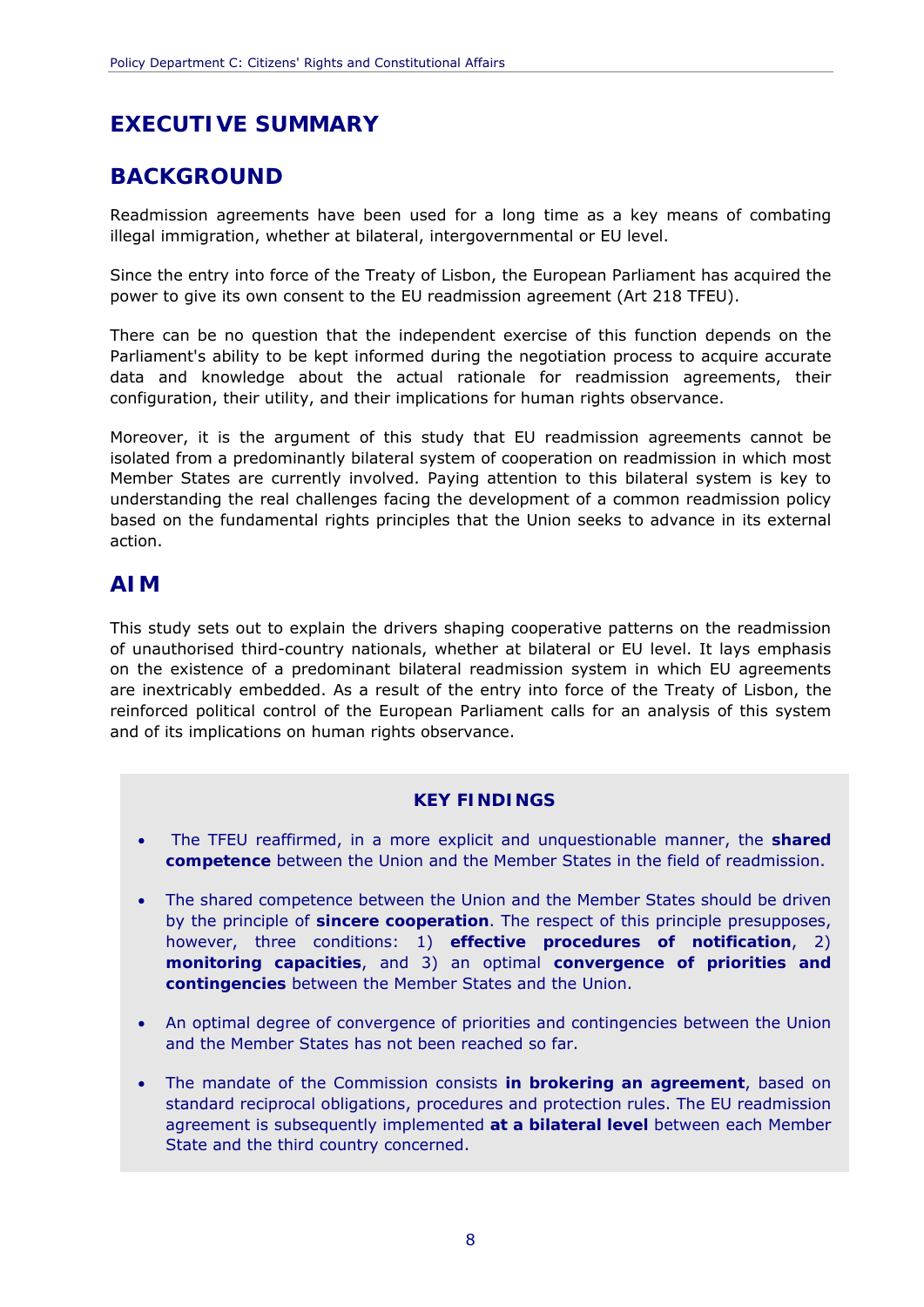- EU readmission agreements constitute a tiny share of the overall number of bilateral agreements linked to readmission. EU readmission agreements cannot be isolated from a broader **readmission system** based on resilient patterns of bilateral cooperation in the field of readmission.
- Member States continue to retain their right to conclude bilateral agreements with third countries. Patterns of cooperation have changed dramatically since the entry into force of the ToA.
- Readmission agreements **are rarely an end in itself** but rather one of the many ways to consolidate a broader bilateral cooperative framework, including other strategic (and perhaps more crucial) policy areas such as security, energy, trade, and counter-terrorism.
- France, Greece, Italy, Spain and the United Kingdom have been at the forefront of a new wave of **agreements linked to readmission**.
- **Flexibility** and the **drive for operability** have acquired mounting importance in the practice of readmission over the last fifteen years or so. Non-standard agreements are gaining momentum. Among others, they stem from the perceptible **empowerment of some source countries** as a result of their proactive involvement in the reinforced police control of the EU external borders.
- The **prioritisation of operable means** of implementation might **dilute** international norms and standards that had been viewed as being sound and secure. The drive for operability rests on a subtle denial whereby the enforceability of universal norms and standards on human rights is weakened without necessarily ignoring or denying their existence.
- **Mobility partnerships** are not EU readmission agreements, neither in their rationale nor in their form. However, they are no less arrangements aimed at addressing an array of issues, including readmission.
- There is **no harmonized approach to voluntary return** at an EU level. Some EU Member States have established in the framework of their cooperation on readmission a link with Assisted Voluntary Return (AVR) programmes.
- Available statistical data allow operability to be calculated, not its **implications** in terms of human rights observance. They address law-enforcement decisions as applied to the readmission of unauthorised aliens but not their **concrete effects on the fate of readmitted persons**.
- Private business concerns and large security corporations have been increasingly mobilized, arguably to minimize the costs (and visibility) of removals and to **maximize their operability**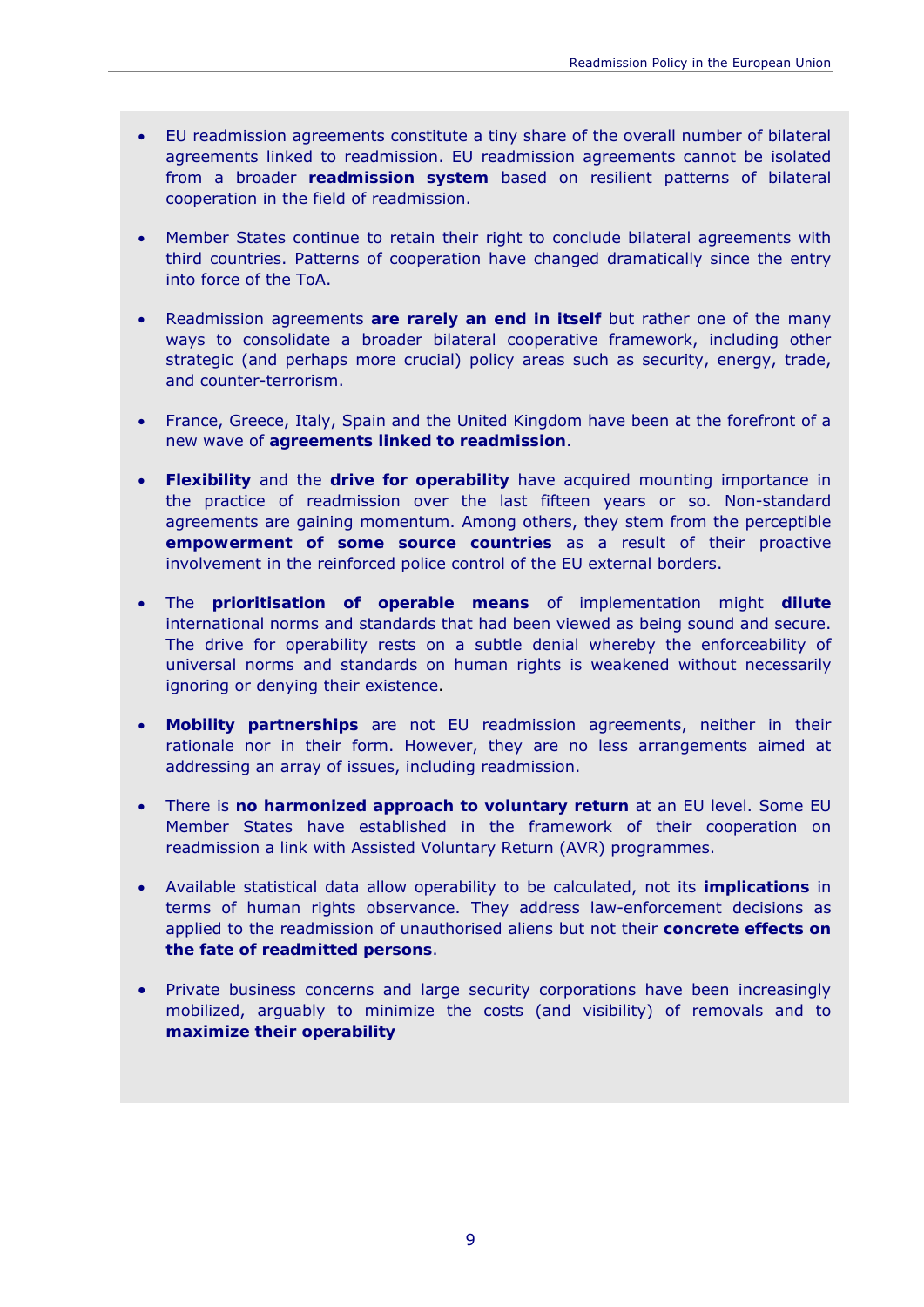#### **RECOMMENDATIONS**

- Recommendation 1: The European Parliament should request the Commission to carry out a thorough and regularly updated inventory of all the bilateral agreements linked to readmission (whether standard or not) concluded by each EU Member State, at global level.
- Recommendation 2: The European Parliament should ask the Commission to report precisely on the monitoring of EU readmission agreements, during the implementing phase. Monitoring mechanisms should be reinforced in order to check whether readmission procedures comply with the terms of an EU readmission agreement, particularly in situations when no implementing protocol has been signed between a given Member State and a third country.
- Recommendation 3: The full and independent exercise of the EP's power to give its consent to readmission agreements will necessarily depend on the extent to which the European Parliament will have access to information relating to the negotiation phase as well as the implementation phase of EU readmission agreements. This might lend support to the argument that representatives of the European Parliament should be involved in Joint Readmission Committees (JRCs).
- Recommendation 4: In accordance with the principle of sincere cooperation, and with due respect to the Treaties, Member States should inform the Commission, the Council and the European Parliament about the extent to which grafting readmission on to other strategic policy areas is consistent with the "fulfilment of their obligations arising out of the Treaties or resulting from the acts of the institutions of the Union" (Art. 4 (3), TEU).
- Recommendation 5: The European Parliament should ask the European Agency for Fundamental Rights (FRA) to carry out a thorough study on the practice of "premature returns" and on its impact on the respect for fundamental rights and refugee protection standards. The study will apply to all the third countries with which the EU is intensifying its dialogue in the field of migration management, including those with which EU readmission agreements are being negotiated or have been concluded.
- Recommendation 6: The European Parliament should request the Commission to report clearly on the type of dialogue on migration management that is to be intensified. The Commission should report on how the respect for fundamental rights and refugee standards is concretely translated in the geographical priorities of the EU external action.
- Recommendation 7: Given the full incorporation of the Charter in the Treaties, the European Parliament should call for an updated list of binding criteria that have to be respected to identify third countries with which new EU readmission agreements can be negotiated. The need for an effective asylum system in the third country, based on the obligations under the 1951 Refugee Convention, constitutes one key criterion that monitors the consequences of the drive for operability.
- Recommendation 8: A comprehensive assessment of AVR programmes on the safety and conditions of all "voluntary returnees" in third countries of return should be undertaken by the European Commission. This assessment is of paramount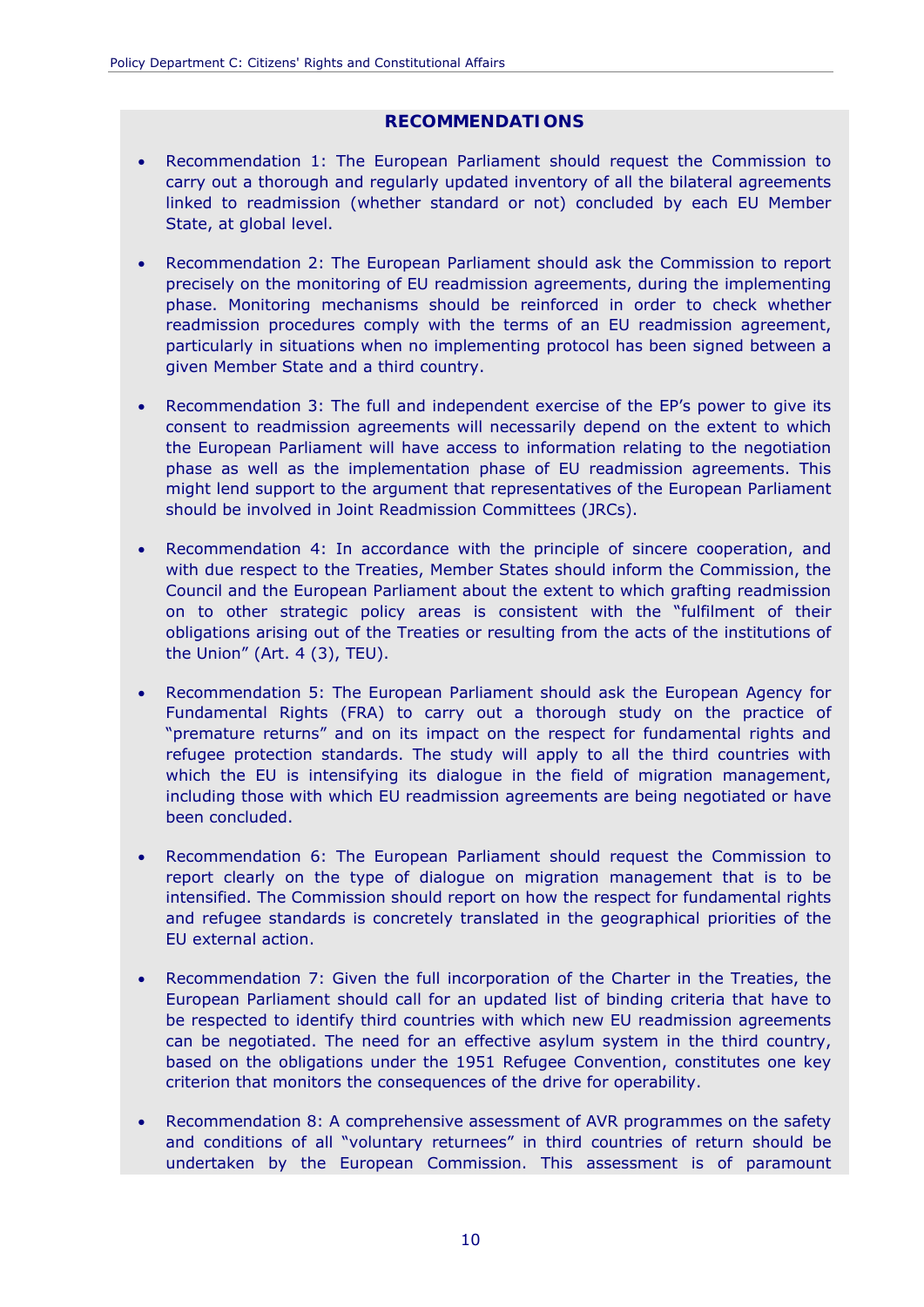importance to lay emphasis on the extent to which AVR programmes may or may not have external human rights implications, after return to a third country.

- Recommendation 9: The European Parliament should call on the Commission to adopt an evaluation process of EU readmission agreements that fully reflects their manifold implications, not only in terms of operability, but also in terms of respect for the Union's fundamental values. The FRA should be mobilised to identify robust and measurable indicators allowing the fate of readmitted persons to be evaluated.
- Recommendation 10: The European Parliament should call on the Commission to foresee the possibility of assessing a sample of bilateral readmission agreements. Given the predominance of a bilateral readmission system in which most EU Member States are involved, this initiative would shed light on the rationales, configuration and implications for human rights observance of bilateral patterns of cooperation on readmission.
- Recommendation 11: The European Parliament should undertake a thorough examination of the outsourcing of migration control functions to private contractors in all the EU Member States. This monitoring is of paramount importance to assess the actual magnitude and rationale for outsourcing to private security companies as well as its implications for public accountability and for the observance of unauthorised aliens' fundamental rights, particularly those who are offered an order to leave.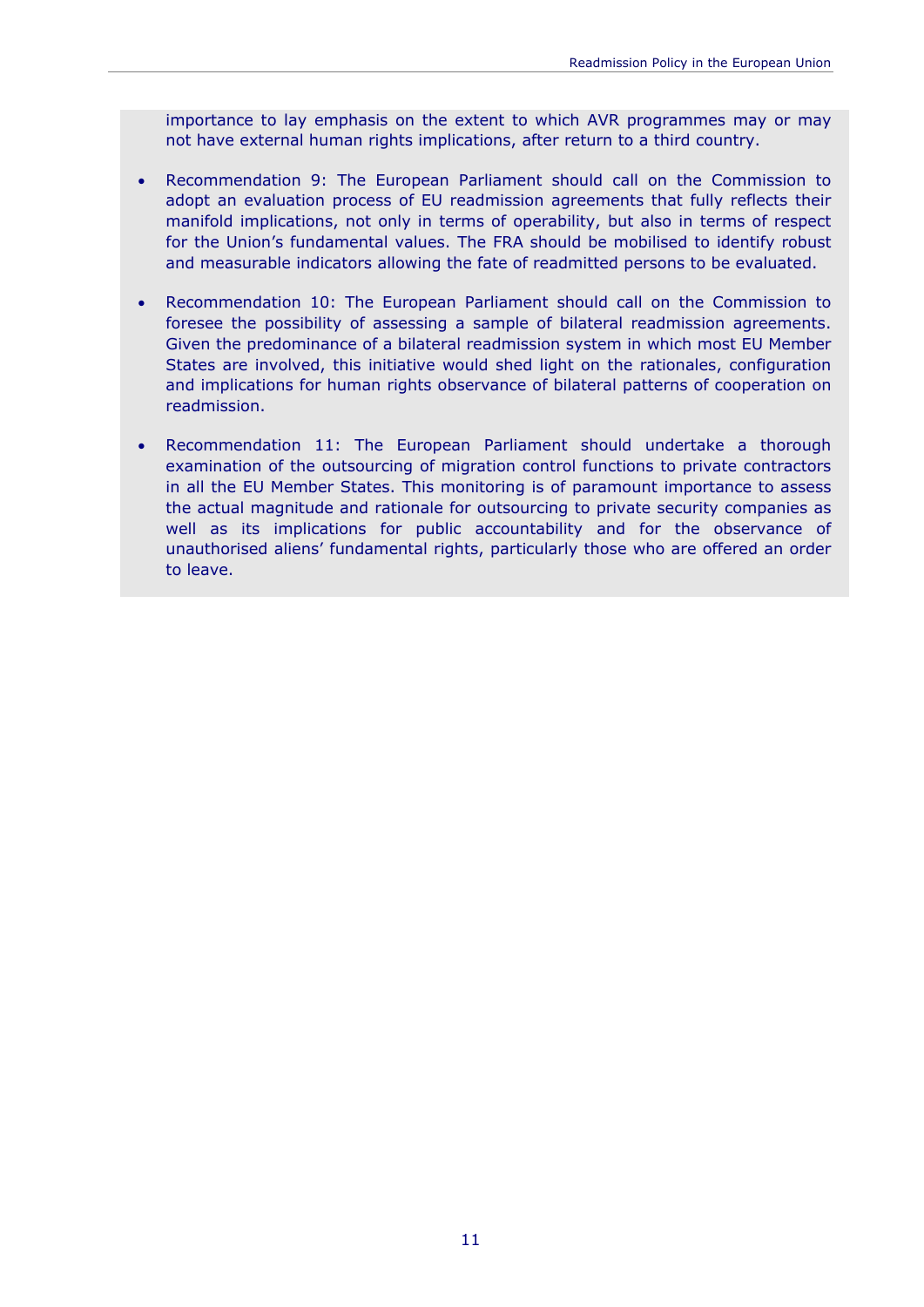## <span id="page-13-0"></span>**1. INTRODUCTION**

Readmission agreements have been used for a long time as a key means of combating illegal immigration, whether at bilateral, intergovernmental or EU level.

Since the entry into force of the Treaty of Lisbon, the European Parliament has acquired enhanced power to give its consent to the EU readmission agreements (Art. 218 TFUE).

There can be no question that the independent exercise of these functions, depends on the Parliament ability to be kept better informed during the negotiation process, to acquire accurate data and knowledge about the actual rationale for readmission agreements, their configuration, their utility and their implications for human rights observance.

Among many other priorities, the Stockholm programme foresees the need for an evaluation process of EU readmission agreements that are being implemented and negotiated, with a view to ensuring that "the objectives of the EU's efforts on readmission should add value and increase the efficiency of return policies, including existing bilateral agreements and practices" (European Council 2009: 67).

It is the argument of this study that EU readmission agreements cannot be isolated from a predominantly bilateral system of cooperation on readmission in which most Member States are currently involved. Paying attention to this dominant bilateral system is key to understanding the real challenges facing the development of a common EU readmission policy based on the fundamental rights principles<sup>[1](#page-13-2)</sup> that the Union seeks to advance in its external action.

This study sets out to explore the domain where the cooperation on readmission is located while focusing on the existence of broader patterns of interaction that may impact on the ways in which the EU has (re)configured its cooperation. It also highlights the gaps that may exist, under some circumstances, between reciprocal obligations and effectiveness, as well as between the drive for operability and the respect for fundamental rights.

In sum, the effective and independent exercise of a reinforced political control on decisionmaking calls for an analysis of how and why the "European readmission system" has materialized so far and which major forces have driven policy options, at bilateral and EU levels.

## <span id="page-13-1"></span>**1.1. Premises**

Just like deportation, readmission is a form of expulsion if we assume that "the word 'expulsion' is commonly used to describe that exercise of state power which secures the removal, either 'voluntarily,' under threat of forcible removal, or forcibly, of an alien from the territory of a state" (Goodwin-Gill 1978, p. 201, cited in Walters 2002). Readmission has become part and parcel of the immigration control systems consolidated by countries of origin, transit, and destination. Technically, readmission as an administrative procedure requires cooperation at the bilateral level with the country to which the readmitted or removed persons are to be relocated. In substance, readmission permeates both domestic

1

<span id="page-13-2"></span><sup>\*</sup> The author wishes to express his gratitude to the anonymous respondents for their time and availability during interviews. Also, special thanks go to Sergio Carrera, Michele Cavinato, Alejandro Eggenschwiler, Nicola Hargreaves, Mercedes Jimenez, Neva Ozturk, Adriano Silvestri, Piyasiri Wickramasekara and Tamar Zurabishvili.

See Art. 21(1) TEU.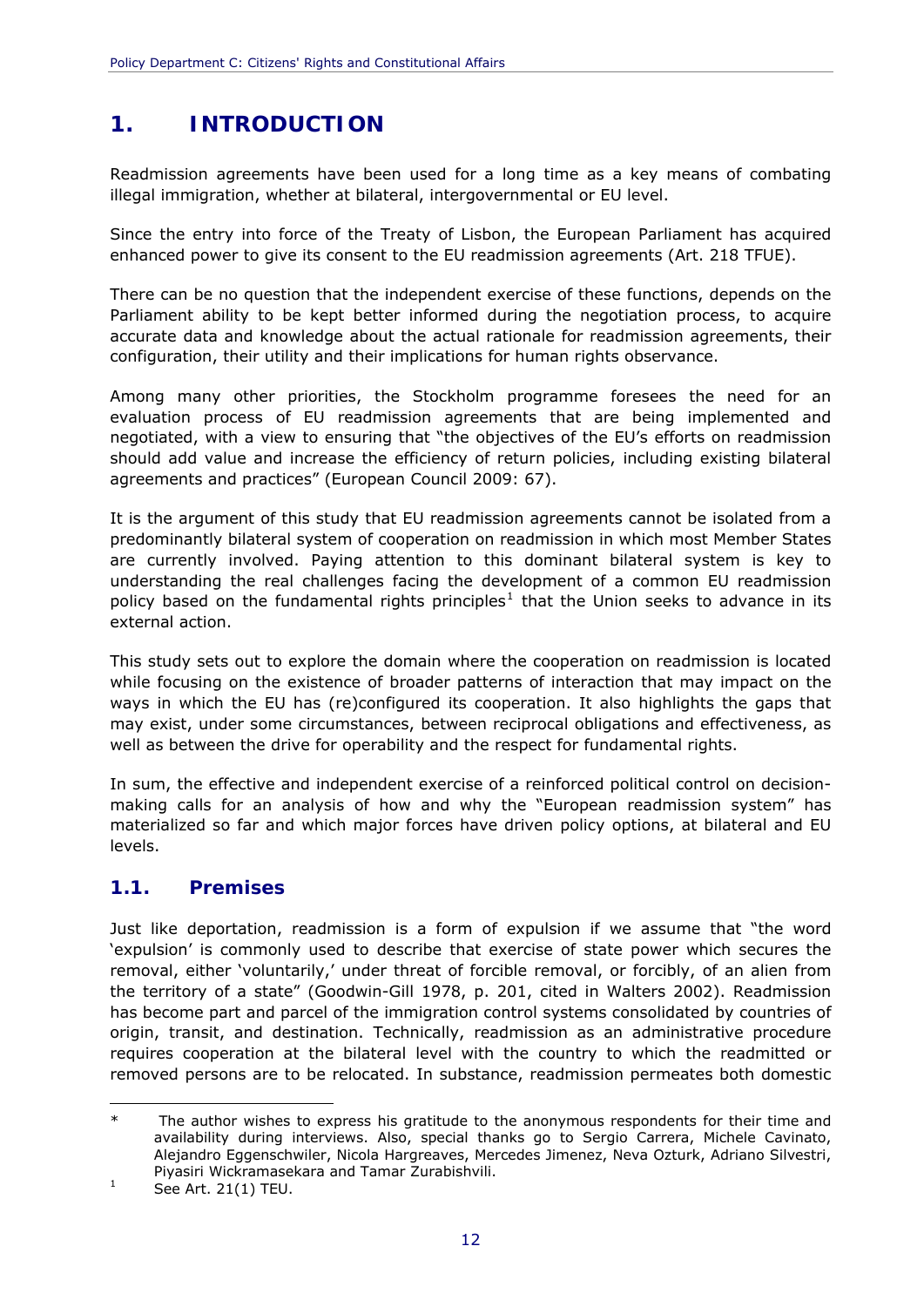and foreign affairs. Practically, it is aimed at the swift removal of aliens who are viewed as being unauthorized. These include not only the nationals of the contracting parties to an agreement, but also third-country nationals who transited through the territory of the contracting parties.

The practice of readmission, viewed as a form of expulsion is, in its various forms, perhaps as old as the exercise, whether soft or violent, of state sovereignty and interventionism designed to regulate the entry and exit of aliens. In the early 20<sup>th</sup> century, the principle of readmission, based on the obligation under customary international law to take back one's own nationals who are found in unlawful conditions, was expressed in various bilateral agreements in Western Europe, even if, as Kay Hailbronner has stressed, "representatives of some states voiced reservations about an absolute duty to reaccept [their nationals]" (Hailbronner, 1997, p. 7). Additionally, Aristide Zolberg shows that, as early as the 19<sup>th</sup> century, in the United States, "[readmission] did not constitute a punishment but was merely an administrative device for returning unwelcome and undesirable aliens to their own countries".<sup>[2](#page-14-1)</sup> This assumption holds true when it comes to explaining readmission as a form of control exerted by national law-enforcement agencies or administrations to categorize aliens and citizens alike.

However, as shown in this study addressed to the European Parliament, today's cooperation on readmission involves more than an "absolute duty" under customary international law or a mere "administrative device".

## <span id="page-14-0"></span>**2. RECIPROCAL OBLIGATIONS, PRINCIPLES AND COMPETENCE**

Readmission agreements are concluded to facilitate the removal of "persons who do not or no longer fulfil the conditions of entry to, presence in or residence in the requesting state". (European Commission, 2002, p. 26). As mentioned before, there exists under customary international law an obligation to readmit one's own nationals. Bilateral agreements aimed at the readmission of the nationals of the contracting parties are concluded to *facilitate* this obligation.[3](#page-14-2) In other words, they should not be a *sine qua non* when it comes to dealing specifically with the nationals of the contracting parties. In practice, however, various European Union Member States have concluded bilateral agreements addressing exclusively the readmission of the nationals of the contracting parties. These include, for instance, the agreements concluded between Germany and Vietnam in 1995, Italy and Algeria in 2000, or more recently between the United Kingdom and Algeria in 2006. Arguably, such agreements reaffirm an obligation which is recognised under customary international law.

By contrast, the readmission of third-country nationals, i.e., nationals other than those of the contracting parties, does not constitute an obligation under customary international law (Roig and Huddleston 2007; Charles 2007; Noll 2005). The explicit reference to the readmission of both national and third-country nationals broadens the cooperative scope of bilateral readmission agreements while arguably justifying their rationale and reciprocal

<span id="page-14-1"></span> $\frac{1}{2}$  Aristide Zolberg (2006, pp. 225-226) refers to "deportation", which is mainly used in the parlance of the US administration.

<span id="page-14-2"></span><sup>3 &</sup>lt;sub>N</sub> The obligation for states to readmit their citizens is clear in international law. Article 13 of the 1948 UN Universal Declaration of Human Rights enshrines the right to return to one's own country, the corollary of which must be the obligation of the state to allow one to do so. Readmission agreements do not establish the state's obligation to readmit its citizens, but merely facilitate this process" (Roig and Huddleston 2007, p. 364), see also Noll (2005).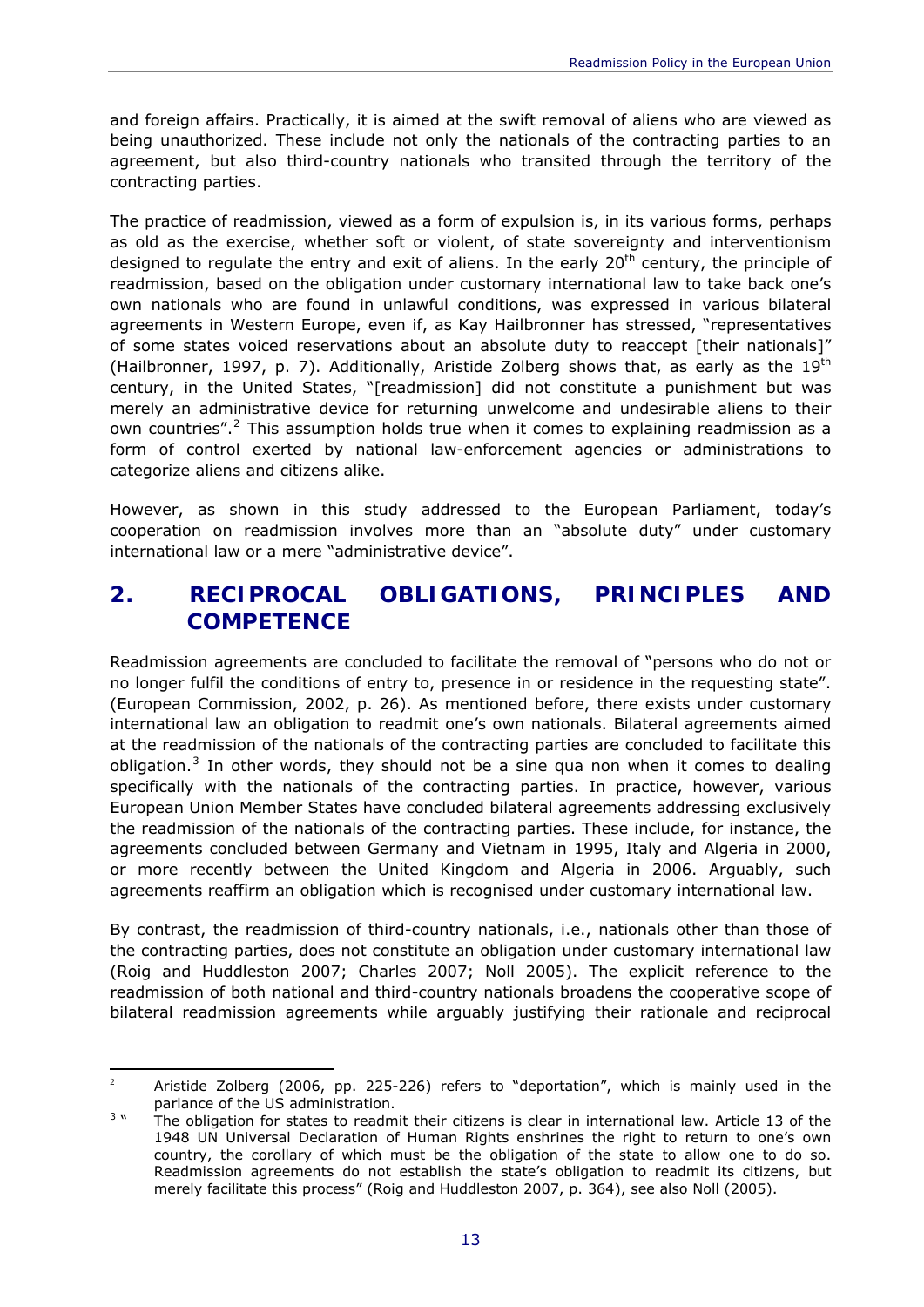obligations. All the EU readmission agreements that have been concluded so far apply to both nationals and third-country nationals.

## <span id="page-15-0"></span>**2.1. EU readmission agreements**

Since the adoption of the Treaty of Amsterdam (ToA), which empowered the European Commission to negotiate and conclude EU readmission agreements with third countries, eighteen negotiating mandates were granted by the Council. Today, negotiations at EU level have led to the entry of into force eleven readmission agreements (Albania, Bosnia and Herzegovina, FYROM, Hong Kong, Macao, Moldova, Montenegro, Russia, Serbia, Sri Lanka, and Ukraine) and to the signature of an agreement with Pakistan.<sup>[4](#page-15-2)</sup>

To orient its own strategy, the European Commission has adopted "a standard approach in negotiating readmission with third countries [by seeking] to achieve final texts that have as many common features as possible" (Trauner and Kruse, 2008, p. 24). This means that a kind of model has been used and readapted to each bargaining process specifying the reciprocal obligations that each contracting party commits to respecting.

<span id="page-15-1"></span>

| <b>Third country</b>   | <b>Mandate</b>    | Date of signature | <b>Entry into force</b> |
|------------------------|-------------------|-------------------|-------------------------|
| Albania                | November 2002     | 14 April 2005     | 1 May 2006              |
| Algeria                | November 2002     |                   |                         |
| Bosnia and Herzegovina | November 2006     | 18 September 2007 | 1 January 2008          |
| Cape Verde             | June 2009         |                   |                         |
| $China*$               | November 2002     |                   |                         |
| <b>FYROM</b>           | November 2006     | 18 September 2007 | 1 January 2008          |
| Georgia                | September 2008    |                   |                         |
| Hong Kong              | <b>April 2001</b> | 27 November 2002  | 1 March 2004            |
| Macao                  | <b>April 2001</b> | 13 October 2003   | 1 June 2004             |
| Moldova                | December 2006     | 10 October 2007   | 1 January 2008          |
| Montenegro             | November 2006     | 18 September 2007 | 1 January 2008          |
| Morocco                | September 2000    |                   |                         |
| Pakistan               | September 2000    | 26 October 2009   |                         |
| Russia                 | September 2000    | 25 May 2006       | 1 June 2007             |
| Serbia                 | November 2006     | 18 September 2007 | 1 January 2008          |
| Sri Lanka              | September 2000    | 4 June 2004       | 1 May 2005              |
| Turkey                 | November 2002     |                   |                         |
| Ukraine                | June 2002         | 18 June 2007      | 1 January 2008          |
|                        |                   |                   |                         |

#### **Table 1. List of EU readmission agreements**

China signed an Approved Destination Status (ADS) Agreement in 2004. This accord is not an EU readmission agreement. Rather, it is a memorandum of understanding facilitating the entry of Chinese

<span id="page-15-2"></span><u>.</u> 4 Decisions concerning the conclusion of European readmission agreements with some listed third countries are available online. For third countries in the Western Balkans see: [http://europa.eu/legislation\\_summaries/enlargement/western\\_balkans/l14562\\_en.htm](http://europa.eu/legislation_summaries/enlargement/western_balkans/l14562_en.htm). For third countries in Eastern Europe (except Russia), see: [http://europa.eu/legislation\\_summaries/justice\\_freedom\\_security/free\\_movement\\_of\\_persons](http://europa.eu/legislation_summaries/justice_freedom_security/free_movement_of_persons_asylum_immigration/l14163_en.htm) asylum\_immigration/l14163\_en.htm. For Hong Kong and Macao, see http://ec.europa.eu/home-affairs/doc\_centre/immigration/immigration\_illegal\_en.htm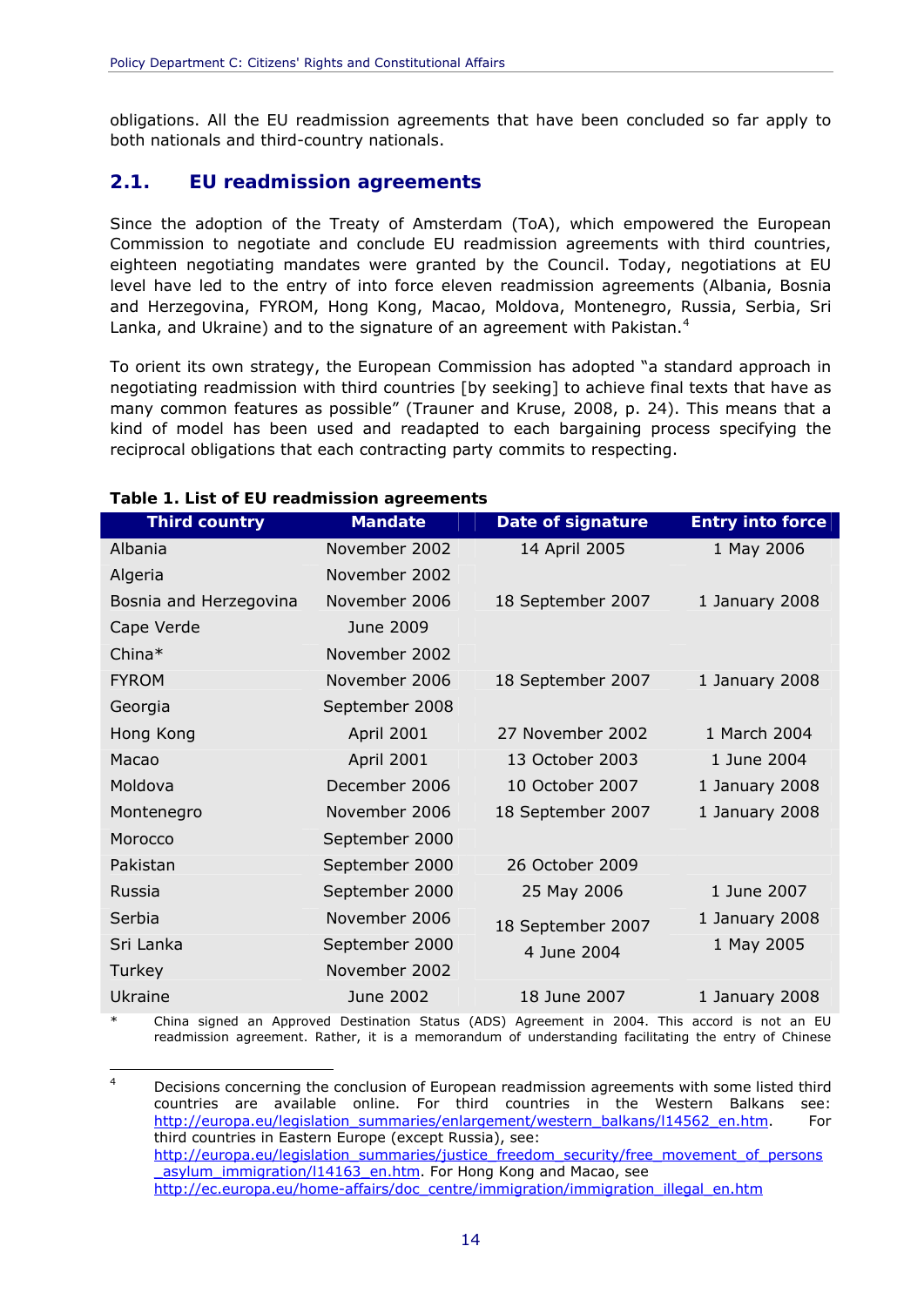tourists into EU Member States. Article 5 of the memorandum includes a series of provisions requiring China to take back its nationals who overstay and to cooperate on their readmission. Formal negotiations on an EU readmission agreement have not started yet.

This model or specimen was recommended in November 1994 by the Council of the European Union to the Member States in their bilateral and multilateral negotiations with third countries on the conclusion of readmission agreements<sup>[5](#page-16-0)</sup>. Among others, the thirteen articles of the document mentioned:

- The obligation of the requested contracting party, upon application by the requesting party, to issue, without delay, the travel documents needed to expel their own nationals;
- The obligation to readmit third-country nationals, without any formality, who do not or no longer meet the conditions for entry or residence on the territory of the contracting parties;
- The time limits for replying to a readmission request. These were fixed to a maximum of 15 days;
- The time limits for taking charge of persons whose readmission has been agreed. These were fixed to a maximum of one month;
- The time limits for submitting an application for readmission. A readmission obligation might lapse if the application is submitted more than a year after a contracting party has noted the illegal entry or stay of a third-country national on its territory;
- The fact that the costs of transportation up to the border of the requested party will be borne by the requesting party;
- The creation of a committee of experts (i.e., a joint readmission committee);
- The provisions of the agreement will comply with the obligations of the contracting parties arising, among others, from the 1951 refugee convention and its 1967 protocol, international conventions on extradition and transit, the 1950 Convention for the Protection of Human Rights and Fundamental Freedoms;
- The possibility for the contracting parties of suspending or terminating the agreement on such "important grounds" as public health, state security or public order.

Having recommended a model of agreement on readmission, the next step for the Council of the European Union consisted of recommending the "guiding principles"<sup>[6](#page-16-1)</sup> for the drafting of protocols aimed at implementing the readmission agreements. These principles were proposed in July 1995. They included procedures of readmission at the entry ports (socalled simplified or accelerated procedures) and the maximum time limit (two days) for expelling an unauthorised person apprehended in a border area. Beyond that time limit, the so-called normal procedure applies and a formal readmission application must be sent in writing to the requested party. "Answers [to readmission requests] should be compulsory" and replied to within 15 days. The guiding principles also listed an array of means for identifying and presuming the nationality of persons to be readmitted. An exhaustive list of

 $\frac{1}{5}$ OJ C 274, 19 September 1996, pp. 20-24.

<span id="page-16-1"></span><span id="page-16-0"></span><sup>6</sup> OJ C 274, 19 September 1996, pp. 25-33.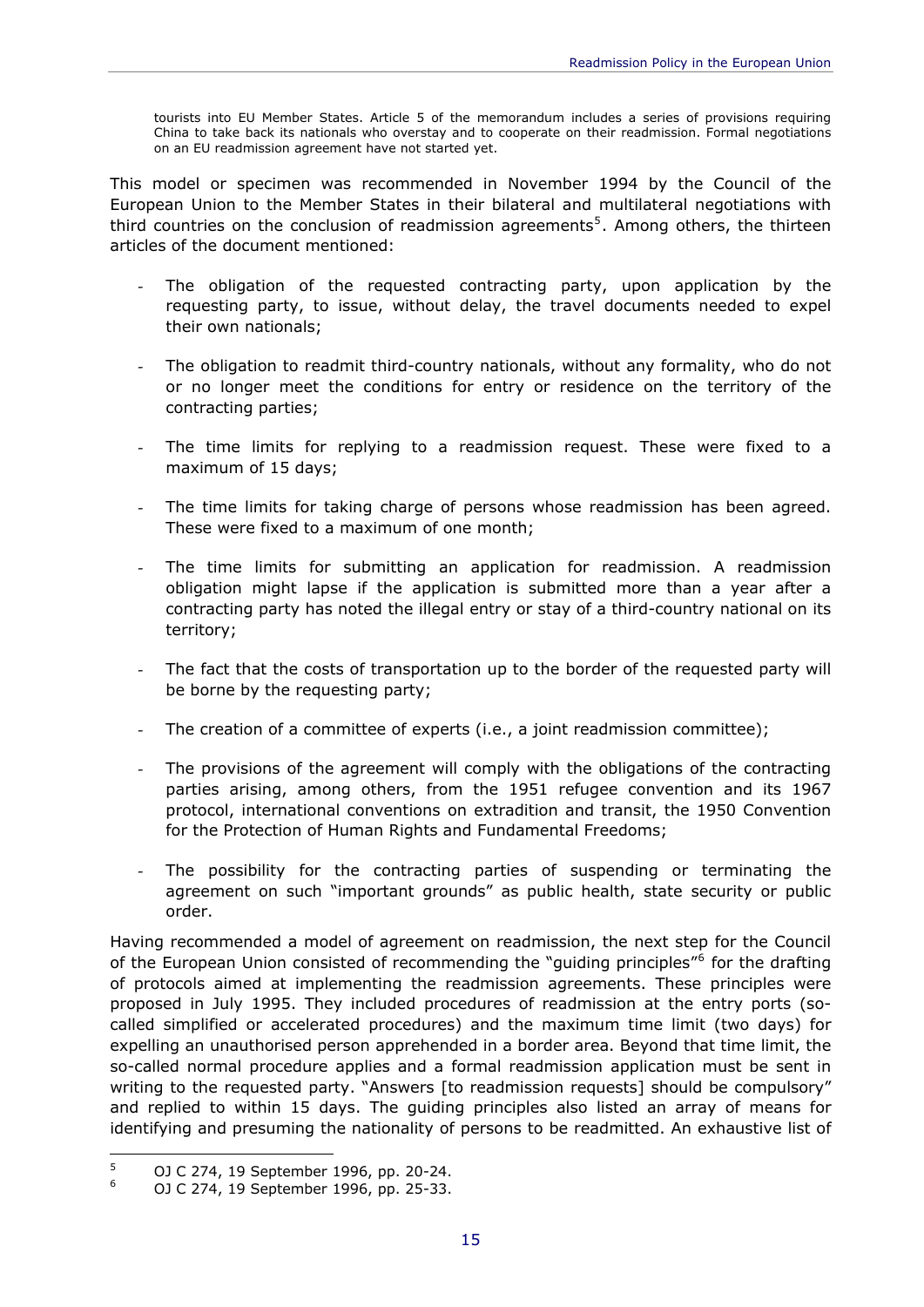means of proofs or presumptions of identity was presented; it ranged from identity cards (even if provisional or temporary), consular registration cards, to statements by witnesses and the language of the person to be readmitted.

The reference to the abovementioned recommended model of readmission agreement and their related implementing protocols is important because these documents clearly reflected the attempt of the EU to consolidate a Common asylum and migration policy which was later enshrined in the conclusions of the 1999 Tampere special meeting of the European Council. At the same time, they implicitly translated the awareness of the EU institutions that Member States' bilateral patterns of cooperation on readmission with third countries differed noticeably. Finally, they foretold the reinforced powers of the Community in the field of readmission which materialised through Art. 63(3)(b) of the Treaty establishing the European Community (TEC):

"The Council […] shall […] adopt […] measures on immigration policy within the following areas: […] illegal immigration and illegal residence, including repatriation of illegal residents".

## <span id="page-17-0"></span>**2.2. A reaffirmed shared competence**

Art. 63(3)(b) of the TEC marked a watershed in the recognition of a Community competence regarding measures aimed at addressing illegal migration and illegal residence; readmission (though not explicitly mentioned in the TEC) was considered as being part and parcel of these measures. Nils Coleman (2009), in his comprehensive study on Community readmission agreements, clearly explained that, following the adoption of the Treaty of Amsterdam (ToA), the issue of competence was subjected to controversy between the Member States and the European Commission. The Commission "claimed exclusive Community competence to negotiate and conclude readmission agreements" (Coleman, 2009, p. 75) whereas the Member States and the Council viewed Art. 63(3)(b) of the TEC as the expression of a shared competence. In May 1999, the Justice and Home Affairs Council meeting set out to solve the controversy, as Coleman clarified:

"The Council made sure to link Community readmission agreements to the Community objective of repatriation, sufficiently to safeguard a legal basis in Article 63(3)(b), but not to the degree of resulting in exclusive competence. In the political assessment of the Council, the link between Community readmission agreements and the objectives of repatriation of unauthorised immigrants was in general not considered 'indissoluble', and the competence to conclude readmission agreements therefore shared. The Member States hereby retained the right to conclude agreements with third countries on a bilateral basis, implicitly accepting […] the risk of distortions within the internal market in light of the free movement of persons" (Coleman, 2009, pp. 78-79).

Today, there can be no question that Member States have continued to retain their right to conclude bilateral agreements with third countries, given the expanding cobweb of bilateral agreements linked to readmission in which most Member States are currently involved. However, as analysed in the next chapters, the patterns of cooperation have changed dramatically since the entry into force of the ToA, rendering the drive for europeanization much complicated (Roots, 2009).

Admittedly, the need for Community competence in the field of illegal migration and illegal residence, including readmission, constitutes a logical step given the overriding objective to consolidate a Common asylum and migration policy. Concomitantly, Member States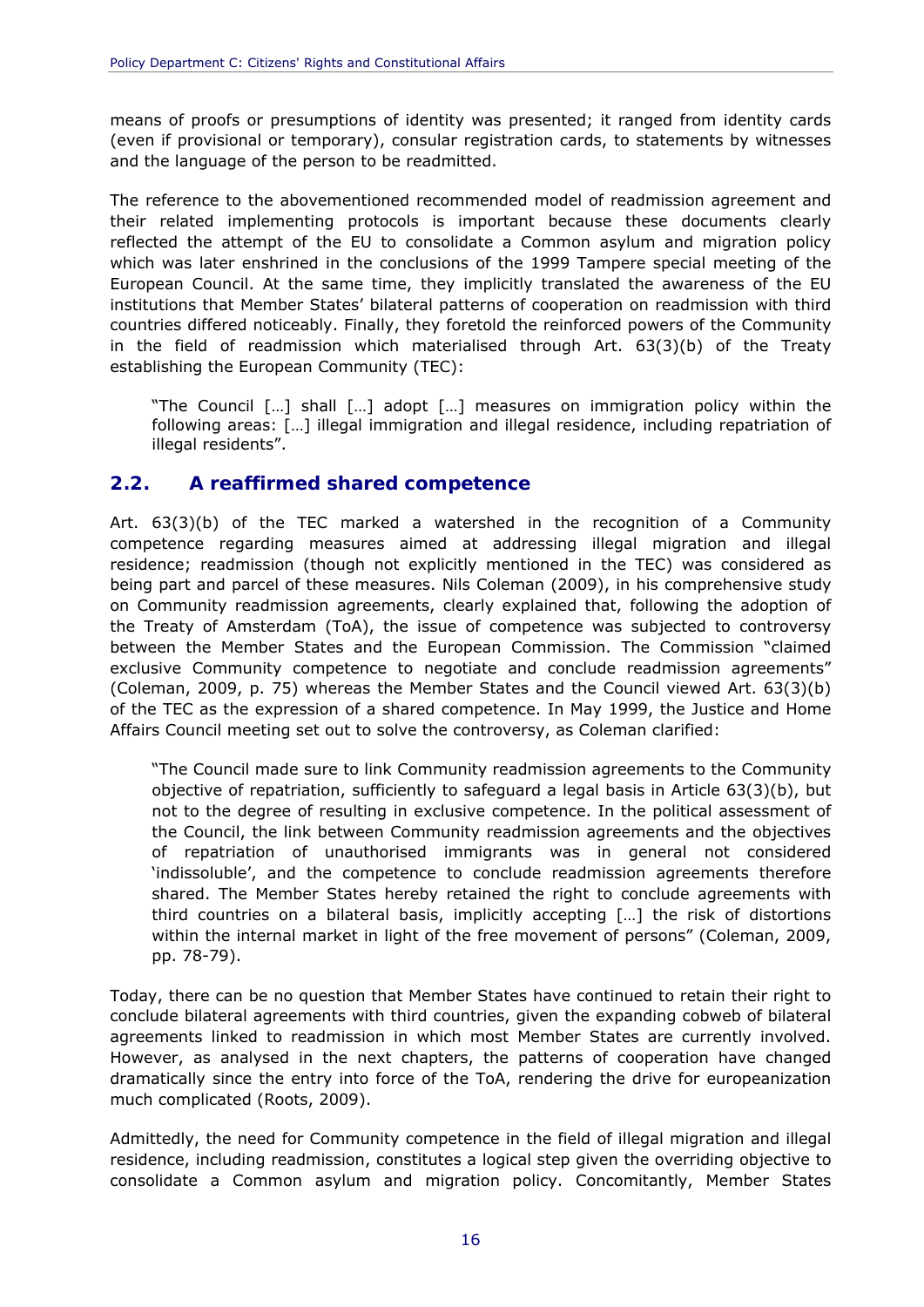presumably expected that the EU could exert, through this (shared) competence, a stronger leverage on third countries "to cope with their readmission obligations towards the Union *and* the Member States" [italics added].<sup>[7](#page-18-1)</sup>

Whereas the ToA established the Community competence, the entry into force of the Treaty of Lisbon (TL) in December 2009 introduced several amendments that, to some extent, reaffirmed in a more explicit and unquestionable manner the shared competence of the Union in the field of readmission. Art. 3 and 4 of the Treaty on the Functioning of the European Union (TFEU) respectively list the areas of exclusive and shared competences. 'Freedom, security and justice' (FSJ) constitutes an area of shared competence in Art. 4 (TFEU) and readmission logically belongs to this area. Art. 79, which amended Art. 63(3) of the TEC, clarifies in points 2(c) and 3 the competence of the Union in the field of readmission:

- […] The European Parliament and the Council, acting in accordance with the ordinary legislative procedure, shall adopt measures in the following areas:
- […] illegal immigration and unauthorised residence, including removal and repatriation of persons residing without authorisation;
- […]The Union may conclude agreements with third countries for the readmission to their countries of origin or provenance of third-country nationals who do not or who no longer fulfil the conditions for entry, presence or residence in the territory of one of the Member States.

## <span id="page-18-0"></span>**2.3. Sincere cooperation**

1

Admittedly, the clear existence of a Union competence in the above areas is congruent with the reinforced integration of migration issues in the EU external relations with third countries. It also reflects the commitment to consolidating the Global Approach to Migration (GAM) where the cooperation on readmission constitutes a key element. The attainment of this major objective continues to be based on the principle of "sincere cooperation" between the Union and the Member States. Art. 4(3) of the Treaty establishing the European Union (TEU) – which replaced Art. 10 of the TEC – stipulates that the Member States shall "refrain from any measure which could jeopardise the attainment of the Union's objectives". Just like former Art. 10 of the TEC, Art. 4(3) of the TEU allows Member States to share their competence in the field of readmission "only regarding third countries with which the Commission is not or not yet in the process of establishing readmission relations on behalf of the [Union]", to rephrase Nils Coleman (2009, p. 83).

Art. 2(2) of the TFEU seems to confirm this interpretation when stating that:

The Member States shall exercise their competence to the extent that the Union has not exercised its competence. The Member States shall again exercise their competence to the extent that the Union has decided to cease exercising its competence.

In other words, Member States will not exercise their competence on readmission when the Union is negotiating or has concluded an EU readmission agreement with a *given* third country. This does not mean, however, that Member States will not exercise their competence on readmission as a whole. It is often mistakenly understood that the mandate

<span id="page-18-1"></span><sup>7</sup> As stated in the conclusions of the special meeting of the European Council held in Tampere on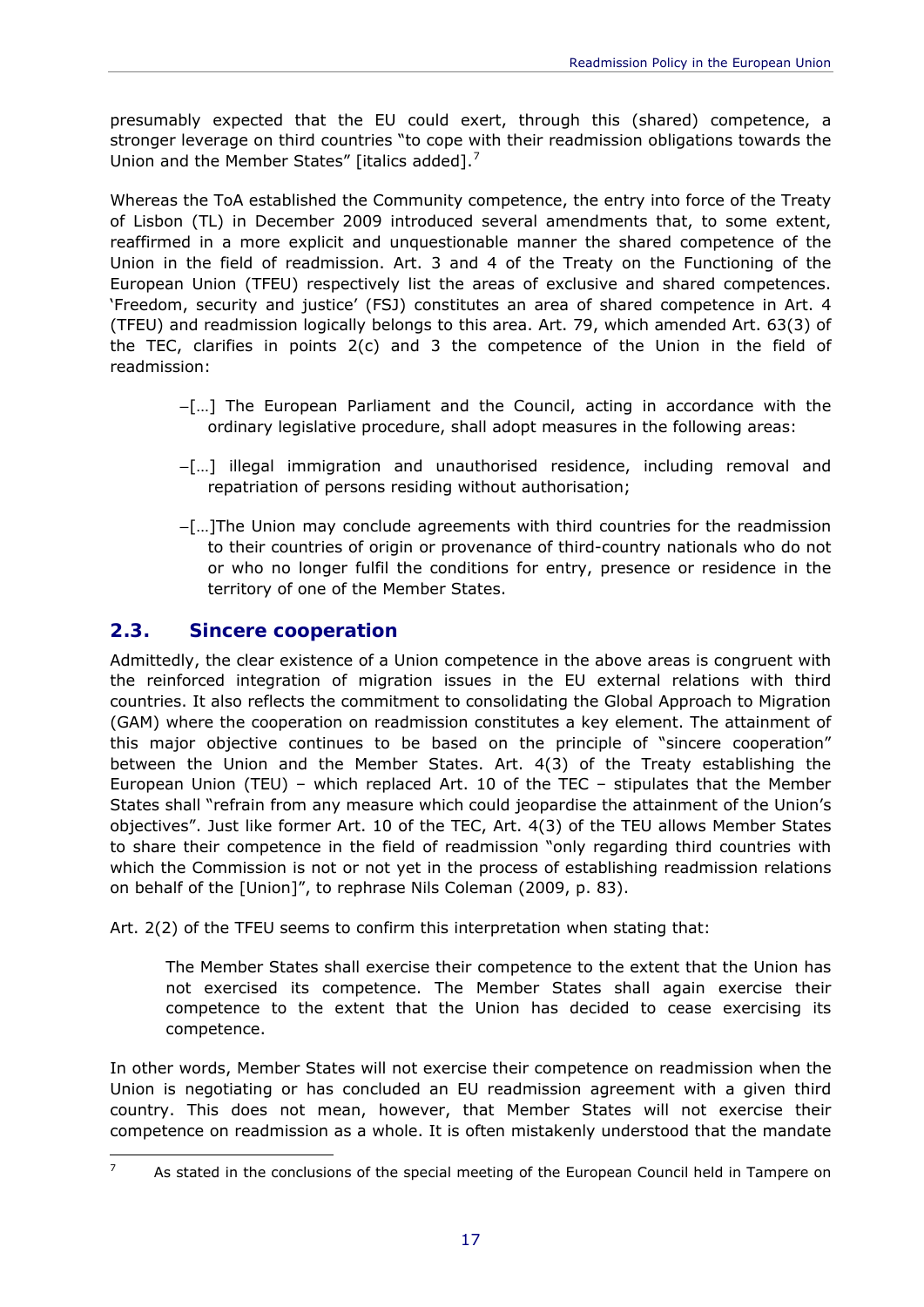granted to the European Commission by the Council to negotiate and conclude an EU readmission agreement would also cover the implementation phase of the agreement. To be clear, the mandate of the Commission consists in *brokering* an agreement, based on standard reciprocal obligations, procedures and protection rules. The EU readmission agreement is subsequently implemented at a bilateral level between each Member State and the concerned third country.<sup>[8](#page-19-2)</sup> Protocol 25 annexed to the TEU and the TFEU clearly stipulates that the Union's competence is limited in its scope:

When the Union has taken action in a certain area, the scope of this exercise of competence only covers those elements governed by the Union act in question and therefore does not cover the whole area.

In theory, the existence of a shared competence between the Union and the Member States in the field of readmission should not be problematic, as long as it is driven by the principle of sincere cooperation, as mentioned before, and that effective mechanisms allow the infringement of this principle to be first detected and then corrected. It is worth recalling that, in the scope of an EU readmission agreement concluded with a third country, Member States have to comply with the general principles of EU law (legal certainty, legitimate expectations, effective remedies, proportionality and fundamental rights). In practice, however, this presupposes three preconditions.

#### <span id="page-19-0"></span>2.3.1. Procedures of notifications

The first one refers to notification procedures. The Member States would need to notify, on a regular basis, the Commission, the Council and the European Parliament their planned negotiations or talks on readmission with third countries. They would also have to notify their current bilateral agreements linked to readmission. As explained in the subsequent chapters, this notification procedure would necessarily address the variety of cooperative patterns linked to readmission (e.g., standard readmission agreements, exchanges of letters, pacts, memoranda of understanding, framework agreements) that several Member States have concluded, over the last fifteen years or so, to ensure the operability of their cooperation with third countries.

 Recommendation 1: The European Parliament should request the Commission to carry out a thorough and regularly updated inventory of all the bilateral agreements linked to readmission (whether standard or not) concluded by each EU Member State, at global level.

#### <span id="page-19-1"></span>2.3.2. Monitoring capacities

1

The second pertains to monitoring capacities. Monitoring mechanisms should be strengthened to understand how EU readmission agreements are bilaterally translated by each Member State during the implementation process. To be sure, each EU readmission agreement foresees the creation of a Joint Readmission Committee (JRC) comprising

<span id="page-19-2"></span><sup>15-16</sup> October 1999 (see Point 26) [http://www.europarl.europa.eu/summits/tam\\_en.htm.](http://www.europarl.europa.eu/summits/tam_en.htm)<br>8 This naint was mode clear in April 2006 by Karel Kausada, Gassial Ranneastative

This point was made clear in April 2006 by Karel Kovanda, Special Representative for Readmission Policies at DG Relex, during an interview made by Euroasylum: "EC readmission policies and agreements fall under the external dimension. They set out reciprocal obligations binding the Community on the one hand and the partner country on the other hand. But once an agreement is negotiated, the Community responsibility is over. Its day-to-day implementation, the actual decision about sending a person back and the actual operation it involves – all this is entirely within the competence of our Member States." <http://www.eurasylum.org/Portal/April2006.htm>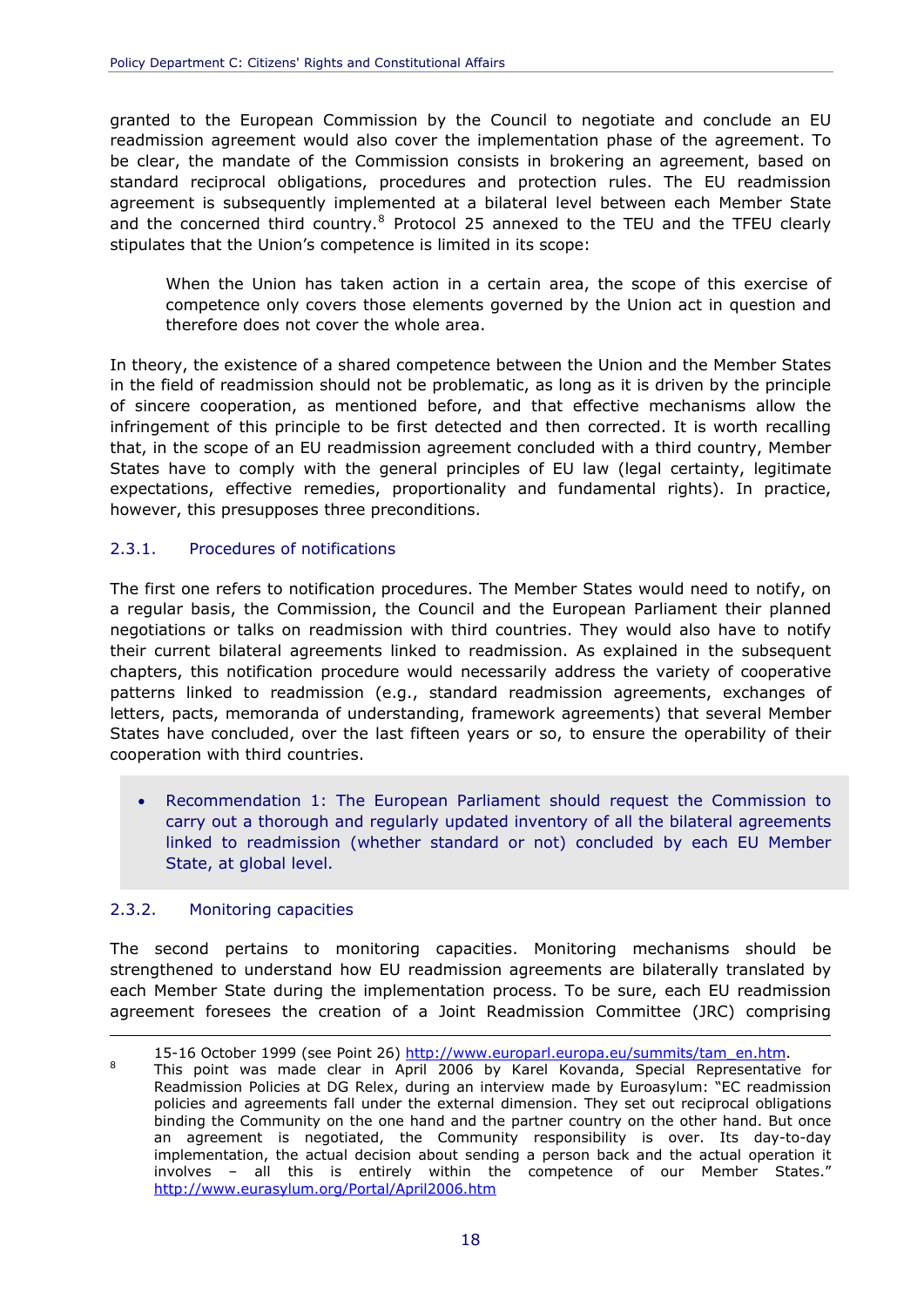representatives of the European Commission (EC), assisted by experts from the Member States, and representatives of the third country. Actually, the JRC is in charge of promoting regular exchanges among the individual Member States and the third country on issues regarding the application and interpretation of the EU agreement. Member States may conclude bilateral implementing protocols stating, among others, the competent authorities that receive and process readmission applications in accordance with the time limits set out in the agreement, the border crossing points, the role of escorting officers, the means of identification, the need to notify the JRC of the bilateral implementing protocols and any ensuing amendments for their entry into force. This would mean that the JRC possesses, to some extent, the tools to monitor whether the Member States and the third country abide by the terms of the EU readmission agreement.

However, experience has shown that Member States may implement the EU readmission agreements concluded with some third countries without necessarily having a bilateral implementing protocol. For instance, at the time of writing (August 2010), most readmission applications addressed to Moldova in 2008 and 2009, in the framework of its EU readmission agreement, originated in France and the Czech Republic, which do not have any implementing protocol with Moldova. $9$  Similarly, most of the readmission applications addressed to Serbia in 2009 came from Germany and Sweden, which have no implementing protocol.<sup>[10](#page-20-1)</sup> The same applies to the Republic of Macedonia which has no implementing protocol with Germany whereas most of the readmission applications addressed to Moldova in 2008 and 2009 came from this EU Member State.<sup>[11](#page-20-2)</sup> Arguably, the main factor explaining the absence of bilateral implementing protocols may lie in the existence of the bilateral readmission agreements that all the EU Member States cited above had concluded before the European Commission was mandated to negotiate an EU readmission agreement with Moldova, the Republic of Macedonia and Serbia respectively. The existence of such bilateral agreements on readmission may have been viewed by the contracting parties as a kind of established *modus operandi* on which they could capitalise to implement the EU readmission agreement, even without an implementing protocol or the prospect of signing one.

A standard provision mentioned in almost all the EU readmission agreements states that they take precedence over any bilateral treaties or arrangements on readmission "in so far as the provisions of the latter are incompatible with those of this Agreement [i.e., the EU readmission agreement]." It has to be said that the issue of compatibility of existing bilateral arrangements or agreements on readmission (whether standard or not) has not been dealt with consistently in all EU readmission agreements (Coleman, 2009). Moreover, it is argued that "according to this provision [on compatibility], the Member States may continue to apply earlier concluded agreements or arrangements with the same [third] country insofar as these are compatible with the Community [or EU] agreement" (Coleman, 2009, p. 108).

<span id="page-20-0"></span>ــ<br>9 At the time of writing (August 2010), Moldova has signed implementing protocols with Estonia, Romania, and Slovakia. It is currently negotiating implementing protocols with all the other EU Member States.

<span id="page-20-1"></span> $10$  So far, Serbia has signed implementing protocols with Slovenia, Italy, France, Hungary and more recently with Austria, the Benelux and Malta. Negotiations with Estonia, Slovakia, Poland and Latvia are underway.

<span id="page-20-2"></span><sup>&</sup>lt;sup>11</sup> To date, the Republic of Macedonia has signed bilateral implementing protocols with Estonia and Austria. Negotiations with Germany and The Netherlands are being finalized at the time of writing (August 2010). Negotiations with Slovakia, Italy and Hungary are still underway. Draft protocols have been sent to all the EU Member States on the initiative of Macedonia.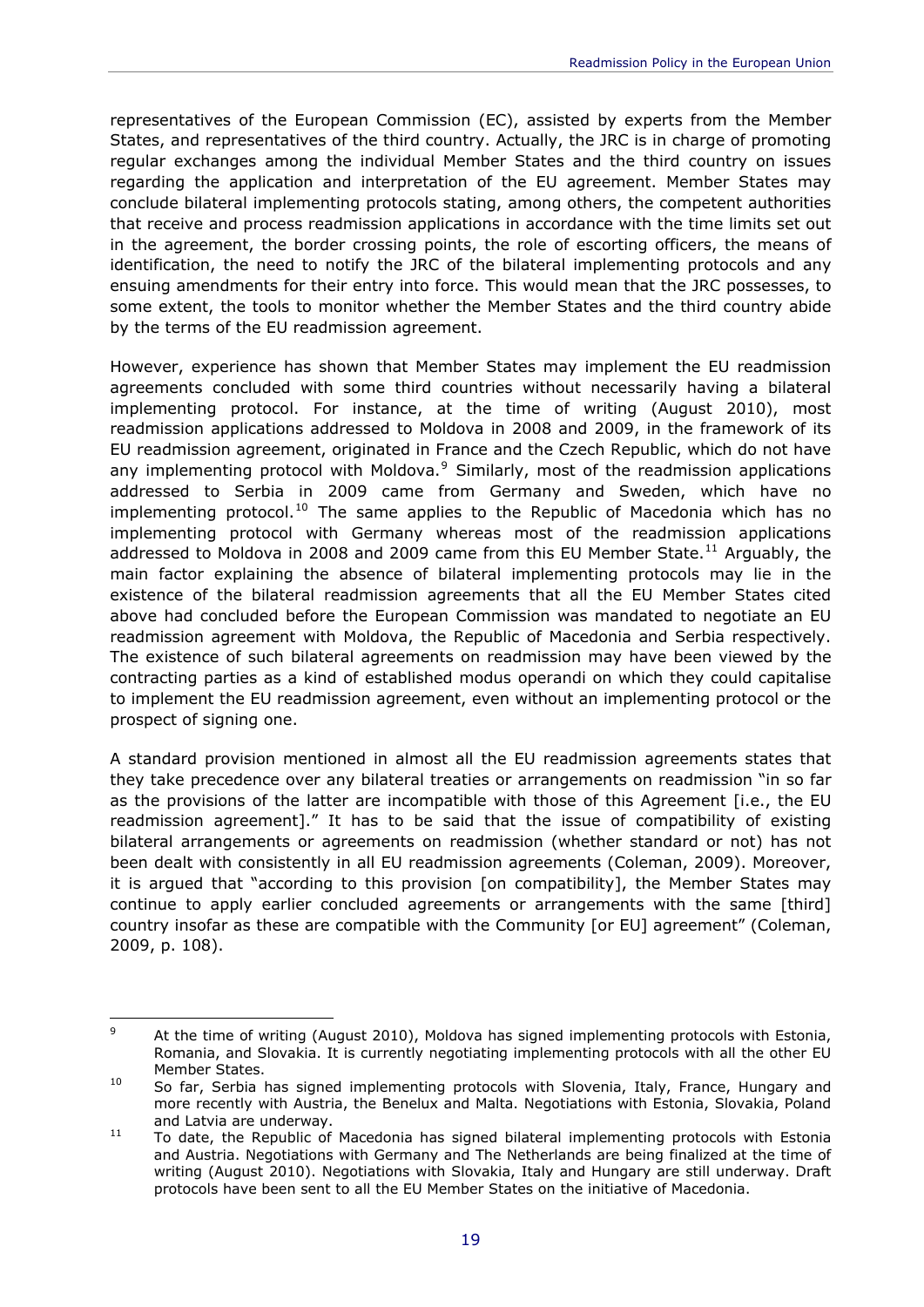Arguably, this assumption continues to arouse controversy. EU officials would certainly argue against it whereas representatives from some EU Member States would probably interpret the wording of the compatibility provision as being respectful of pre-existing bilateral efforts to cooperate on readmission with third countries and that implementation is and remains bilateral.<sup>[12](#page-21-0)</sup> Beyond this controversy, the capacity to assess the abovementioned compatibility of bilateral treaties would necessarily imply that the JRC and the European Commission, by the same token, should be informed about the scope and provisions of all the existing bilateral arrangements or agreements on readmission that a given Member State has concluded with a third country involved in an EU readmission agreement. Adding value to the action of the Member States would logically require the knowledge and understanding of existing bilateral patterns of cooperation on readmission. Additionally, this would also imply that the Commission has the capacity to monitor, in the framework of JRCs, Member States' modalities of implementation. In this respect, when asked whether the Commission has the effective capacity to monitor the concrete implementation of EU readmission agreements, an official from the European Commission replied:

We do have already the tools. The problem is how you strike a balance between ongoing negotiations, for which you are in need to have the support of your Member States, and how [EU readmission] agreements are [actually] implemented […] What you don't want to do is to make people's life more difficult than anything else. We are not doing policy in order to make policy. We are doing it because we are convinced we can bring added value and help the Member States. Now, we don't want to render the whole process more difficult. Now, having said this, there are some rules that need to be respected and those rules will be reminded if they are not respected.<sup>[13](#page-21-1)</sup>

There can be no question that monitoring mechanisms are key to understanding how the terms of an EU readmission agreement have been concretely translated, if not reconfigured, in the course of the implementation. This refers not only to procedures *per se*, but also to the respect of the fundamental rights of the persons to be readmitted with which each Member State must comply, since the Charter of Fundamental Rights of the European Union (henceforth the Charter) has become part of the core legislation of the EU. Since the entry into force of the Treaty of Lisbon (TL), such mechanisms may be reinforced, at least before the implementing phase of the EU readmission agreement.

<span id="page-21-0"></span> $12$ With reference to interpretation, an interviewed Spanish official made clear that EU readmission agreements supersede bilateral agreements. However, "there is a clause in the EU readmission agreements RA, which states that established bilateral practices can be kept if they work properly." Anonymous interview made on 16 July 2010.

<span id="page-21-1"></span><sup>13</sup> Anonymous interview conducted with a member of the European Commission, 19 July 2010.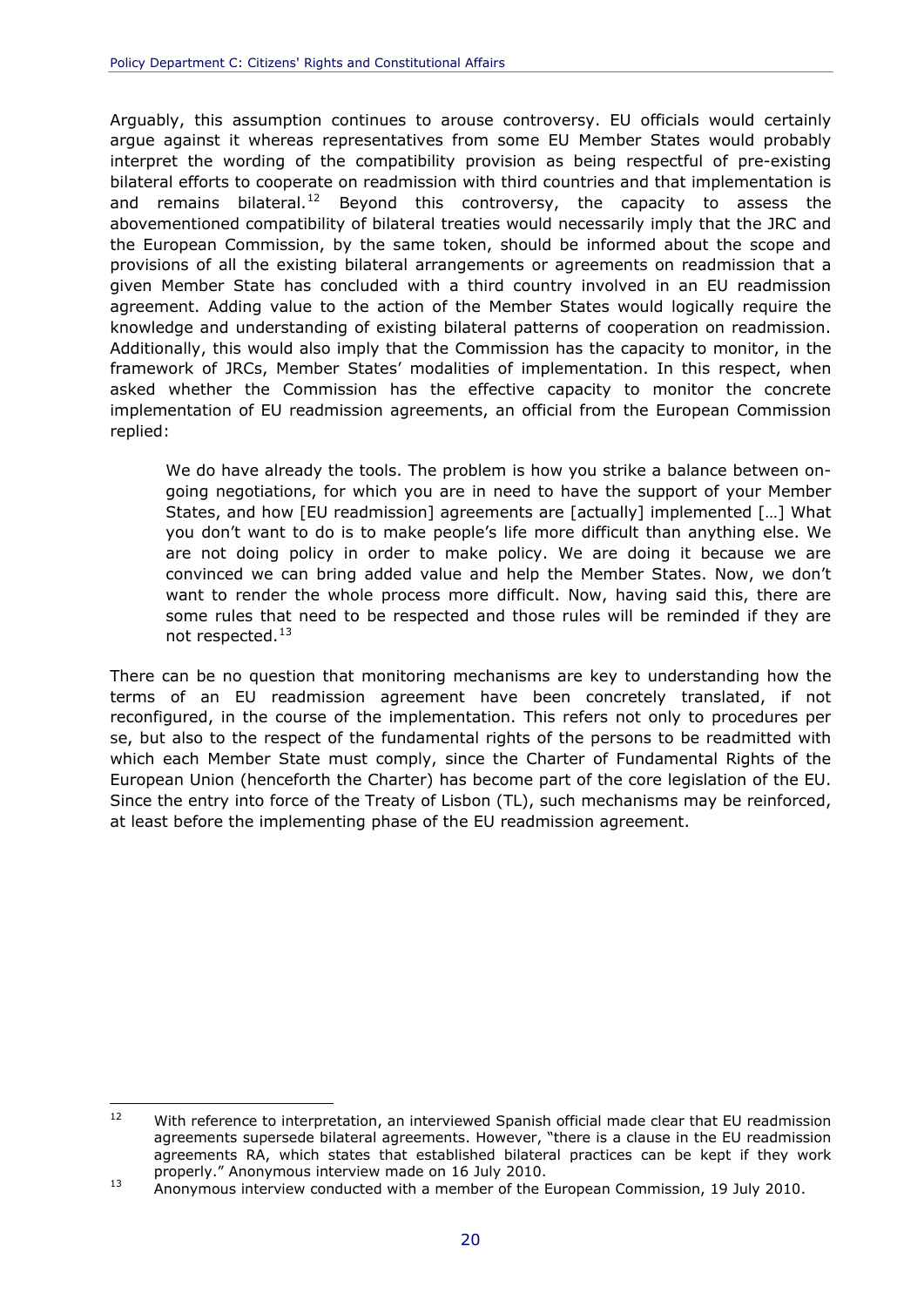Recommendation 2: The European Parliament should ask the Commission to report precisely on the monitoring of EU readmission agreements, during the implementing phase. Monitoring mechanisms should be reinforced in order to check whether readmission procedures comply with the terms of an EU readmission agreement, particularly in situations when no implementing protocol has been signed between a given Member State and a third country.

In Title V of the TFEU ("International Agreements"), Art. 218(10) reads that "the European Parliament shall be immediately and fully informed *at all stages* of the procedure [i.e., from the opening of negotiations to the conclusion of an international agreement] [italics added]". Furthermore, Art. 218(11) of the TFEU stipulates that the European Parliament may "obtain the opinion of the Court of Justice as to whether an agreement envisaged is compatible with the Treaties". Hence, the right for full information *at all stages* of the procedure, plus the application of the consent procedure (or co-decision procedure), added to the possibility of resorting to the Court of Justice of the European Union to assess compatibility with the Treaties (including the Charter) reflect the EP's upgraded role in the decisions and talks on readmission agreements before their final conclusion.

Additionally, in accordance with Art. 14(1) of the TEU, the European Parliament will, "jointly with the Council, exercise legislative and budgetary functions". Among others, these functions include a political control on the spending stemming from international agreements. Consequently, with the assistance of the Court of Auditors (Art. 287(4) of the TFEU), the European Parliament will perform this joint responsibility which plausibly requires the collection of data and information about the ways in which EU funds, allocated to support the implementation by the Member States of the removals carried out in the framework of an EU readmission agreement, have been spent to understand whether they precisely comply with the terms of the agreement and with the Treaties.

 Recommendation 3: The full and independent exercise of the EP's power to give its consent to readmission agreements will necessarily depend on the extent to which the European Parliament will have access to information relating to the negotiation phase, as well as the implementing phase of EU readmission agreements. This might lend support to the argument that representatives of the European Parliament should be involved in Joint Readmission Committees (JRCs).

#### <span id="page-22-0"></span>2.3.3. Convergence of contingencies and priorities

In the above, we have seen that the principle of sincere cooperation requires and justifies at the same time the need for regular notification procedures and monitoring mechanisms at various stages. There exists, however, a third precondition which needs to be considered. It refers to convergence of contingencies and priorities between the Member States and the Union. Contingencies pertain to the factors and conditions shaping the cooperation on readmission, whereas priorities refer to the drivers of cooperation. When convergence is optimal, Member States would entrust or be fully supportive of the Union in the field of readmission while recognising the added value and effectiveness of its action.

However, in practice, this optimal degree of convergence has not been reached so far, despite the gradual consolidation of a Common immigration and asylum policy. It is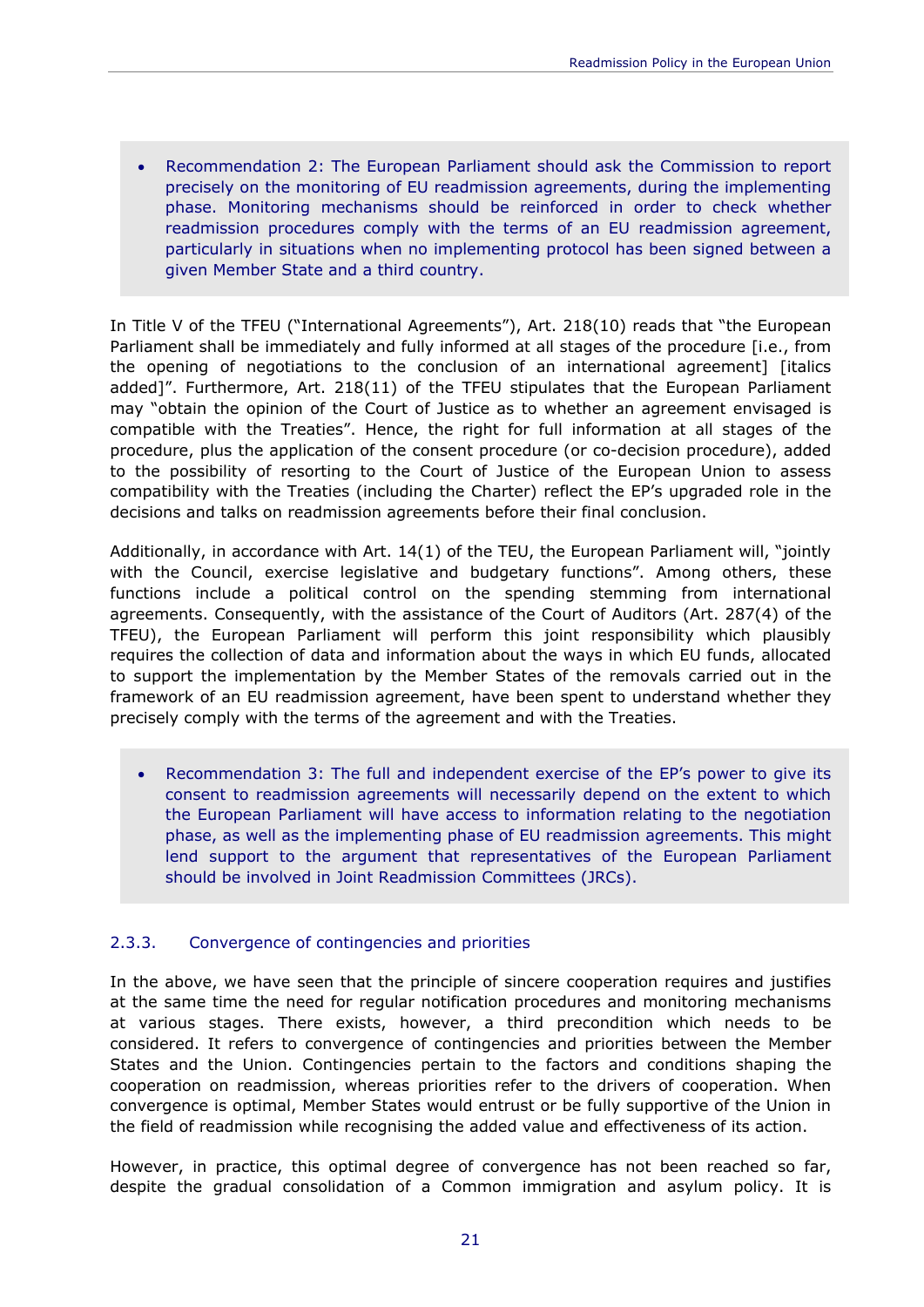important to recall that, whereas EU readmission agreements, once negotiated and concluded, take precedence over any bilateral agreement or arrangement with a given third country, they continue to constitute a tiny share of the overall number of bilateral agreements linked to readmission that have been concluded, at a bilateral level, by the Member States with third countries.

Given the objective predominance of bilateral patterns of cooperation on readmission, one is entitled to understand whether the drive for europeanization will change this statement of fact and, above all, the extent to which Member States' contingencies and priorities in the field of readmission have impacted on those of the Union.

Admittedly, EU readmission agreements cannot be isolated from this broader and resilient framework of bilateral cooperation in the field of readmission. The next chapter sets out to explain how cooperation at bilateral level has been configured while focusing on the main drivers and factors that have shaped bilateral patterns of cooperation on readmission. It also investigates whether the rationale for bilateral patterns of cooperation linked to readmission has shaped the EU approach to readmission enshrined in the Global Approach to Migration (GAM).

## <span id="page-23-0"></span>**3. A PREDOMINANT BILATERAL DIMENSION**

Member States differ markedly in terms of cooperation on readmission, probably owing to the types of flows affecting their respective national territories. At the same time, however, the ways in which states codify their interaction over time play a crucial role in shaping their patterns of cooperation on readmission $14$ .

This assumption implies that state-to-state interaction, in its broadest sense, impacts on the nature of cooperative patterns and on states' responsiveness to uncertainties. Sometimes, they may reciprocally commit themselves to cooperating on readmission by concluding a standard readmission agreement because both contracting parties view the formalisation as being valuable to each other's interests. Such agreements are standard in the sense that they substantially reflect the provisions and structure of the specimen recommended in 1994 by the Council of the European Union. This specimen is mentioned in Chapter 2.

These standard readmission agreements have been subject to various studies (Hailbronner, 1997; Nascimbene, 2001; Noll, 2005; Arnarsson, 2007) which, for example, stressed the reciprocal obligations contained in a readmission agreement as well as the procedures that need to be respected to identify undocumented persons (unauthorized migrants, rejected asylum seekers, stateless persons, and unaccompanied minors) to subsequently remove them out of the territory of a destination country.

When concluding a standard readmission agreement, the contracting parties agree to carry out removal procedures without unnecessary formalities and within reasonable time limits, with due respect of their duties under their national legislation and the international agreements on human rights and the protection of the status of refugees, in accordance with the 1951 Geneva Convention Relating to the Status of Refugees and its 1967 protocol, the 1966 International Covenant on Civil and Political Rights, the 1984 UN Convention against torture, and more recently the 2000 European Charter on Fundamental Rights. All of these internationally recognized instruments oblige states not to expel persons (whether

<span id="page-23-1"></span> $14$ Parts of the text draw on the introduction of a recent volume: Cassarino (2010).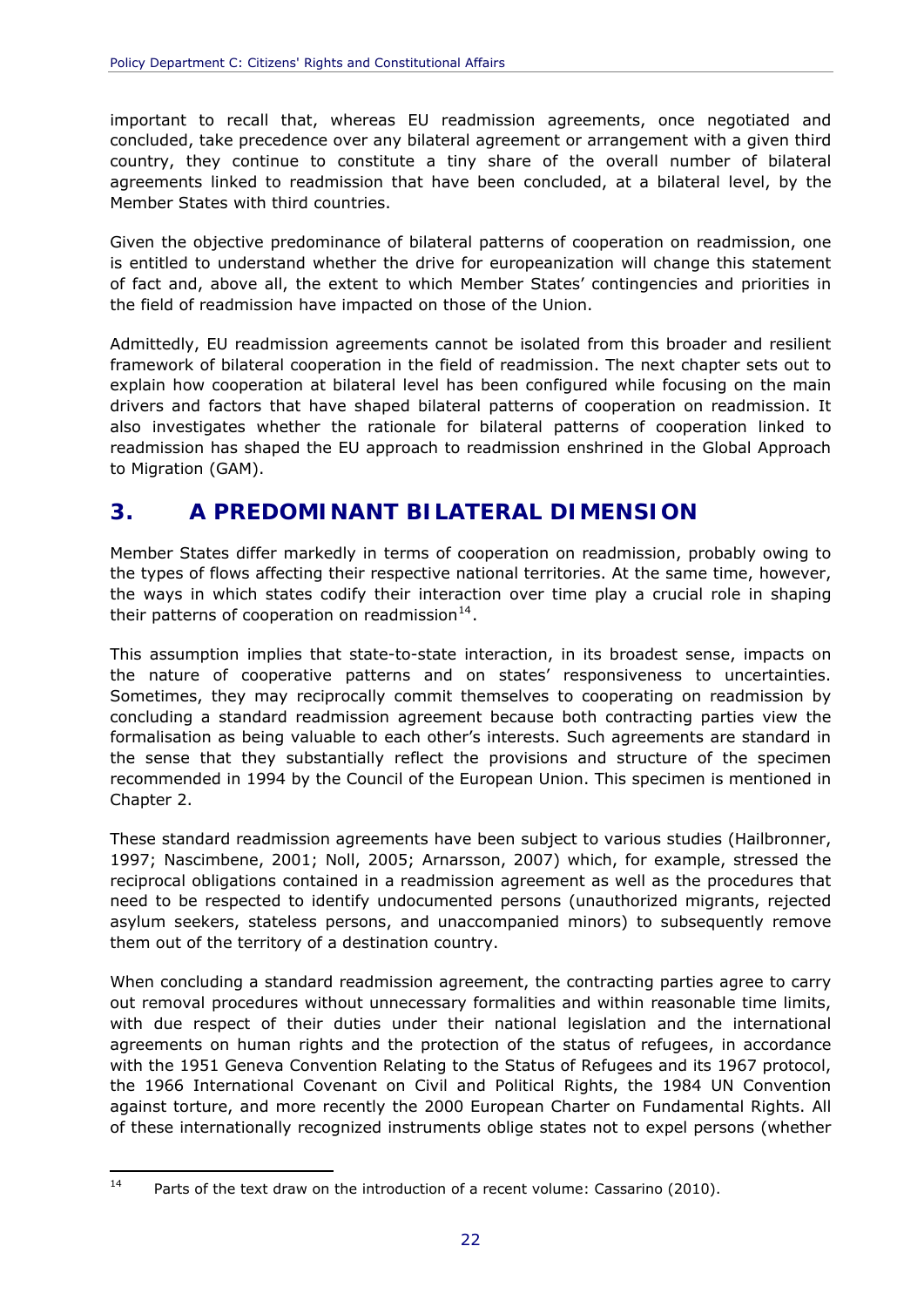migrants or not) to countries and territories where their safety, lives or freedom would be threatened in any manner whatsoever.

Despite the letter of these agreements, various human rights organizations and associations in Europe and abroad have repeatedly denounced the lack of transparency that surrounds the implementation of readmission agreements and removal operations. Such public denunciations have not only questioned the compliance with the obligations and principles contained in bilateral readmission agreements, but also have led to growing public concerns regarding respect for the rights and safety of the expelled persons.

In fact, it has to be said that the willingness of a country of origin to conclude a readmission agreement does not mean that it has the legal institutional and structural capacity to deal with the removal of its nationals, let alone the removal of foreign nationals and the protection of their rights. Nor does it mean that the agreement will be effectively or fully implemented in the long run, for it involves two contracting parties that do not necessarily share the same interest in the bilateral cooperation on readmission. Nor do they face the same implications, as previously stated. These considerations are important to show that the conclusion of a readmission agreement is motivated by expected benefits which are unequally perceived by the contracting parties, on the one hand, and that the agreement's implementation is based on a fragile balance between the concrete benefits and costs attached to it, on the other.

## <span id="page-24-0"></span>**3.1. The fragile balance between costs and benefits**

Whereas a destination country has a vested interest in concluding readmission agreements to facilitate the removal of unauthorised migrants, the interest of a country of origin may be less evident, above all if its economy remains dependent on the revenues of its (legal and unauthorised) expatriates living abroad, or when migration continues to be viewed as a safety valve to relieve pressure on domestic unemployment. This statement is particularly true regarding the bilateral negotiations on readmission between some EU Member States and countries in the South Mediterranean and Africa where economic and political differentials are significant. Special trade concessions, preferential entry quotas for economic migrants, technical cooperation and assistance, increased development aid and short-term visa exemption have been the most common incentives used by the EU-27 Member States to induce countries in the South Mediterranean and Africa to cooperate on readmission.

At EU level, the entry visa facilitations played a major role in the negotiations of some of the agreements concluded so far.

However, experience has shown on various occasions that compensatory measures which constitute the most commonly used form of incentive  $-$  may not always induce a third country to conclude a standard readmission agreement. Moreover, even when a standard agreement is concluded, the high costs stemming from the concrete implementation of the agreement make the extent of the actual cooperation highly uncertain. For a country of origin, such costs are not just financial. Nor do the costs stem only from the structural institutional and legal reforms needed to implement the cooperation. They also lie in the unpopularity of the standard readmission agreement and in the fact that its full implementation might have a negative impact on the relationship between the state and society in a country of origin.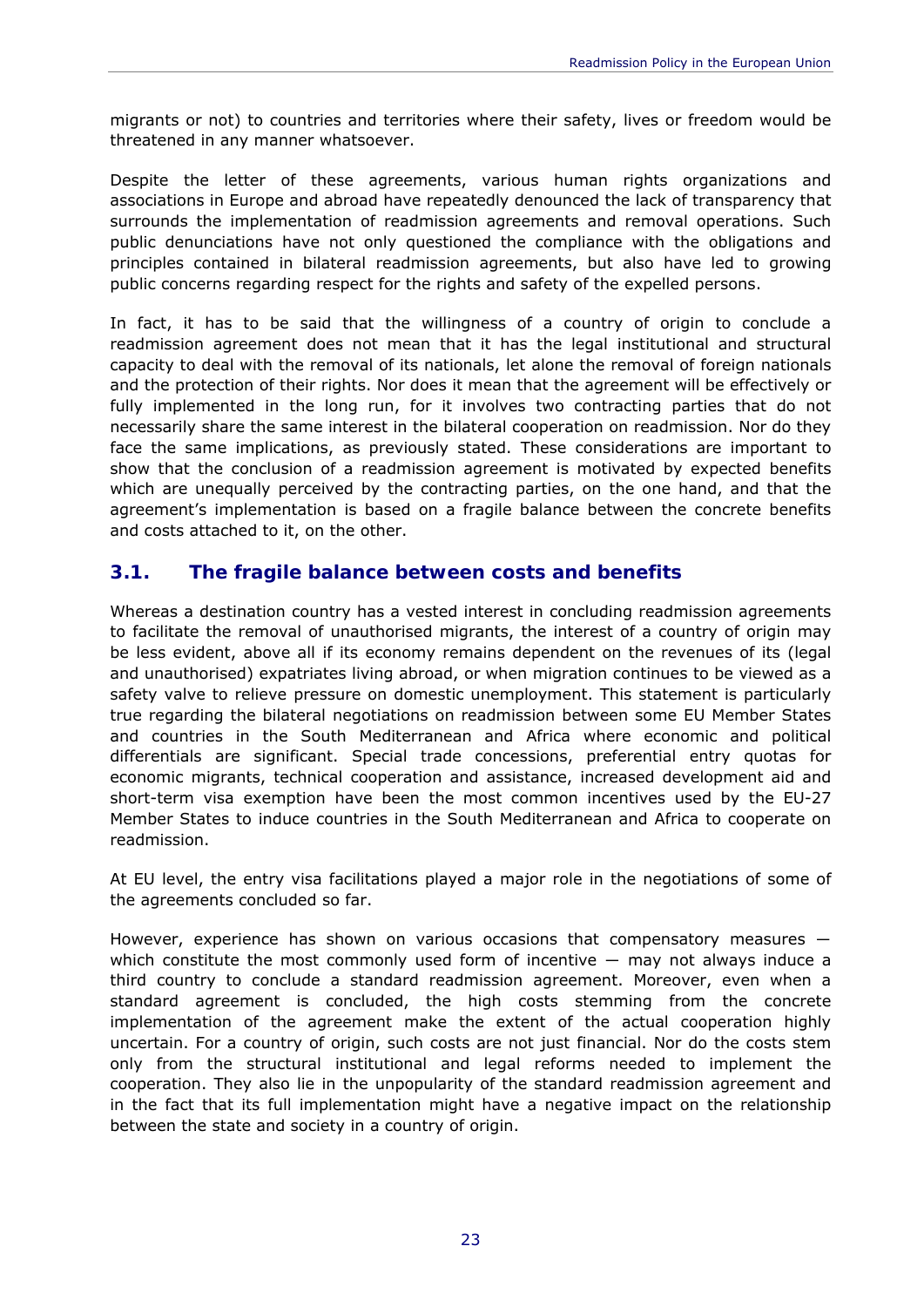## <span id="page-25-0"></span>**3.2. Grafting readmission on to other policy areas**

If we follow the conventional wisdom, we may believe that states negotiate and conclude readmission agreements as an end in itself. However, readmission agreements are rarely an end in itself but rather one of the many ways to consolidate a broader bilateral cooperative framework, including other strategic (and perhaps more crucial) policy areas such as security, energy, trade, and counter-terrorism. Often, the decision to cooperate on readmission results from a form of rapprochement that shapes the intensity of the *quid pro quo*.

There are various examples which support this argument. In February 1992, Morocco and Spain signed a readmission agreement in the wake of a reconciliation process which materialised following the signing of the Treaty of Good-neighbourliness and Friendly Cooperation on 4 July 1991. Morocco's acceptance to conclude this agreement was motivated by its ambition to acquire a special status in its political and economic relationships with the European Union (Mrabet, 2003). Likewise, in January 2007 Italy and Egypt concluded a readmission agreement as a result of reinforced bilateral exchanges between the two countries. Such reinforced exchanges have allowed Egypt to benefit from a bilateral debt swap agreement, as well as from trade concessions for its agricultural produce and, additionally, temporary entry quotas for Egyptian nationals in Italy. Importantly, the rapprochement between Italy and Egypt was key to integrating the latter into the  $G14^{15}$  $G14^{15}$  $G14^{15}$  while acquiring enhanced regime legitimacy at the international level. Similarly, the bilateral agreement on the circulation of persons and readmission concluded in July 2006 between the United Kingdom and Algeria, while still not in force, is not an exception to the rule. This agreement, limited to the removal of the nationals of the contracting parties, took place in the context of a whole round of negotiations, including such strategic issues as energy security, the fight against terrorism, and police cooperation. These strategic issues have become top priorities in the bilateral relations between the United Kingdom and Algeria; particularly following the July 2005 London bombings and the ensuing G8 meeting in Gleneagles that Algeria also attended (Cassarino, 2007).

These few examples are important to show that the issue of readmission weaves its way through various policy areas. It has been, as it were, grafted on to other issues of 'high politics', such as the fight against international terrorism, energy security, the reconciliation process, reinforced border controls, special trade concessions, and, last but not least, the search for regime legitimacy and strategic alliances. It is this whole bilateral cooperative framework that secures a minimum operability in the cooperation on readmission more than the 'reciprocal' and binding obligations contained in a standard readmission agreement. EU policy-makers know that the reciprocal obligations contained in a standard readmission agreement are too asymmetrical to secure its concrete implementation in the long run. They also know that grafting the cooperation on readmission on to other policy areas may compensate for the unbalanced reciprocal obligations characterising the cooperation on readmission or removal. It is because of this awareness, which arguably resulted from a learning process, that the cobweb of readmission agreements has acquired formidable dimensions over the last fifteen years or so. However, this tells us just a part of the story.

<span id="page-25-1"></span> $15$ <sup>15</sup> The first G14 meeting took place in L'Aquila (Italy) in July 2009. The G14 comprises the world's most wealthy and industrialised countries (G8) plus the G5, i.e., the group of emerging economies (Brazil, China, India, Mexico, and South Africa), and Egypt.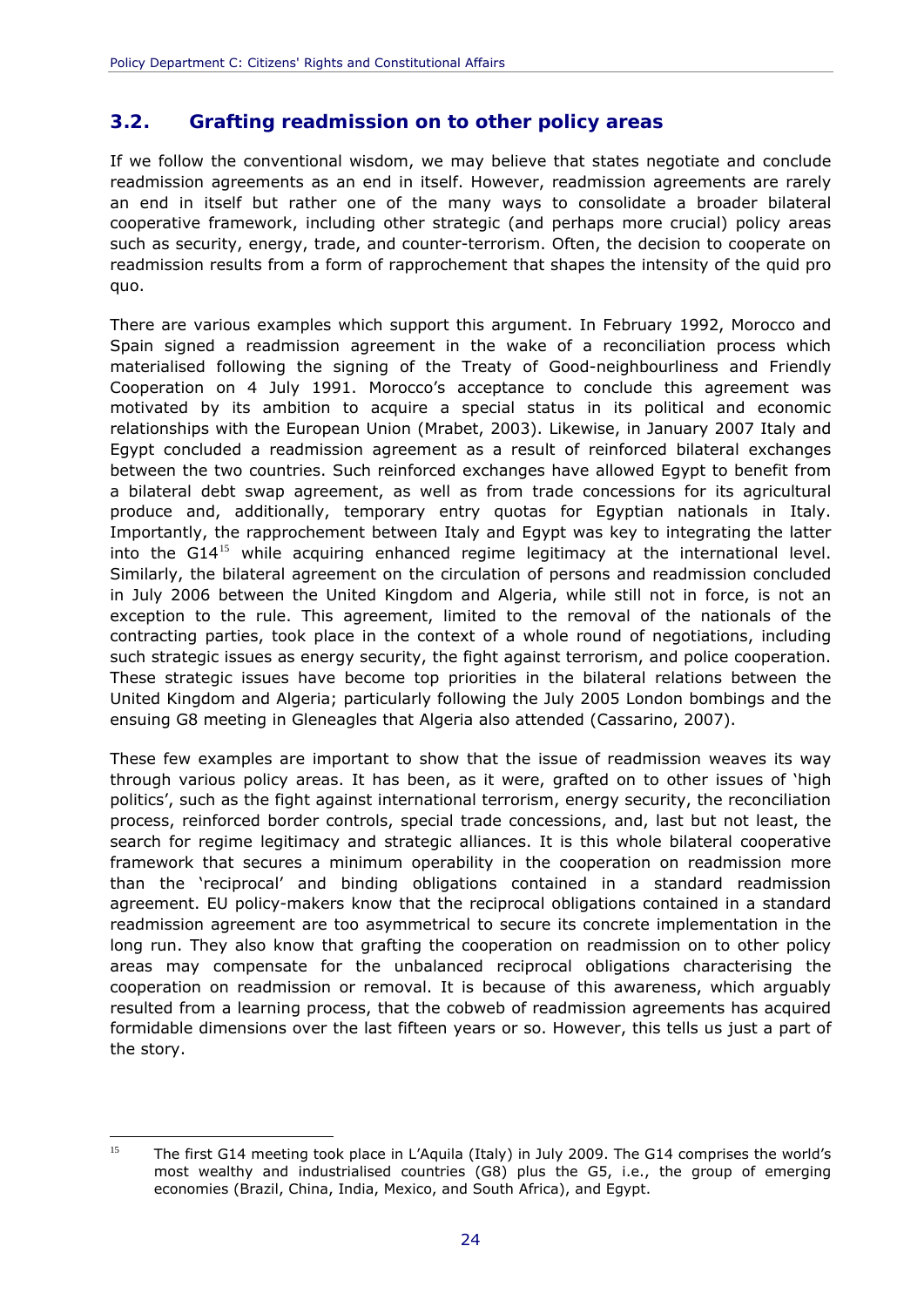Recommendation 4: In accordance with the principle of sincere cooperation, and with due respect to the Treaties, Member States should inform the Commission, the Council and the European Parliament about the extent to which grafting readmission on to other strategic policy areas is consistent with the "fulfilment of their obligations arising out of the Treaties or resulting from the acts of the institutions of the Union" (Art. 4 (3), TEU).

## <span id="page-26-0"></span>**4. THE DRIVE FOR FLEXIBILITY**

We have seen that cooperative mechanisms may be formalised, as is often the case, through the conclusion of standard readmission agreements if both contracting parties view this as being valuable to each other's interests. However, making an inventory of bilateral standard readmission agreements, as described above, would never suffice to illustrate the proliferation of cooperative patterns on readmission, for these have become highly diversified as a result of various concomitant factors. In other words, we need to look beyond standard readmission agreements to provide a more complete picture of the various mechanisms and cooperative instruments that have emerged recently, at bilateral level.

Under some circumstances, both contracting parties may decide to readjust their cooperation in order to "reduce the chance that either state will want to incur the costs of reneging or be forced to endure an unsatisfactory division of gains for long periods" (Koremenos, 2005, p. 551). Circumstances and uncertainties alike change over time, making flexible arrangements preferable over rigid ones. They may agree to cooperate on readmission without necessarily basing their cooperation on a standard agreement, as recommended by the Council of the European Union in 1994. They may opt for different ways of dealing with readmission through exchanges of letters and memoranda of understanding or by choosing to frame their cooperation via other types of deals (e.g., police cooperation agreements, arrangements, and pacts).

The main rationale for the adoption of non-standard agreements is to secure bilateral cooperation on migration management, including readmission, and to respond flexibly to new situations fraught with uncertainties. Because of the uncertainty surrounding the concrete implementation of the cooperative agreement over time, states may want to secure their credibility through agreements "that include the proper amount of flexibility and thereby create for themselves a kind of international insurance" (Koremenos, 2005, p. 562). With reference to the cooperation on readmission, this argument does not imply that states do not make any credible commitments when signing agreements. On the contrary, it is because of their search for credibility that they may opt for flexible patterns of cooperation when it comes to dealing with highly sensitive matters such as readmission or removal.

Credibility is a core issue in the cooperation on readmission (Phuong, 2007, p. 356), for it symbolically buttresses the centrality of the state and its law enforcement agencies in the management of international migration. The cooperation on readmission has often been presented by European leaders to their constituencies and the international community as an integral part of the fight against illegal migration and as instruments protecting their immigration and asylum systems.

This cause-and-effect relationship, predicated by political leaders, shows to constituencies that governments have the *credible ability* to respond to and even anticipate shocks (e.g.,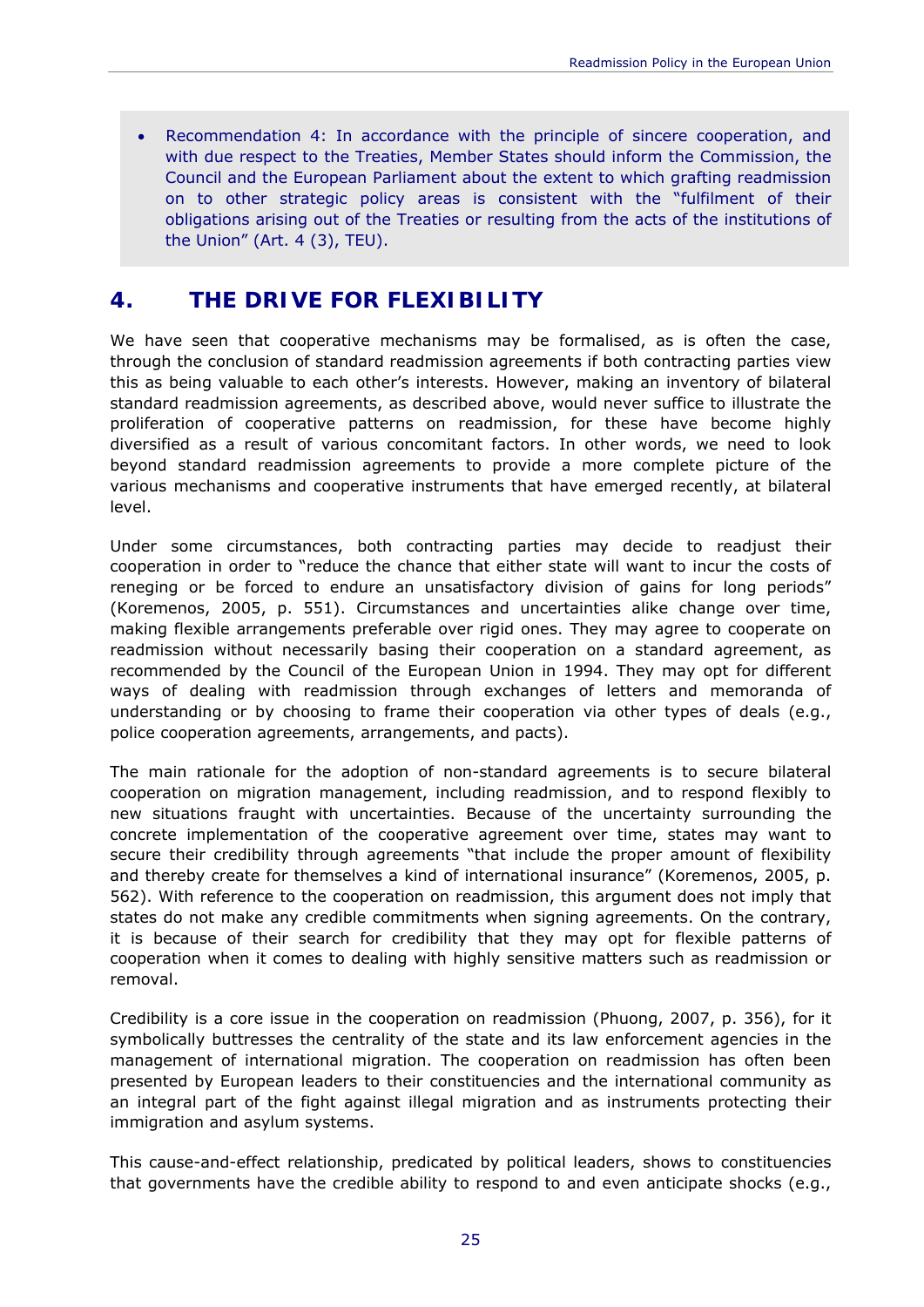mass arrivals of unauthorised migrants), because of the existence of specific mechanisms. However, shocks generate uncertainty which might, in turn, jeopardize the effective cooperation on readmission, particularly when it comes to addressing the pressing issue of re-documentation within agreed time limits, that is, the delivery of travel documents or *laissez-passers* by the consular authorities of the third country needed to remove undocumented migrants. It is a well-known fact that the above-mentioned readmission agreement concluded in 1992 between Spain and Morocco has never been fully implemented. This agreement foresees the readmission of the nationals of the contracting parties as well as the third-country nationals. Diplomatic tensions between the two countries hampered the bilateral cooperation on readmission, particularly under the José María Aznar government (1996−2004). Thus far, Morocco's cooperation on the delivery of travel documents at the request of the Spanish authorities has been erratic.

Changing circumstances may upset the balance of perceived costs and benefits and be conducive to defection. Because of the uncertainties surrounding the concrete implementation of a readmission agreement, various EU Member States have been prone to show some flexibility in readjusting their patterns of cooperation with some third countries in order to address re-documentation and the swift delivery of travel documents or *laissez-passers*. The faster the delivery of travel documents, the shorter the duration of detention, and the cheaper its costs.

## <span id="page-27-0"></span>**4.1. The non-standard approach**

Over the last few decades, France, Greece, Italy, Spain and the United Kingdom have been at the forefront of a new wave of agreements linked to readmission. They are *linked* to readmission in that they cannot be properly dubbed readmission agreements, in the technical sense or with reference to the model of readmission agreement recommended by the Council of the European Union to the EU Member States in 1994. These agreements (e.g., memoranda of understanding, arrangements, pacts, and police cooperation agreements including a clause on readmission) are often based on a three-pronged approach covering: 1) the fight against unauthorized migration, including the issue of readmission, 2) the reinforced control of borders, including *ad hoc* technical assistance, and 3) the joint management of labour migration with third countries of origin, including enhanced development aid. For example, this approach is enshrined in Spain's *Plán Africa* as well as in France's pacts on the joint management of international migration and codevelopment.

As mentioned earlier, circumstances change over time, and uncertainty might upset the fragile balance of costs and benefits linked to the bilateral cooperation on readmission. These non-standard agreements have been responsive to various factors. First, they tend to lower the cost of defection or reneging on the agreement, for they can be renegotiated easily in order to respond to new contingencies. In contrast to standard readmission agreements, they do not require a lengthy ratification process when renegotiation takes place. Second, they lower the public visibility of the cooperation on readmission by placing it in a broader framework of interaction. This element is particularly relevant for emigration countries located in the South Mediterranean and in Africa, where the cooperation on readmission is politically unpopular and where governments are reluctant to publicise it. Under these circumstances, governments in emigration countries would become more acquiescent in cooperating in the framework of agreements *linked* to readmission while being, at the same time, in a position to publicly abhor the use of standard readmission agreements. Third, they allow for flexible and operable solutions aimed at addressing the need for cooperation on readmission. The agenda remains unchanged, but the operability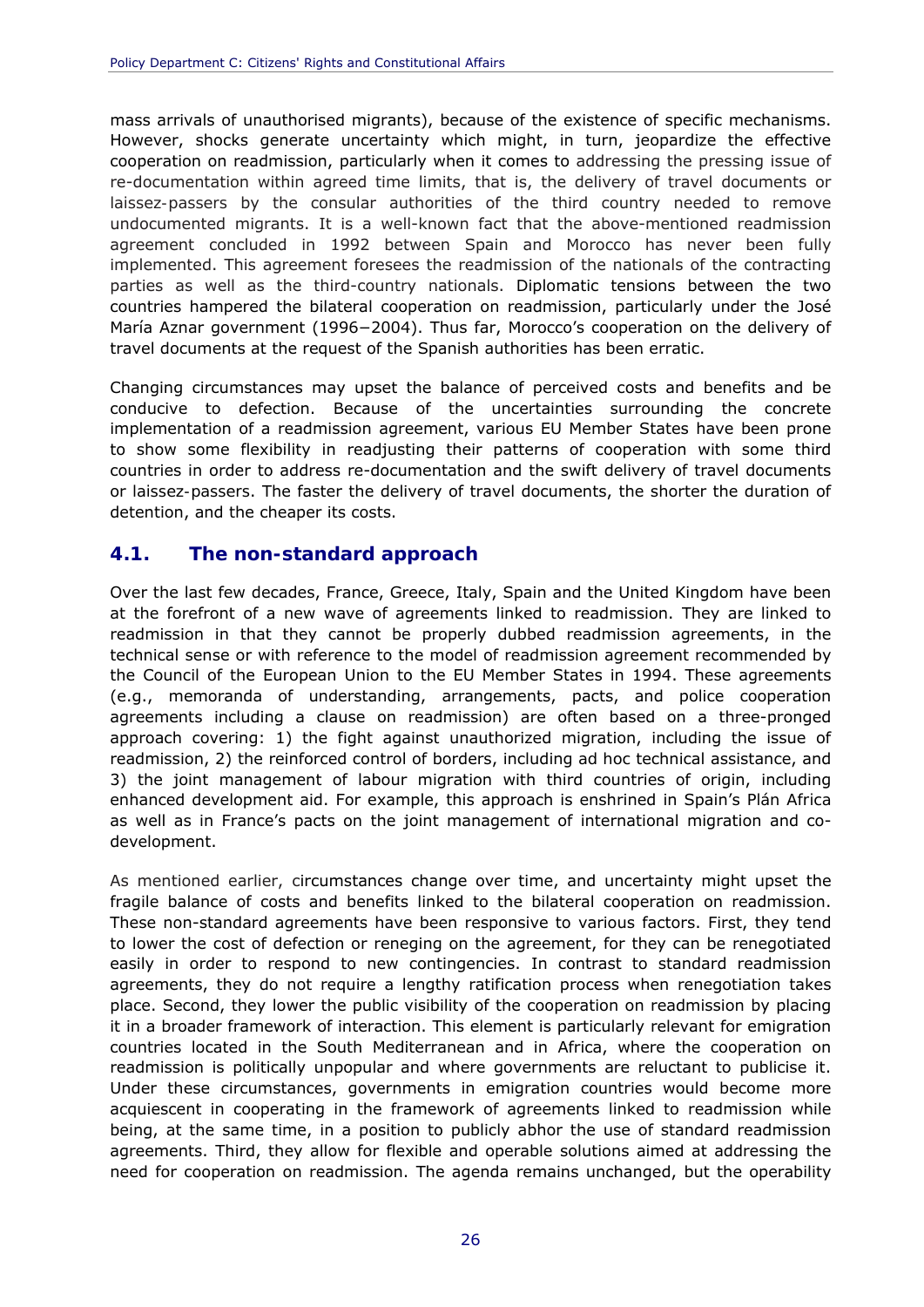of the cooperation on readmission has been prioritized over its formalisation. Fourth, nonstandard agreements linked to readmission are by their nature difficult to detect and monitor, for they are not necessarily published in official bulletins. Nor are they always recorded in official documents or correspondence. The characteristics of such hybrid patterns of cooperation *linked* to readmission might be critical when it comes to evaluating the extent to which national practices comply with the principles of EU law.

There is no question that flexibility has acquired increased importance in the practice of readmission over the last fifteen years or so. Indeed, the number of non-standard agreements linked to readmission concluded between the EU Member States and third countries has risen over the last decade, together with the increase in standard readmission agreements. When the former European Community comprised 15 Member States (1995-2003), non-standard agreements linked to readmission numbered 38 against 118 standard readmission agreements. In August 2010, at the level of the 27 EU Member States, non-standard agreements linked to readmission numbered 63 against 190 standard readmission agreements $^{16}$  $^{16}$  $^{16}$ .

The sharp increase in standard readmission agreements stems from the gradual enlargement of the European Union and from the fact that some third countries regarded the conclusion of such readmission agreements as a way of consolidating their relations with the European bloc. Third countries in Eastern Europe and the Western Balkans have had a concrete incentive to cooperate on readmission. Their option to cooperate could also be justified to their constituencies while referring to their planned accession to the EU (e.g., the Eastern European countries which acceded the EU in 2004) or to expected benefits from a *rapprochement* with the EU (e.g., Croatia, Ukraine, Moldova, Georgia, Serbia, Bosnia Herzegovina, and, more recently, Kosovo). Moreover, additional incentives included the possibility to benefit from preferential visa facilitation agreements (Trauner and Kruse, 2008).

In contrast to countries located in Eastern Europe and the Western Balkans, third countries in the Mediterranean and in Africa have, from a general point of view, been involved in a mix of standard agreements and flexible arrangements aimed at cooperating on readmission. As previously mentioned, incentives to conclude (visible and unpopular) standard readmission agreements do not fully explain the proliferation of cooperative agreements linked to readmission, for they may not always offset the unbalanced obligations and asymmetric costs and benefits that characterize the cooperation.

The growing number of non-standard agreements has had a certain bearing on the proliferation of agreements linked to readmission. Today, the cobweb of bilateral agreements linked to readmission has grown considerably, involving more than one hundred countries throughout the world. Figure 1 (next page) schematically illustrates the cobweb of bilateral agreements linked to readmission concluded between the 27 EU Member States plus the Schengen associated countries (depicted in blue), on the one hand, and third countries (in light green), on the other<sup>[17](#page-28-1)</sup>.

<span id="page-28-0"></span><sup>16</sup> There is no official inventory of all the agreements linked to readmission concluded by the 27 Member States of the European Union, at a bilateral level. The data reported here are based on research conducted at the Migration Policy Centre in the framework of the Mirem project [\(www.mirem.eu](http://www.mirem.eu/)). The last initiative at EU level aimed at collecting such information dates back to 1999.

<span id="page-28-1"></span><sup>&</sup>lt;sup>17</sup> For the sake of clarity, Figure 1 does not plot the numerous readmission agreements that have been concluded over the last decades, at a bilateral level, between the 27 EU Member States, Switzerland, Iceland, and Norway. Nor does it plot the growing number of agreements linked to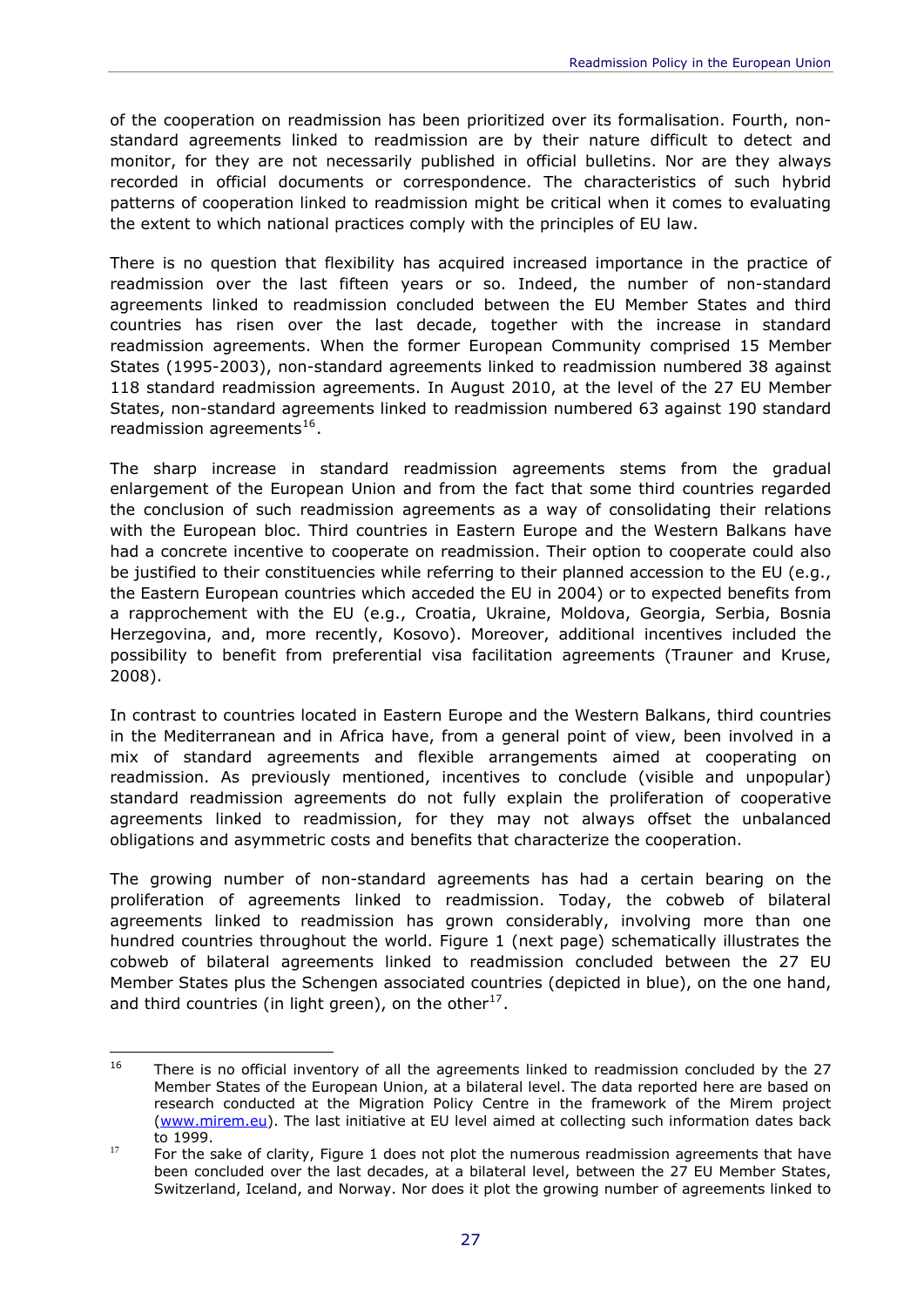The size of each circle (or node) has been weighted with regard to the total number of bilateral agreements linked to readmission (whether standard or not) concluded between the two groups of countries. In other words, the bigger the circle, the denser the web of agreements linked to readmission in which each country is involved. This weighting is necessary to show that the cooperation on readmission is far from being a concern equally shared by the Member States and Schengen associated countries. Denmark, France, Germany, Greece, Italy, Spain, and Switzerland and the United Kingdom have been the most involved in bilateral cooperation on readmission. Clearly, their respective patterns of cooperation vary with the type of flows affecting their national territories, geographical proximity, the nature and intensity of their interaction (in terms of power relations) and, finally, with the third country's responsiveness to the need for enhanced cooperation on readmission. Moreover, another interesting aspect of Graph 1 is that it clearly reflects the predominance of bilateralism in the field of readmission and that all the third countries in Eastern Europe and the Western Balkans, which are currently involved in an EU readmission agreement, were already involved in the pre-existing bilateral patterns of cooperation on readmission with a large number of Member States. In other words, the conclusion and entry into force of EU readmission agreements with these specific third countries followed hard on the heels of an established framework of bilateral cooperation which arguably contributed, among many others factors (see Section 4.2.), to the success of the negotiations at an EU level.

1

readmission that third countries have concluded among themselves. Finally, Finland is not reported on Figure 1, for it has no known agreement linked to readmission with any third country.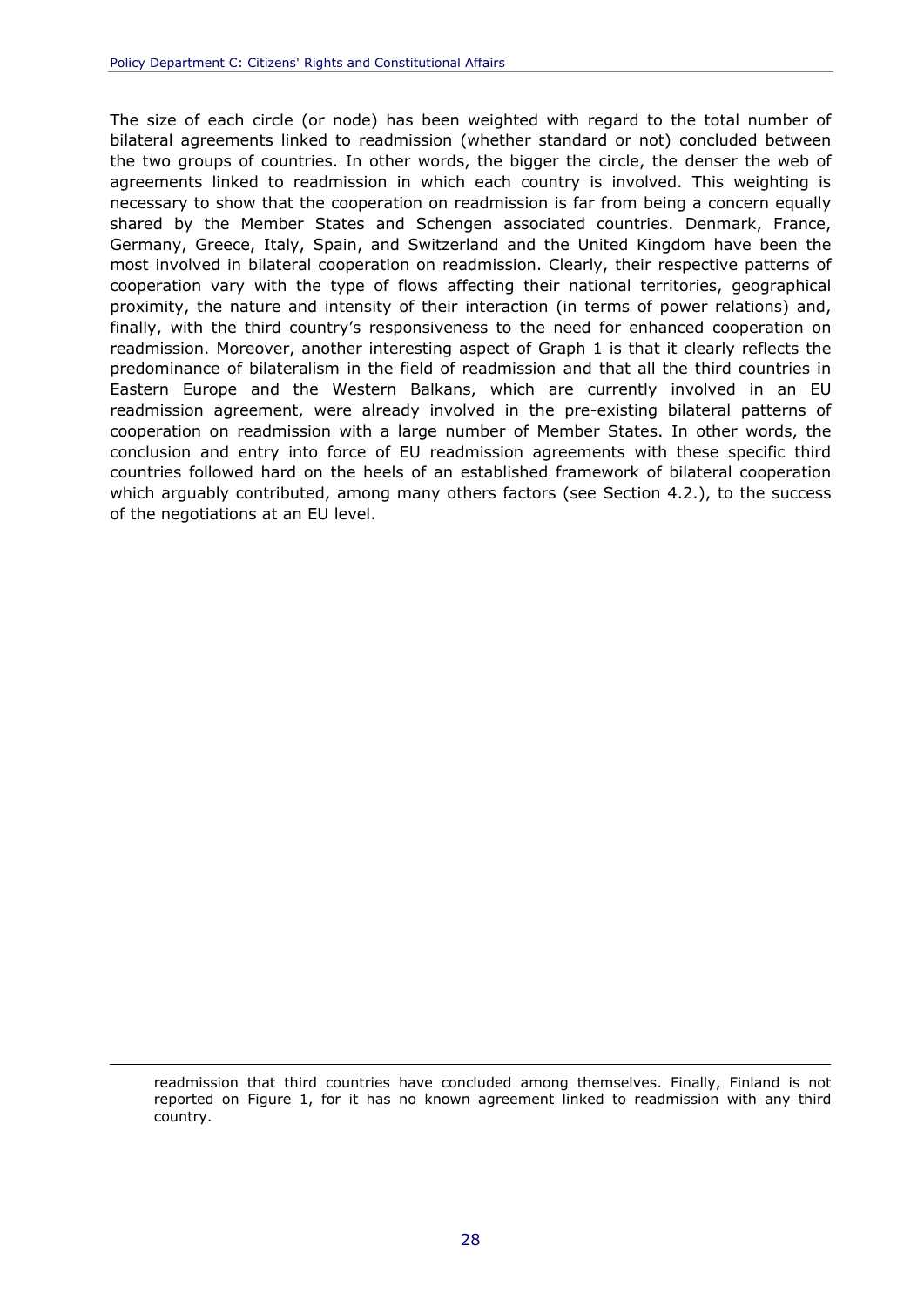<span id="page-30-0"></span>

**Figure 1. Known bilateral agreements linked to readmission concluded between the Member States and Schengen associated countries, on the one hand, and the world, on the other, August 2010**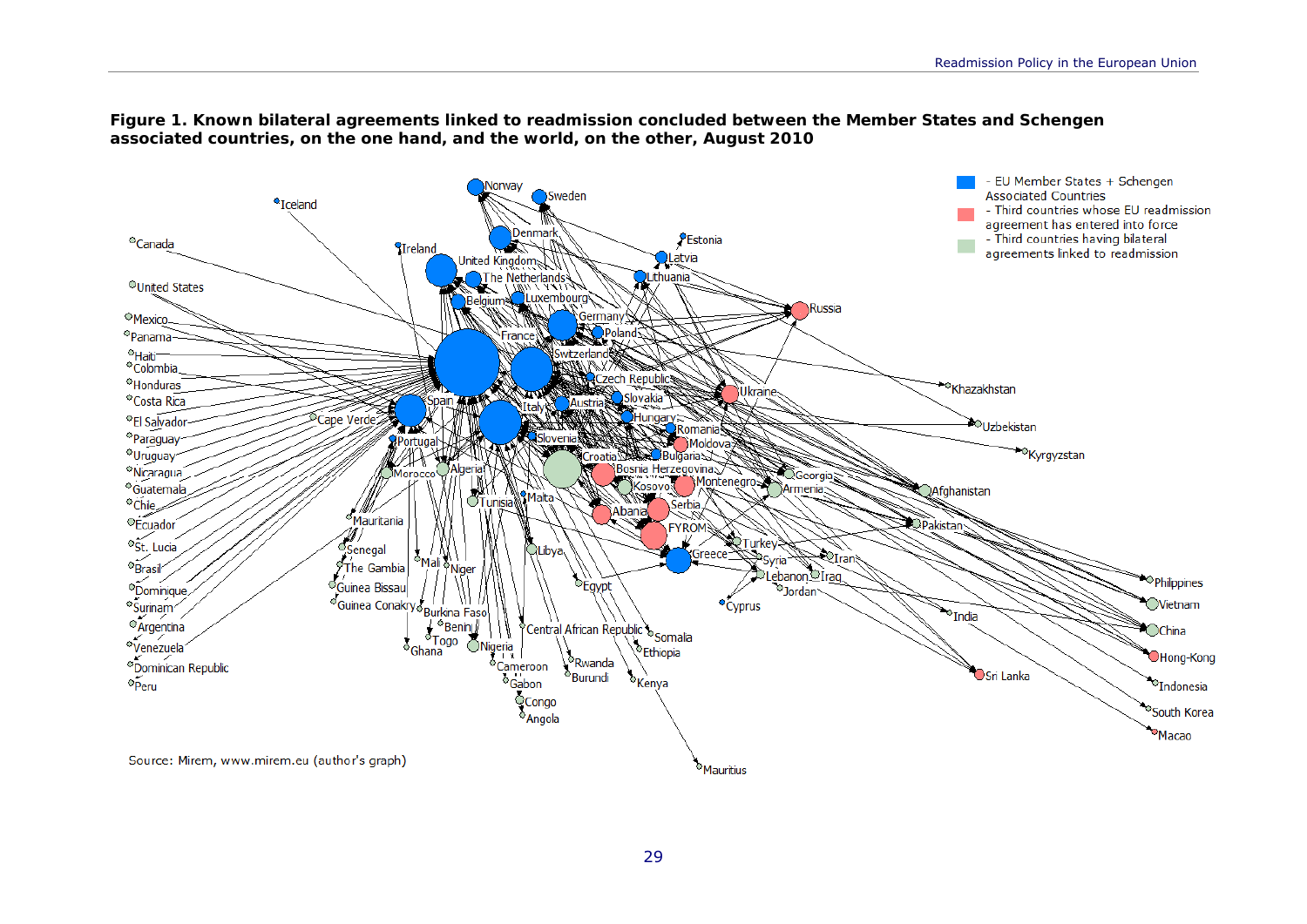Incidentally, Denmark and Germany  $-$  like Switzerland  $-$  tend, from a general point of view, to cooperate on readmission through the conclusion of standard agreements. This inclination may stem from the fact that their negotiations have been mainly (though not exclusively) concluded with third countries in Eastern Europe, the Western Balkans, and the Caucasus (e.g., Serbia, Croatia, Bosnia Herzegovina, Macedonia, Albania, Moldova, Ukraine, and Kosovo) which, as explained earlier, have had a concrete incentive to cooperate on readmission and to formalize their cooperation while grafting it onto other strategic policy areas.

Conversely, Italy, Greece, France, Spain and the United Kingdom have been confronted with the need to adapt their respective cooperative patterns, above all when it comes to interacting on the issue of readmission with some Mediterranean and African countries. Past experience has already shown that these third countries have been less inclined to conclude standard readmission agreements, or even to fully implement them when such agreements were concluded, owing to the potentially disruptive impact of their (visible) commitments on the domestic economy and social stability, and on their external relations with their African neighbours. At the same time, however, other factors have justified such *ad hoc* readjustments.

## <span id="page-31-0"></span>**4.2. Factors shaping the cooperation on readmission**

More than an obligation under international customary law, the practice of readmission is, as it were, yoked to complex contingencies. Practice means that two states may decide to implement readmission without necessarily tying their hands with an agreement, whether standard or not. Under these circumstances, the practice may be viewed as being sporadic. What really matters is the assurance that the requested state (i.e., a country of transit or of origin) will be responsive to the expectations of the requesting state (i.e., a destination country). For example, a country of origin may agree to issue travel documents, at the request of a destination country, that are needed to expel or readmit undocumented migrants without necessarily having an agreement. The issuance of travel documents will be based on a form of tacit assurance that the requested country will be responsive.

The transition from *practice* to *cooperation* on readmission occurs, however, when the responsiveness to perceived exigencies has to be ensured on a more regular basis, not sporadically. A country of destination may seek to secure the regular responsiveness of its counterpart by concluding a treaty or a standard agreement based on reciprocal commitments and obligations to cooperate on readmission. At the outset, three interrelated factors may lead to the conclusion of readmission agreements at the request of a destination country.

The first factor pertains to *geographical proximity*. Countries sharing a common land or maritime border may have a higher propensity to cooperate on readmission. This assumption holds true in the case of Spain and Morocco which concluded a standard readmission agreement in 1992. Conversely, it is not explanatory in the case of neighbouring Portugal and Morocco which, despite their common maritime border, have no bilateral standard readmission agreement. To account for this contrast we need to combine geographical proximity with other factors.

The second factor refers to *migration salience*. This reflects the extent to which migration and mobility have become a salient component of the development of the bilateral relations between two countries. Migration, or the movement of people, has become over time a key feature of their historical relations. Migration salience may be observed in post-colonial regimes, where the mobility of people is part and parcel of the interaction between former colonial powers and their former colonies. It may also apply to two countries characterized by repeated exchanges of people and the presence of large émigré communities. If viewed as being significant in the negotiation process, migration salience might hinder the conclusion of a standard readmission agreement, for the unpopular conclusion of such an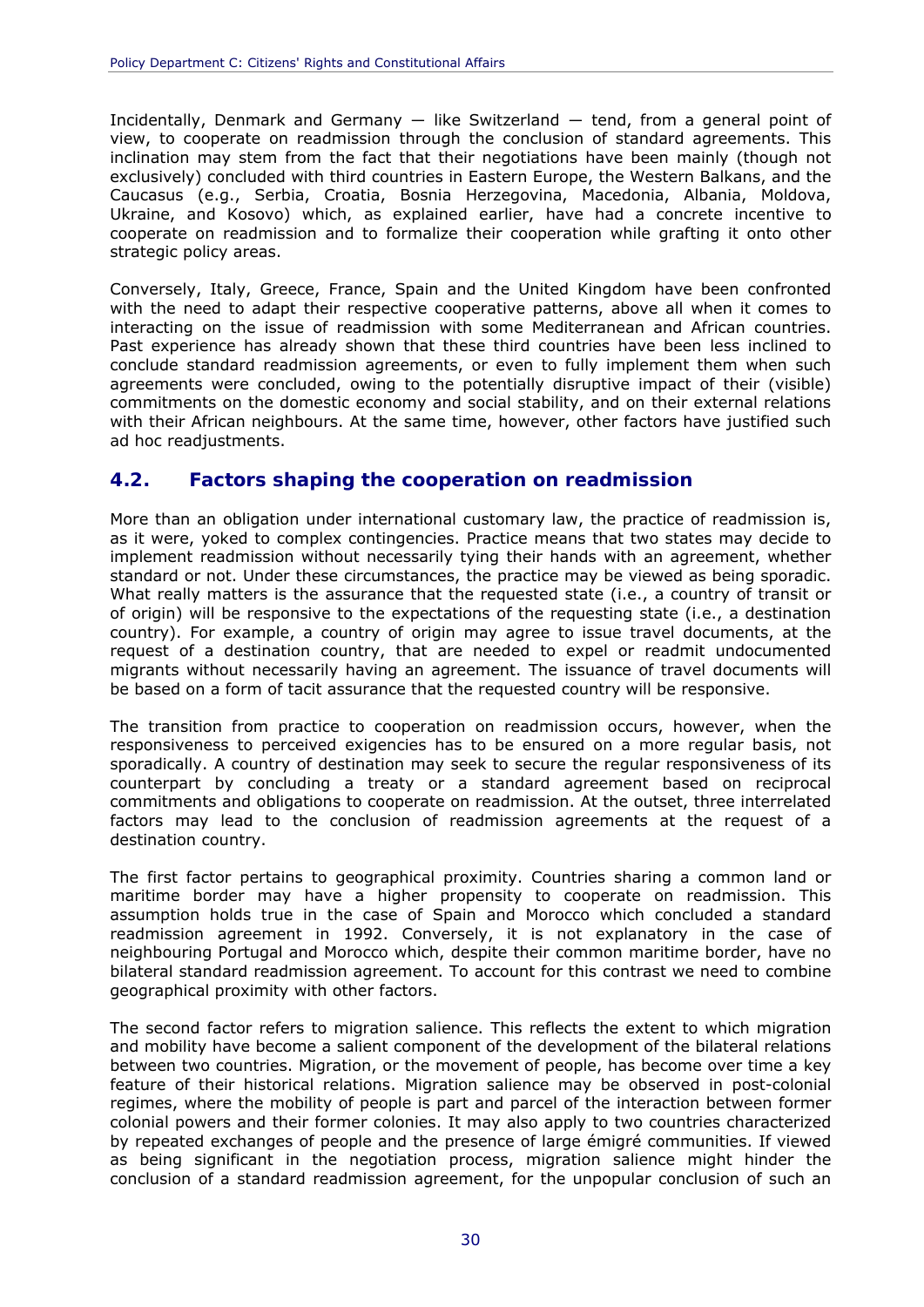agreement would jeopardise the diplomatic relations between the two countries. In other words, migration salience may turn out to be detrimental to the conclusion of standard readmission agreements, let alone their concrete implementation.

The third factor pertains to *incentives*. Expected absolute and relative gains allow the unbalanced reciprocities characterizing the cooperation on readmission to be overcome. This has often explained the reasons for which various countries of origin and of transit in the Western Balkans and in Eastern Europe have had a vested interest to conclude readmission agreements at the request of EU Member States. Their responsiveness was conditionally linked to an array of incentives including, among others, short-term visa exemption, trade concessions, preferential entry quotas for given commodities, technical assistance, and increased development aid. However, incentives do not always explain or secure cooperation on readmission in the long term. Under some circumstances, expected benefits might not always offset the costs of the cooperation on readmission. Costs are not only linked to the concrete implementation of the agreement and its consequences, but also to its unpopularity at the social level. Moreover, even when incentives were viewed, at a certain point in time, as being significant enough to cooperate on readmission, the (unintended) costs of the cooperation incurred by a country of origin or transit might eventually jeopardize the cooperative relationship and be conducive to reneging. Incentives do not always offset the fragile balance of costs and benefits; above all, when migration salience might hinder the cooperation on readmission.

Arguably, none of the three factors described above could *individually* account for states' intervention in the field of readmission. Cooperation on readmission lies at the intersection of these three factors. Combined together, these factors delimit the boundaries of a *triangular domain* where the cooperation, based on a standard readmission agreement, is practicable and where the significance of each of the three factors will be weighted against each other, over time and in an *ad hoc* manner.

However, this triangular domain provides an incomplete explanation when it comes to analyzing the emergence of non-standard agreements linked to readmission (e.g., memoranda of understanding, pacts, exchanges of letters, police cooperation agreement including a clause on readmission).

The gradual importance that such agreements are acquiring at the bilateral level results from the consideration of a fourth factor that has emerged over the last few years prompting some EU Member States to adjust or even readjust their cooperative framework with some non-EU source countries. This readjustment was not only motivated by the need for flexibility with a view to securing the operability of the cooperation on readmission. It also stemmed from the perceptible *empowerment* of some source countries as a result of their proactive involvement in the reinforced police control of the EU external borders (Paoletti, 2010). As a matter of fact, with reference to the South Mediterranean, countries like Morocco, Algeria, Libya, Tunisia, Turkey, and Egypt have become gradually aware of their empowerment. Their cooperation on border controls has not only allowed these Mediterranean countries to play the efficiency card in the field of migration and border management, while gaining further international credibility and regime legitimacy; it has also allowed them to acquire a strategic position in migration and border management talks on which they tend to capitalize. There can be no question that this perceptible empowerment has had serious implications on the ways in which the cooperation on readmission has been adaptively addressed, reconfigured and codified, leading to the conclusion of (flexible and less visible) patterns of cooperation on readmission.

The combination of the four factors allows the conclusion of agreements linked to readmission (whether standard or not) to be better explained.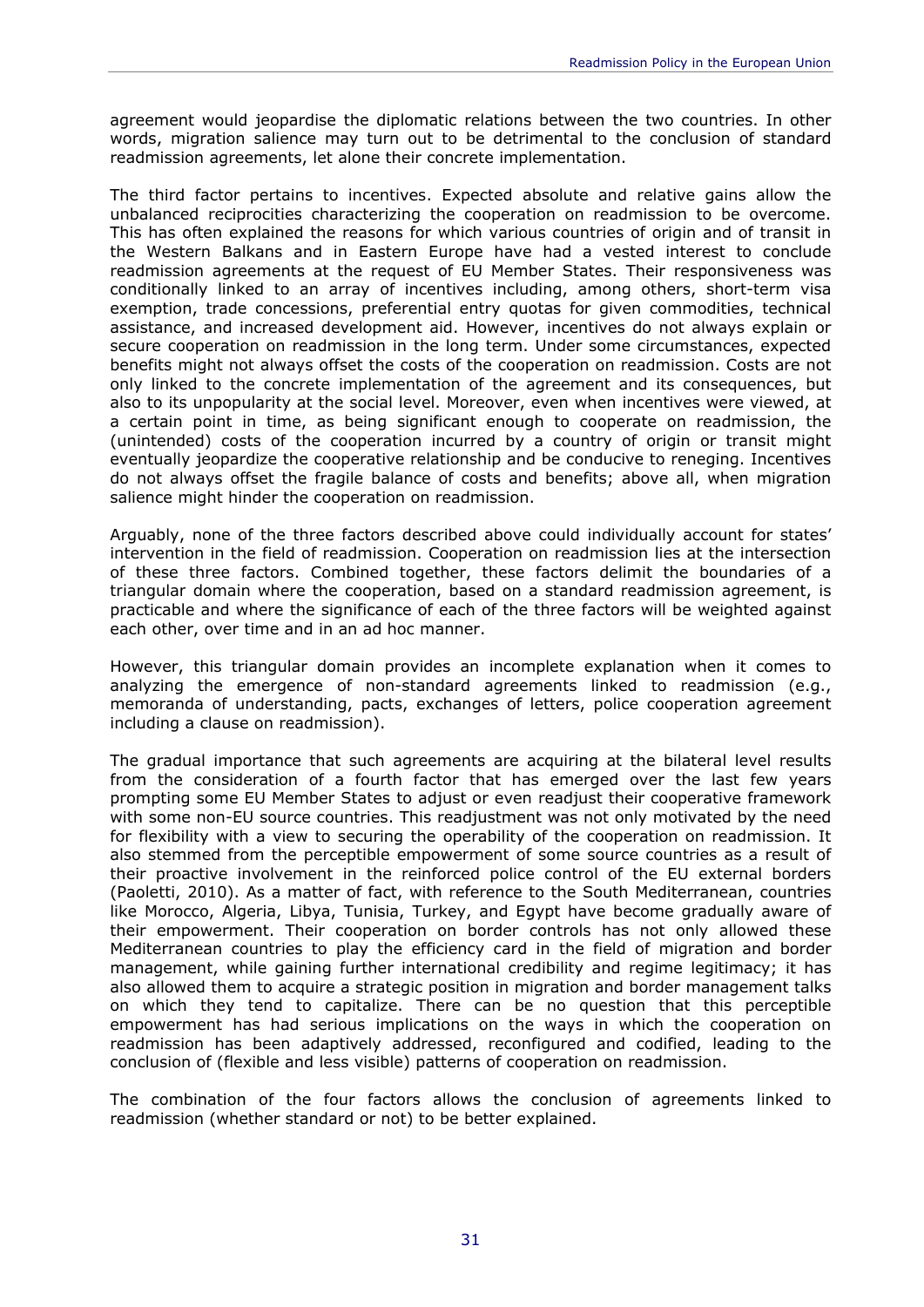## <span id="page-33-0"></span>**4.3. Case studies**

Various case studies support the analytical relevance of the abovementioned four factors. To give just a few examples, France had to adjust its cooperative patterns on readmission with most North and West African countries as a result of this combination: first, because the management of labour migration has been part and parcel of France's diplomatic relations with these third countries. The (visible) negotiation of an unpopular standard readmission agreement would have jeopardized France's relations with these countries (i.e., *migration salience*). Second, because the aforementioned third countries have acquired a strategic position through their participation in the reinforced control of the EU external borders and in the fight against illegal migration and international terrorism (i.e., *empowerment*). Bringing pressure to bear on these neighbouring (and strategic) third countries to conclude a standard readmission agreement would have been difficult, if not counterproductive.

Conversely, France was in a position to negotiate standard readmission agreements with numerous Latin American countries, for their visible conclusion would not have significantly impaired bilateral relations, and because migration management does not constitute, for now, an issue of high politics in the relations between these geographically remote countries and France (*migration salience* is not a significant factor). Under these circumstances, France reinforced its cooperation on the exemption of short-term visas to the nationals of cooperative Latin American countries (i.e., *incentives*) by means of bilateral exchanges of letters. Conversely, Spain has few readmission agreements with Latin American countries, probably owing to the fact that migration management constitutes an issue of high politics (i.e., *migration salience*) in the history of its bilateral relations with Latin American countries.

It is the combination of these four factors that seems to account for the increase in the number of bilateral agreements linked to readmission while at the same time explaining their diversity. Their diversity results from a form of selective readjustment that soon became more a necessity than an option given the empowered position that some third countries acquired through their proactive involvement in the reinforced control of the EU external borders. The next section explores whether and how the combination of these four factors has shaped the EU approach to readmission.

## <span id="page-33-1"></span>**4.4. EU Mobility partnerships: Drawing on Member States' experience**

Just like various EU Member States, the European Commission has also become aware that it is no longer the moment to exert indiscriminate pressure on third countries to induce them to cooperate effectively on readmission. In a communication dated 30 November 2006, the European Commission expressed its intention to "broker a deal"  $^{18}$  $^{18}$  $^{18}$  with a view to facilitating the conclusion of EU readmission agreements with third countries while learning from the bilateral experiences of the EU Member States.

This statement did mark a watershed in the EU approach to negotiations on readmission, for it revealed the growing awareness on the part of the European Commission of the need to strike a new compromise with selected third countries, particularly with those located in the EU neighbourhood, in order to speed up the negotiation process of EU readmission agreements.

<span id="page-33-2"></span><sup>18</sup> "Experiences have demonstrated that to broker a deal the EU needs to offer something in return. In their bilateral readmission negotiations Member States are increasingly offering also other forms of support and assistance to third countries to facilitate the conclusion of such agreements, and the possibilities of applying this wider approach at EU level [i.e., the Global Approach to Migration] should be explored" (European Commission 2006, p. 9).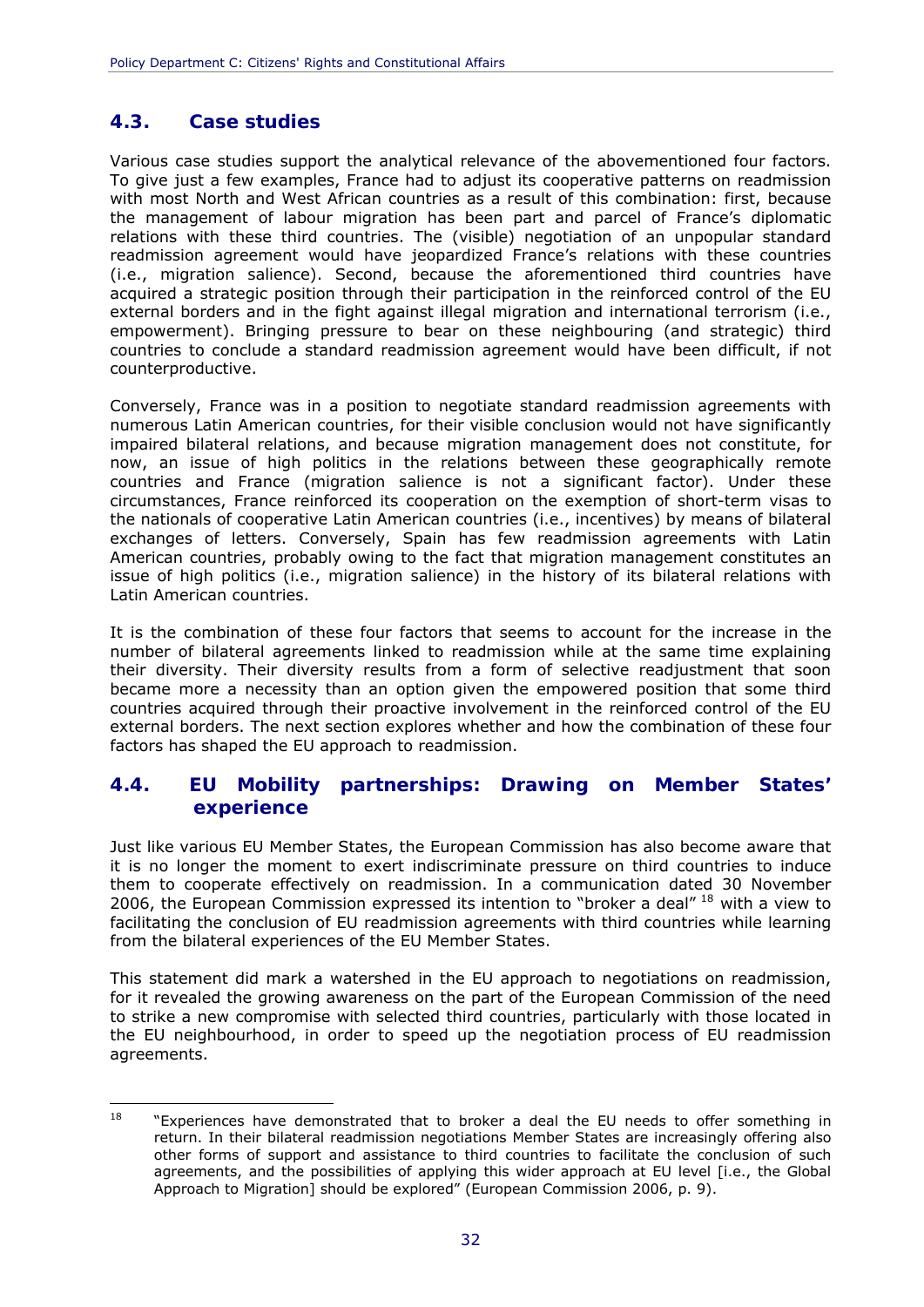This readjustment could be viewed as a response to changed circumstances. On the one hand, as explained above, it also results from altered power relations with neighbouring third countries located in Africa and the Mediterranean, following their proactive involvement in the control of the external borders of the EU (i.e., *empowerment*). It also results from the awareness that incentives proposed would not alone induce third countries to become more cooperative on the thorny question of readmission, given its visibility and costs (see section 3.1).

On the other hand, it results from the need to respond proactively to EU internal challenges. As a matter of fact, a number of Member States, particularly France, Belgium, Spain, Italy, and Greece, started to express growing concerns about the progress made by the European Commission in the fight against unauthorised migration while implicitly questioning the EC mandate to negotiate Community readmission agreements with some third countries, owing to the slow process of negotiation.

Member States have demonstrated their concern in numerous ways regarding the capacity of the EU institutions to deal effectively with unauthorized migration, including readmission: 1) The founding of the G5 (today's G6) in 2003, which brings together the interior ministers of France, Spain, the U.K., Italy, Germany, and Poland (since 2006); 2) The signing of the Prüm Treaty<sup>[19](#page-34-0)</sup> on May 27, 2005. The treaty is aimed at stepping up cross-border police cooperation and exchanges between Member States' law enforcement agencies to combat organized crime, terrorism, and illegal migration. Austria, Belgium, France, Germany, Luxembourg, the Netherlands, and Spain are signatories; 3) The writing of an open letter in September 2006 to the then Finnish Presidency of the Council of the European Union, calling for reinforced common concrete actions to counter mass arrivals in Southern Europe. The letter came from the heads of state of Cyprus, France, Greece, Italy, Malta, Portugal, Slovenia, and Spain; 4) The delivery of a document<sup>[20](#page-34-1)</sup> to the then Czech Presidency of the Council of the European Union, pressing for the conclusion and effective implementation of Community readmission agreements. The document, dated 13 January 2009, came from Cyprus, Greece, Italy and Malta. These four countries formed the *Quadro Group* during the French EU Presidency (July-December 2008) to keep illegal immigration on the EU agenda.

A new EU compromise in the field of readmission was needed as a result of internal and external pressures. It found its expression in the Global Approach to Migration (GAM) which was described as "a comprehensive approach [combining] measures aimed at facilitating legal migration opportunities with those reducing illegal migration" (European Council, 2007, p. 3). Key mechanisms for strategic cooperation with selected third countries were introduced in the framework of the GAM.

Mobility partnerships and their rationale form an integral part of the GAM. They are tailormade and encompass a broad range of issues ranging from development aid to temporary entry visa facilitation, circular migration schemes and the fight against illegal migration,

<span id="page-34-0"></span><sup>19</sup> The Prüm Treaty or Convention was signed by seven EU member states: Austria, Belgium, France, Germany, Luxembourg, the Netherlands and Spain. Bulgaria, Finland, Italy, Portugal, Romania, Slovakia, Slovenia and Sweden are waiting to join. The Convention aims at stepping up cross-border police cooperation and exchanges between members' law enforcement agencies with a view to combating organised crime, terrorism and illegal migration more effectively. Provisions of the Prüm Treaty dealing with police co-operation and information exchange on DNA-profiles, and fingerprints were transposed in the legal framework of the European Union following a Council Decision dated 23rd June 2008 (Council Decision 2008/606/JHA).

<span id="page-34-1"></span><sup>&</sup>lt;sup>20</sup> "Cyprus, Greece, Italy and Malta Paper", Ministers of the Interior and (for Malta) Minister of Justice and Internal Affairs, 13 January 2009. [http://www.cittadinitalia.it/mininterno/export/sites/default/it/assets/files/16/0970\\_Final\\_paper](http://www.cittadinitalia.it/mininterno/export/sites/default/it/assets/files/16/0970_Final_paper_Versione_firmata.pdf) Versione firmata.pdf. This document was mentioned in European Council (2009), 2927<sup>th</sup> Council meeting Justice and Home Affairs Brussels, 26 and 27 February 2009, p. 9.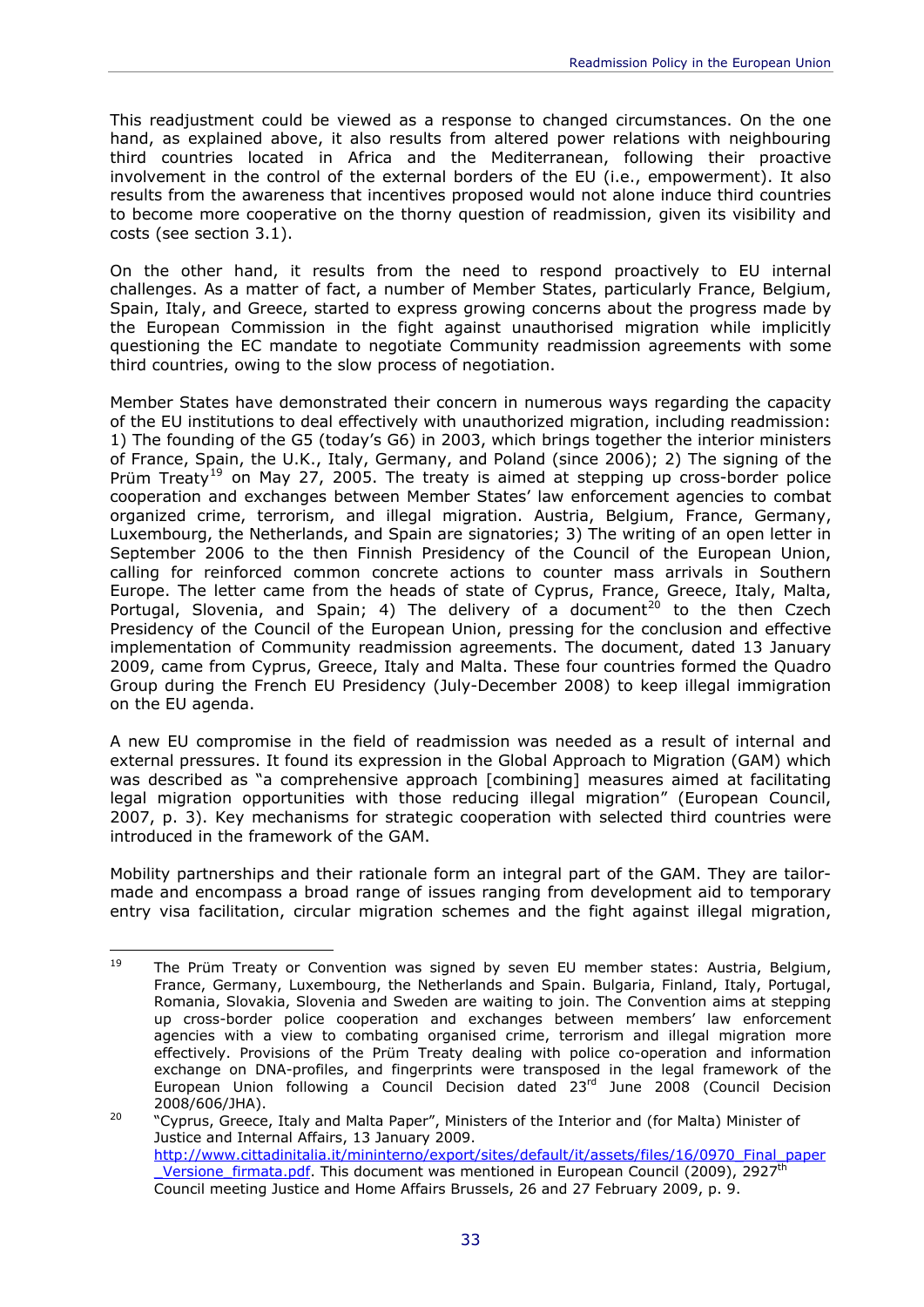including the cooperation on readmission. They are selective in that they are addressed to those third countries once certain conditions are met, such as cooperation on illegal migration and the existence of "effective mechanisms for readmission"<sup>[21](#page-35-0)</sup>.

The EU's attempt to link mobility partnerships with cooperation on readmission reflects how this issue has become a central component of its immigration policy. This conditional link is also stressed in the European Pact on Immigration and Asylum that was sponsored by France and endorsed by the 27 EU Member States in October 2008.

Additional factors explain this conditionality. First, readmission is all the more central for the EU and its Member States as the control of the European external borders and border restrictions affect the fluid and repeated back and forth movements inherent in the mobility of people. The EU and its Member States are aware of the fact that, because of border restrictions and the difficult access to labour markets in destination countries, migrants might be tempted to extend their stay abroad<sup>[22](#page-35-1)</sup> or to overstay and become irregular. Second, the resilient differentials in standards of living, economic development, working conditions, welfare and political governance between origin and destination countries cannot be overlooked. Third, countries of origin might be tempted not to respect their commitment, above all when it comes to dealing with the readmission and redocumentation of their nationals. This explains why mobility partnerships are assessed on a regular basis by the parties involved (European Commission, 2007a, p. 4).

Mobility partnerships stem from the consolidation of a new compromise encompassing a large array of issues ranging from development aid, to temporary entry visa facilitation, circular migration schemes and the fight against illegal migration including readmission. They are presented as a paradigmatic "shift from a primarily security-centred approach focused on reducing migratory pressures to a more transparent and balanced approach" (European Commission, 2008, p. 3) based on the formulation of commitments expressed in the framework of exploratory talks where dialogue and mutual understanding are favoured.

Since late 2007, the Commission has been invited by the Council to launch pilot mobility partnerships with few countries. In June 2008, Cape Verde<sup>[23](#page-35-2)</sup> and Moldova<sup>[24](#page-35-3)</sup> signed partnerships with the EU, Georgia<sup>[25](#page-35-4)</sup> in November 2009, whereas Senegal is still negotiating its accord at the time of writing. It is interesting to note that negotiations on mobility partnerships have been successful so far with third countries having, as it were, a weak leverage on European affairs. Conversely, given its strategic role in the control of the EU external borders and its perceptible empowered position in migration talks, it is likely that negotiations with Senegal on a mobility partnership might turn out to be lengthier, if not tricky.

<span id="page-35-0"></span> $21$ 21 Mobility partnerships "would be agreed with those third countries committed to fighting illegal immigration and that have effective mechanisms for readmission" (European Commission 2007, p. 19).

<span id="page-35-1"></span><sup>&</sup>lt;sup>22</sup> This point draws on Heaven Crawley's statement reported in House of Commons International Development Committee, *Migration and Development: How to make migration work for poverty reduction*, Sixth report of Session 2003-2004, vol. 1, 8 July 2004. "When people come to a country […] through a managed migration programme often they have had quite a difficult time getting onto that programme in the first place, and when they get to the [destination country] their first thought is not to think about how to return, because they found it difficult trying to get here in the first place, it is more about how to stay". (see §71, pp. 40-41).

<span id="page-35-2"></span><sup>&</sup>lt;sup>23</sup> European Council (2008), Joint Declaration on a Mobility Partnership between the European Union and Cape Verde, 9460/08 Add 2, Brussels, 21 May 2008.

<span id="page-35-3"></span> $24$  European Council (2008), Joint Declaration on a Mobility Partnership between the European Union and Moldova, 9460/08, Brussels, 21 May 2008.

<span id="page-35-4"></span><sup>&</sup>lt;sup>25</sup> European Council (2009), Joint Declaration on a Mobility Partnership between the European Union and Georgia, 16396/09, Brussels, November 2009.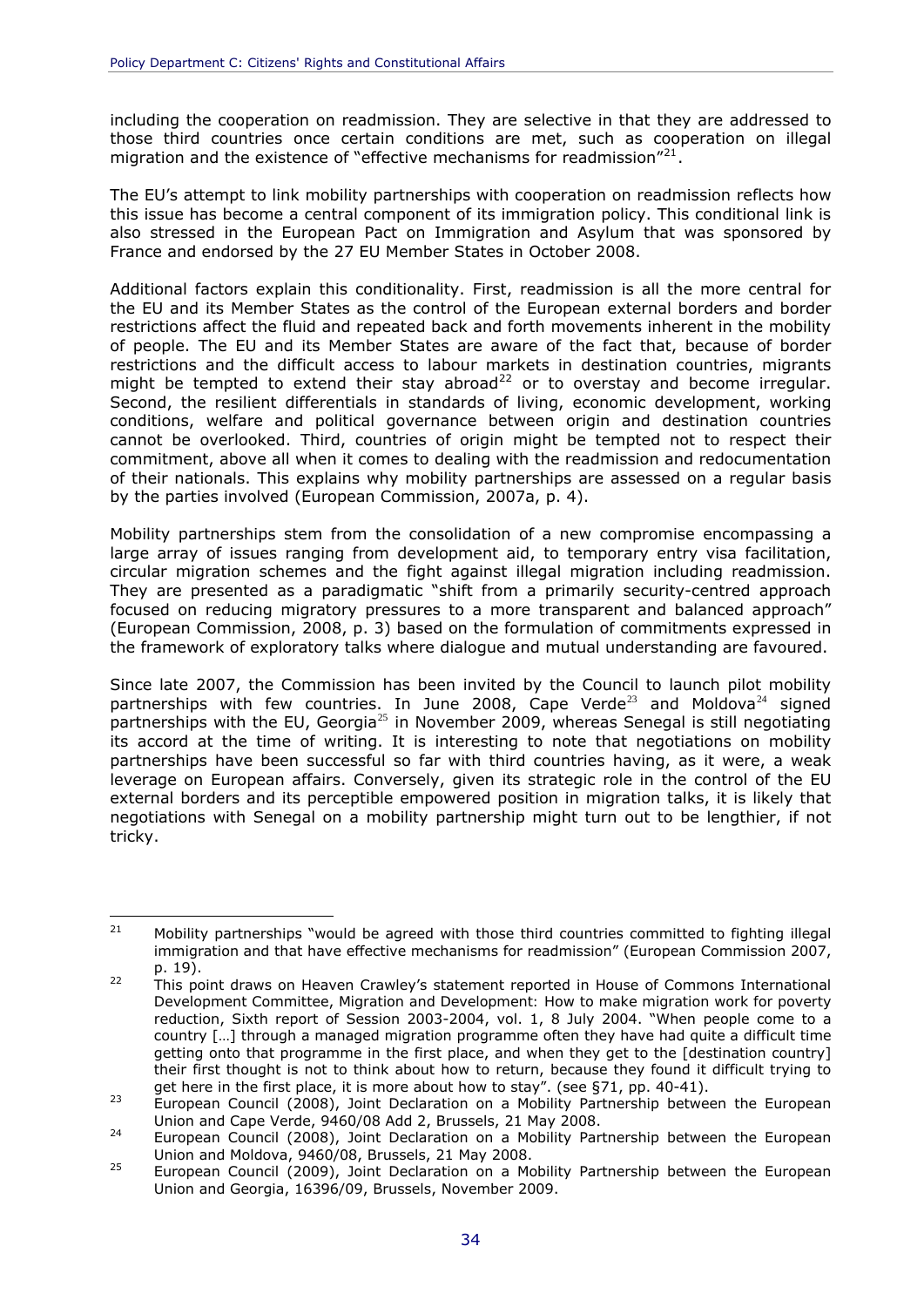| <b>Third country</b> | <b>Mandate</b> | Date of signature |
|----------------------|----------------|-------------------|
| Cape Verde           | December 2007  | 5 June 2008       |
| Georgia              | June 2008      | 30 November 2009  |
| Moldova              | December 2007  | 5 June 2008       |
| Senegal              | June 2008      |                   |

#### **Table 2. List of Mobility Partnerships**

Clearly, it is too early to assess the impact of mobility partnerships and to argue whether their broader policy framework (i.e., the GAM) will foster any progress in the consolidation of an EU readmission policy or otherwise. Admittedly, mobility partnerships are not EU readmission agreements, neither in their rationale nor in their form. However, they are no less arrangements aimed at addressing an array of issues prioritised in the GAM, including readmission.

They show that the European Commission is intent on adaptively revamping its cooperative framework on readmission in an *ad hoc* and more flexible manner while "taking into account the current state of the EU's relations with the third country concerned as well as the general approach towards it in EU external relations" (European Commission, 2007a: 3). Also, mobility partnerships represent a trust-building platform addressed not only to third countries (whether these have been empowered or not), but also to interested Member States. In other words, the latter are free to take part in mobility partnerships if they consider that the partnership adds value to their current bilateral relations with a given partner country or not. Moreover, they may conclude bilateral agreements in various areas. Implementation remains a bilateral prerogative of the Member States. Monitoring bodies (i.e., the *Groupe Local de Suivi* in Cape Verde and the *National Monitoring Committee on the Mobility Partnership* in Moldova) comprise representatives of third Member States' diplomatic missions and the EC Delegation. They are aimed at assessing the *progress* of implementation of the partnership.

It is important to stress that mobility partnerships are not only designed to foster cooperation on various migration-related areas, while proposing incentives in terms of legal migration and visa facilitation to cooperative third countries. When viewed as a platform for dialogue and consultations, such partnerships are also deemed to consolidate, through repeated exchanges among officials, the GAM agenda by identifying shared problems and perceived (new) priorities. In their attempt to "build mutual understanding and trust", as a prerequisite to entering into negotiations, mobility partnerships are reflective of the EU attempt to place readmission in a broader framework of interaction. The main issue at stake is not only about proposing incentives to cooperate on readmission, even if, as stated in various communications from the Commission, this issue constitutes a key element of mobility partnerships. Rather, through repetition and regular exchanges among stakeholders, it is about consolidating a system whereby the cooperation on readmission would become more predictable. This system and its implications are analysed in the next chapter.

## <span id="page-36-1"></span><span id="page-36-0"></span>**5. THE READMISSION SYSTEM**

There can be no question that relative-gains-seeking and incentives can help explain the reasons for which two state actors cooperate on readmission. Such relative gains do motivate state actors to cooperate or not. However, this assumption does not necessarily mean that "relative gains pervade international politics nearly enough to make the strong realist position hold in general" (Snidal, 1991, p. 703). There also exist "particular systems" (Dryzek *et al* 1989, p. 502) shaped by beliefs, values, and dominant schemes of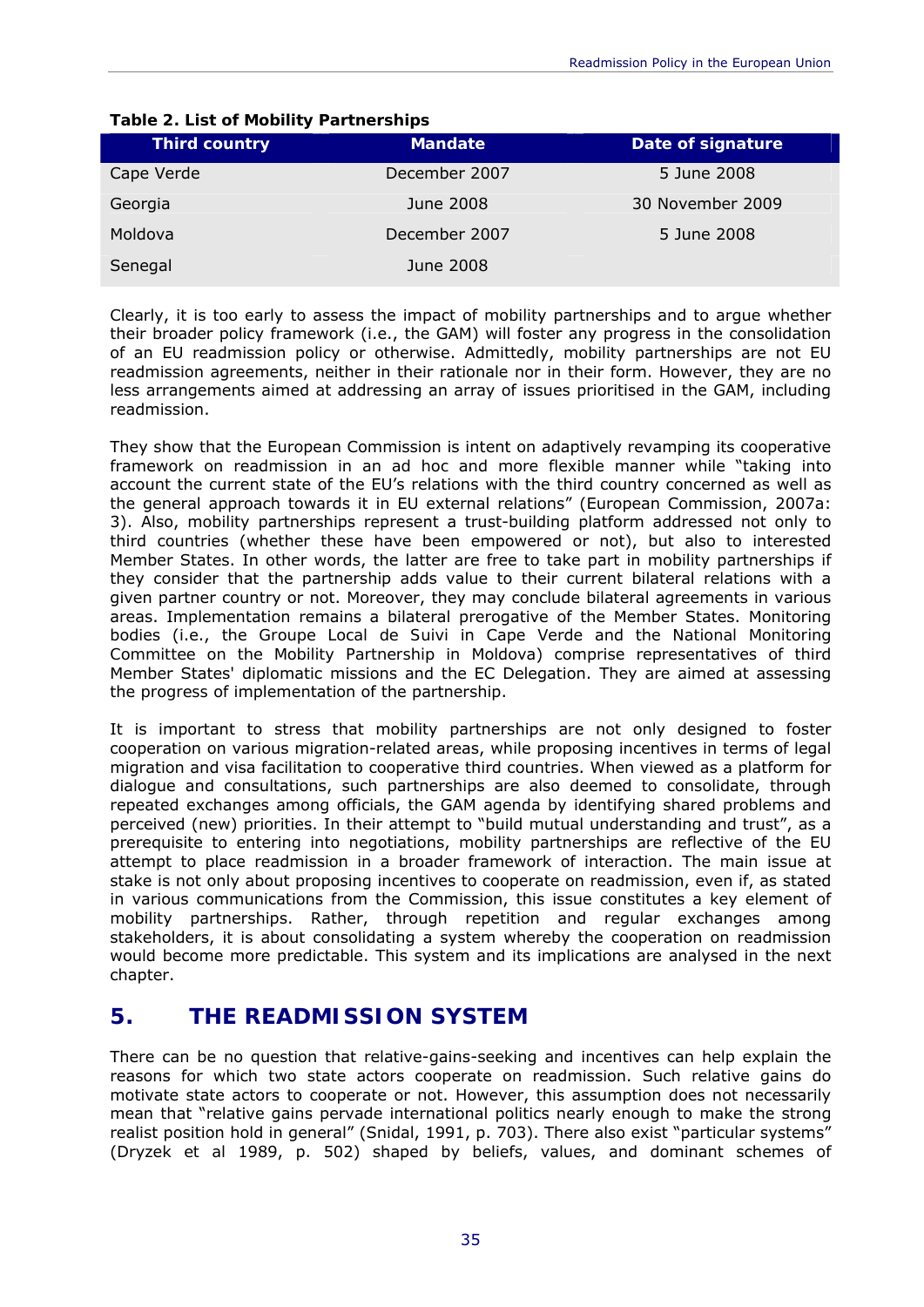understanding that can have an impact on the conditions conducive to cooperation, as well as on states' perceptions and behaviour.

The recognition of such systems is important in the framework of this study insofar as it lays emphasis on the need to consider the existence of a causal link between beliefs and (perceived) interests, subjectivities and priorities, as well as between values and policy agendas. The point is not so much to analyze the costs and benefits linked with the cooperation on readmission. The main question lies in exploring the system whereby the cooperation on readmission has become more predictable over the last ten years or so.

## <span id="page-37-0"></span>**5.1. Repeated orientations and understandings**

The international agenda for the management of migration is perhaps the most emblematic expression of this belief system assuming that it "is the product of individual subjects and, once created, provides a context for the further development of their subjectivity" Dryzek *et al* 1989, p. 502). The reference to the management of international migration is today part and parcel of state officials' language and discourses. In a document of the International Organization for Migration (IOM), it is described as being based on a series of "common understandings outlining fundamental shared assumptions and principles [among state actors] underlying migration management" (IOM, 2004). The agenda is also aimed at creating state-led mechanisms designed to "influence migration flows" (Salt, 2000, p. 11). However, its repeated reference implies much more than the capacity to influence migration flows.

Beyond their conflicting sovereign interests, countries of origin, transit, and destination share a common objective in the migration management agenda: introducing regulatory mechanisms buttressing their position as legitimate managers of the mobility of their nationals and foreigners. The dramatic increase in the number of agreements linked to readmission, and the adoption of mobility partnerships, cannot be isolated from the consolidation of this agenda, at the regional and international levels.

The international agenda for the management of migration has gained momentum through the organization of state-led international consultations in various regions of the world. Such regular consultations, or regional consultative processes (RCPs), $26$  were critical in opening regular channels of communication among the representatives of countries of destination, of transit, and of origin. Scholars have already analyzed the ways in which RCPs can be referred to as networks of socialization (Thouez and Channac, 2008, p. 384; Carrera and Guild, 2008, p. 3) or "informal policy networks" (Lavenex, 2008, p. 940) between state representatives, establishing connections and relationships and defining roles and behaviours.

At the same time, RCPs have contributed to defining common orientations and understandings (Klekowski von Koppenfels, 2001, p. 24) as to how the movement of all persons should be influenced and controlled. Through their repetition, they have instilled guiding principles which in turn have been erected as normative values shaping how international migration should best be administered, regulated, and understood.

In addition to their recurrence, such intergovernmental consultations have gradually introduced a new lexicon including such words and notions as *predictability*, *sustainability*,

<span id="page-37-1"></span> $26$ "While the first RCP was established in 1985, the majority of RCPs have emerged since 1995, often as a result of specific events or developments ― for example, the fall of the Soviet Union, sudden major influxes of irregular migrants, and concerns over security linked to the events of 9/11" (IOM, source: <http://www.iom.int/jahia/Jahia/regional-consultative-processes>, accessed 30 August 2010). Major RCPs on migration include, among many others, the 2001 Berne Initiative, the 1991 Budapest Process, the 1996 Puebla Process, the 2002 5+5 dialogue on migration in the Mediterranean, the 2003 Mediterranean transit migration dialogue, the 2000 Migration Dialogue for West Africa, and the Global Forum on Migration and Development.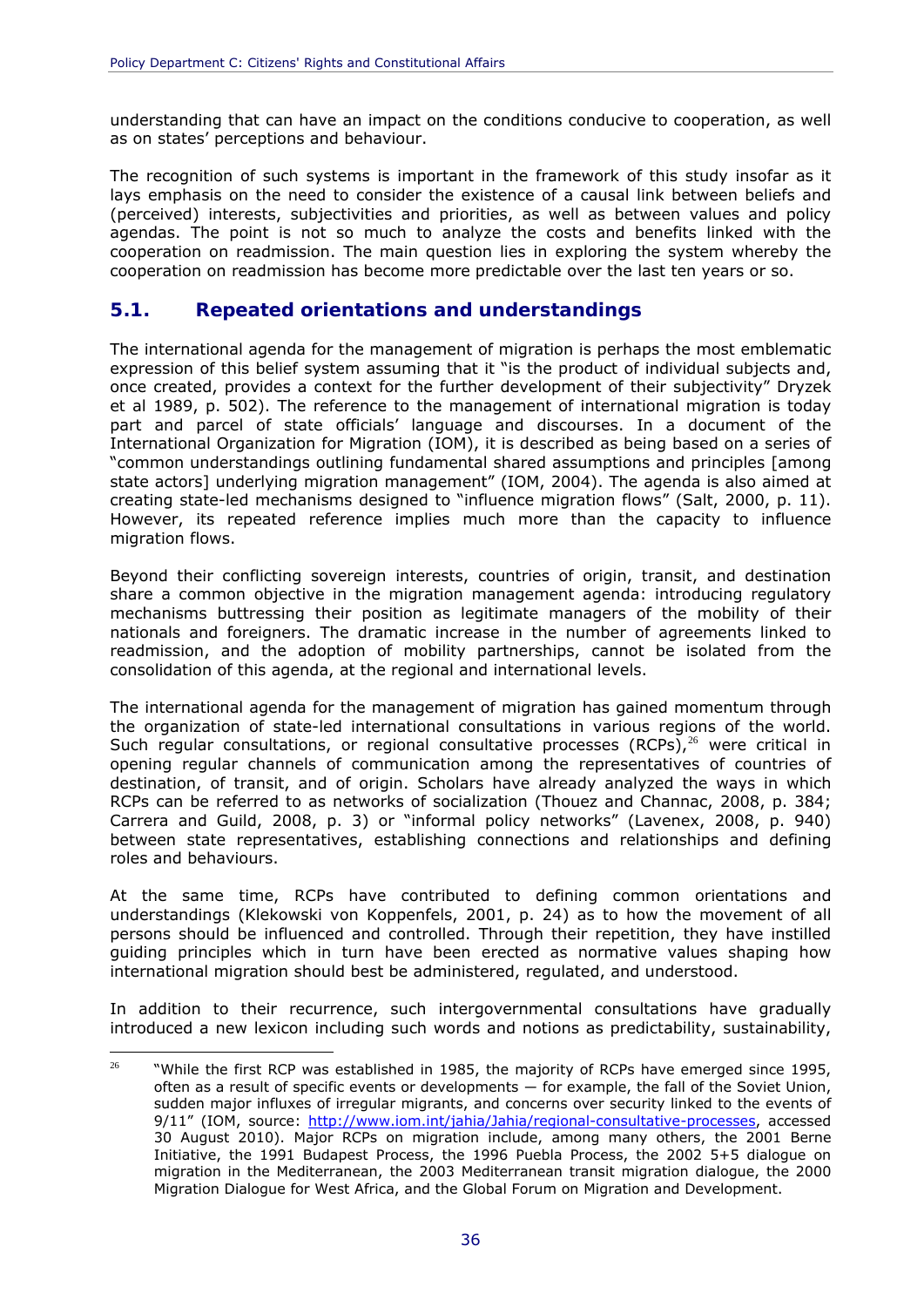*orderliness*, *interoperability*, *harmonization*, *root causes*, *comprehensiveness*, *illegal migration*, *prevention*, *shared responsibility*, *joint ownership*, *balanced approach*, and *temporariness*. There is no question that this lexicon, endorsed and used by governmental and intergovernmental agencies, among others, has achieved a terminological hegemony in today's official discourses and rhetoric as applied to international migration. It has also been critical in manufacturing a top-down framework of understanding while reinforcing, at the same time, the managerial centrality of the state and of its law-enforcement bureaucracy.

## <span id="page-38-0"></span>**5.2. Shared perceived priorities**

This has had various implications. Perhaps the most important of which lies in having built a hierarchy of priorities aimed at best achieving the objectives set out in the migration management agenda. The above lexicon was of course a prerequisite to giving sense to this hierarchy of priorities, for its main function is to delineate the contours of the issues which should be tackled first and foremost. This hierarchy of priorities has gradually been conducive to a process of consensus formation based on the identification of "perceived exigencies" (Cox, 2006) while hiding others.

The cooperation on readmission is perhaps the most symptomatic feature of this process of consensus formation and "shared problem perceptions" as analysed by Sandra Lavenex and Nicole Wichmann (2009, p. 98). Today, it stands high in the hierarchy of priorities set by countries of destination, transit, and origin, whether they are poor or rich, large or small, democratically organized or totalitarian.

Readmission has become a mundane technique to combat unauthorized migration and to address the removal of rejected asylum seekers. It is important to stress that cooperating on readmission does not only allow states to *show* they have the credible ability to prevent or respond to uncertainties, as mentioned earlier. It has also contributed, by the same token, to making their constituencies (more) aware of the presence of the sovereign within a specific territorial entity at a time when the role of the welfare state is under heavy strain all over the European Union. In other words, keeping out the undesirables is not *only* a question of immigration control and security agenda. It is also an issue closely linked with the expression of state authority and sanction, or rather with states' capacity of classifying aliens and citizens alike, as well as their rights, privileges and position in a territorialized society (Engbersen 2009, pp. 166-167). In this respect, William Walters asks whether "the gradual strengthening of the citizen-territory link [has] less to do with any positive right of the citizen to inhabit a particular land, and more to do with the acquisition by states of a technical capacity (border controls, and so on) to refuse entry to non-citizens and undesirables" (Walters, 2002 p. 267).

Actually, the role of the state in protecting its citizens and in defending their rights and privileges has been linked with its capacity to secure its borders and to regulate migration flows.

In a similar vein, the mass arrivals of unauthorized migrants, including potential asylumseekers, has been interpreted as a threat to the integrity of the immigration and asylum systems in the European Union. Most importantly, the use of such notions as 'mixed flows', 'asylum shopping', 'bogus asylum-seekers', 'unwanted migrants', 'burden', and 'safe third countries' have started to shape public discourses, more intensively as well as the actions of governmental institutions, while implicitly depicting a negative perception of the claims of foreigners (migrants and asylum-seekers) in general. Michael Collyer aptly explains how the establishment of a 'security paradigm' (2008, p. 121) around migration has gradually consolidated a dominant discourse as applied to aliens, particularly undocumented migrants, who are referred to as invisible threats "who are to be found not in society but on the state's territory" (Collyer, 2008 p. 130).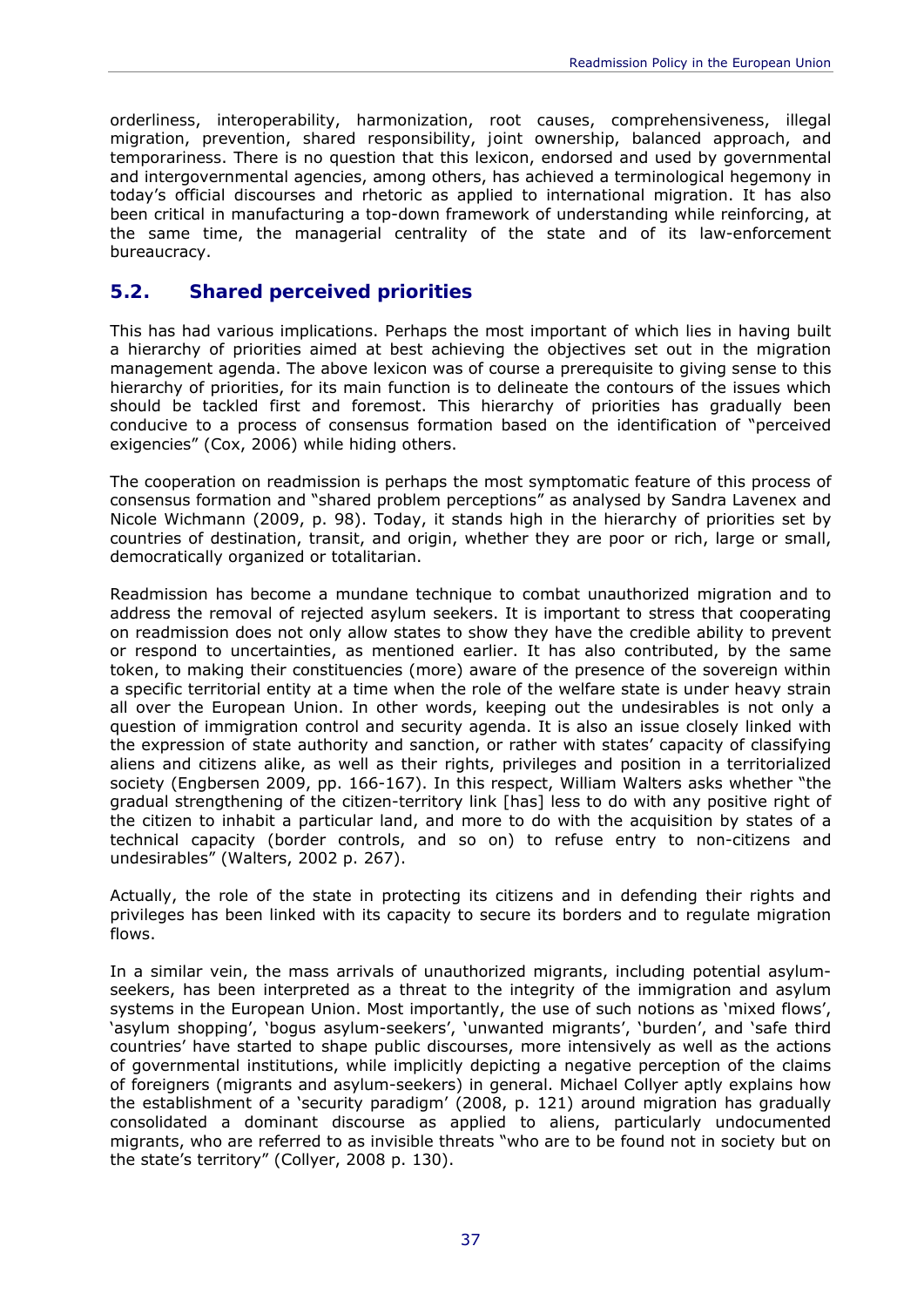There is no question that the consolidation of a security paradigm has contributed to favouring the adoption of measures prioritizing the superior need to respond to perceived threats. However, this prioritization process, as shown by George Joffé, might lead to the "implicit abandonment of the normative pressure for democratization and human rights observance among partner-states" (2008, p. 166).

Restrictive laws regarding the conditions of entry and residence of migrants, asylumseekers, and refugees, the reinforced controls of the EU external borders, and the dramatic expansion of the web of detention centres in and out of the EU territory illustrate the community of interests shared by countries of destination, transit, and origin (Webber, 2008 p. 5).

## <span id="page-39-0"></span>**5.3. Implications for human rights observance**

This prioritization process might lead to the flexible and restrictive (re)interpretation of internationally recognized standards and norms as applied to refugee protection. To give an example, the UNHCR and the European Council on Refugees and Exiles (ECRE) have on various occasions denounced that the very notion of "persons in need of international protection" has subtly shifted from obligations to consider *individual* asylum claims with due respect to the standards enshrined in the 1951 Refugee Convention to considerations based on *general* contextual conditions in the third country to which asylum seekers are subsequently returned, once their claims have been rejected and viewed as being unfounded (e.g., following the application of the safe third-country concept). Obviously, this shift implies that the rejection of an asylum claim does not mean or prove that the asylum-seeker is not in need of international protection.

An additional concern lies in the development of "premature returns". ECRE explains that returns are premature when governments in Europe tend to consider the "declared end of hostilities and in a given country/region" (Coelho, 2005 p. 14) as a sufficient ground to enforce the return of refugees or even to delay the examination of the claims of asylumseekers. Examples of premature returns abound. The UNHCR, ECRE and human rights advocacy NGOs have repeatedly voiced their concerns regarding premature returns to Afghanistan, Iraq, Somalia, and Sri Lanka, to mention just a few cases.

More recently, in 2009, the Council of Europe Commissioner for Human Rights, Thomas Hammarberg called on governments in Europe "to avoid forced returns of minorities to Kosovo and to regulate the status of those in their host country until conditions in Kosovo permit their safe return". He warned against the "negative effect" of enforced returns of Romas, Serbs and minority Albanians to Kosovo, given the resilient unsafe situation and ethnic tensions with which the latter would be faced.

In a similar vein, the way in which the Italian-Libyan cooperation on readmission has developed over the last five years arguably constitutes another emblematic case of how internationally recognised standards can be restrictively reinterpreted.

In April 2005, the European Parliament (EP) voted on a resolution stating that the "Italian authorities have failed to meet their international obligations by not ensuring that the lives of the people expelled by them [to Libya] are not threatened in their countries of origin." $^{27}$  $^{27}$  $^{27}$ This resolution was adopted following the action of the UN High Commissioner for Refugees (UNHCR) and various human rights associations denouncing the collective expulsions of asylum-seekers to Libya that Italy organized between October 2004 and March 2005.

<span id="page-39-1"></span> $27$ <sup>27</sup> European Parliament, *European Parliament Resolution on Lampedusa*, April 14, 2005, [http://www.europarl.europa.eu/sides/getDoc.do;jsessionid=8B5BEAAD5A39468ECA77F272A4E](http://www.europarl.europa.eu/sides/getDoc.do;jsessionid=8B5BEAAD5A39468ECA77F272A4E6D528.node2?pubRef=-//EP//TEXT+TA+P6-TA-2005-0138+0+DOC+XML+V0//EN) [6D528.node2?pubRef=-//EP//TEXT+TA+P6-TA-2005-0138+0+DOC+XML+V0//EN.](http://www.europarl.europa.eu/sides/getDoc.do;jsessionid=8B5BEAAD5A39468ECA77F272A4E6D528.node2?pubRef=-//EP//TEXT+TA+P6-TA-2005-0138+0+DOC+XML+V0//EN)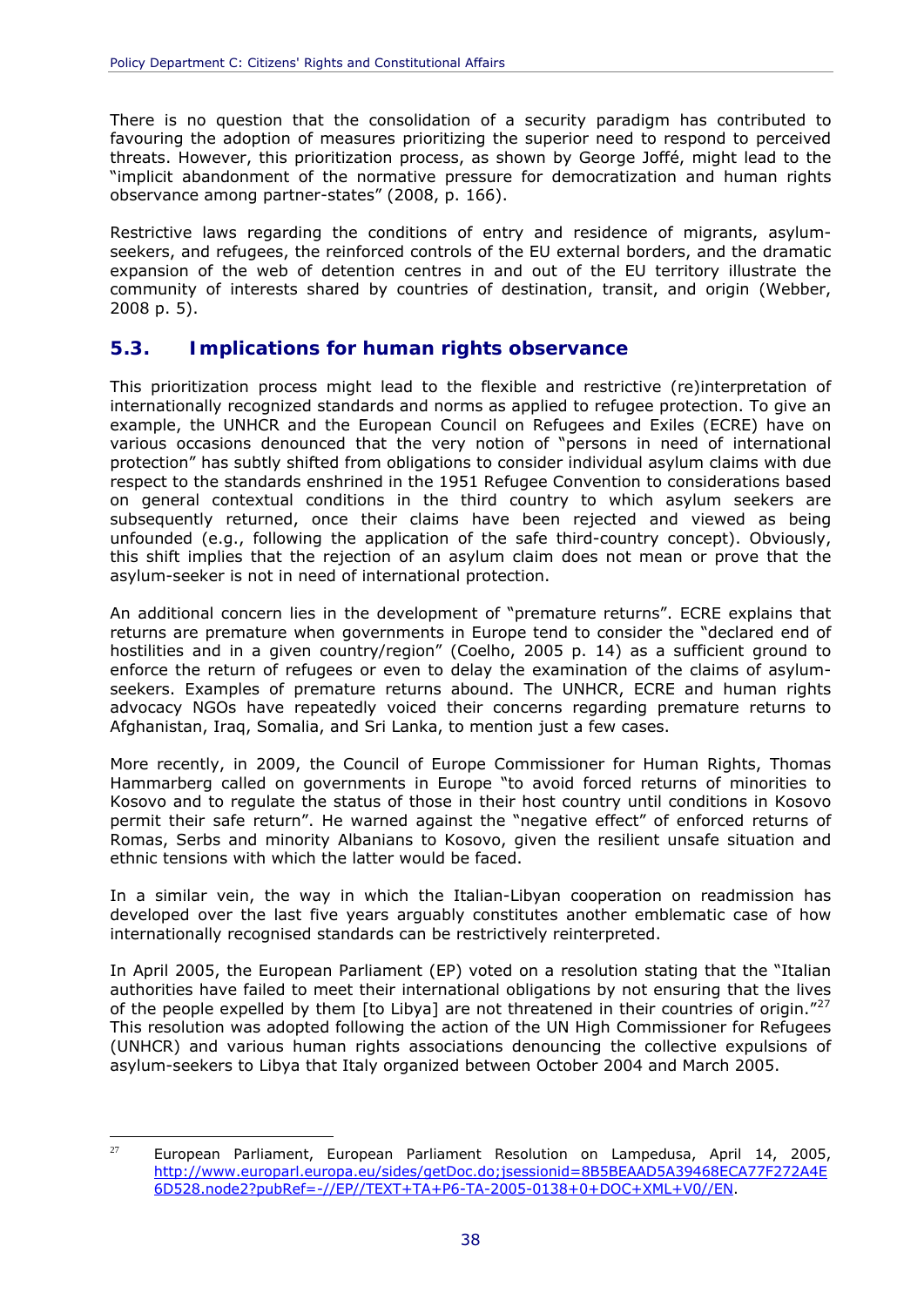A few years later, neither the April 2005 EP resolution, nor the intense advocacy work of migrant-aid associations, nor the action of the office of the UNHCR, have contributed to substantially reversing the trend. On the contrary, Italy has broadened and reinforced its bilateral cooperation with Libya in the field of readmission, raising serious concerns among human rights organizations and the UN institutions regarding the respect of the *nonrefoulement* principle enshrined in international refugee standards, on the one hand, and the safety of the readmitted persons to Libya, on the other.

The reinforcement of the bilateral cooperation became perceptible in May 2009 when Italy set out to intercept migrants in international waters before they could reach the Italian coasts to subsequently force them back to Libya. Hundreds of would-be immigrants and asylum-seekers have been forcibly subjected to these operations. UNHCR vehemently reacted against these push-back operations in international waters, which engaged Italy's responsibility under the principle of *non-refoulement* enshrined in the 1951 Geneva Convention (Council of Europe, 2010).

In September 2009, Human Rights Watch published a detailed report (HRW, 2009) on the dreadful conditions and ill-treatment facing readmitted persons in Libya. Despite the illtreatment evidenced in the HRW report, the European Council called on the then-Swedish Presidency of the European Union and "the European Commission to intensify the dialogue with Libya on managing migration and responding to illegal immigration, including cooperation at sea, border control and readmission [while underlining] the importance of readmission agreements as a tool for combating illegal immigration" (European Council, 2009b, p. 12). This intensified dialogue has become part of the geographical priorities of the EU external relations listed in the December 2009 Stockholm programme (European Council, 2009).

- Recommendation 5: The European Parliament should ask the European Agency for Fundamental Rights (FRA) to carry out a thorough study on the practice of "premature returns" and on its impact on the respect for fundamental rights and refugee protection standards. The study will apply to all the third countries with which the EU is intensifying its dialogue in the field of migration management, including those with which EU readmission agreements are being negotiated or have been concluded.
- Recommendation 6: The European Parliament should request the Commission to report clearly on the type of dialogue on migration management that is to be intensified. The Commission should report on how the respect for fundamental rights and refugee standards is concretely translated in the geographical priorities of the EU external action.

#### <span id="page-40-0"></span>5.3.1. The search for operability

The above case study shows that the need to respond to perceived threats does not only rest on operable means of implementation that are often antonymous to transparency and to the respect of international commitments. It also rests on a subtle denial. Clearly, such a denial does not stem from the ignorance or failure to recognize the value of international norms relating to migrants' rights, asylum-seekers, and the status of refugees. Rather, it stems first and foremost from the *prioritization* of operable means of implementation. In this respect, the interview made by HRW with Frontex deputy executive director, Gil Arias Fernández, is telling:

> Based on our statistics, we are able to say that the agreements [between Libya and Italy] have had a positive impact. On the humanitarian level, fewer lives have been put at risk, due to fewer departures. But our agency [i.e., Frontex]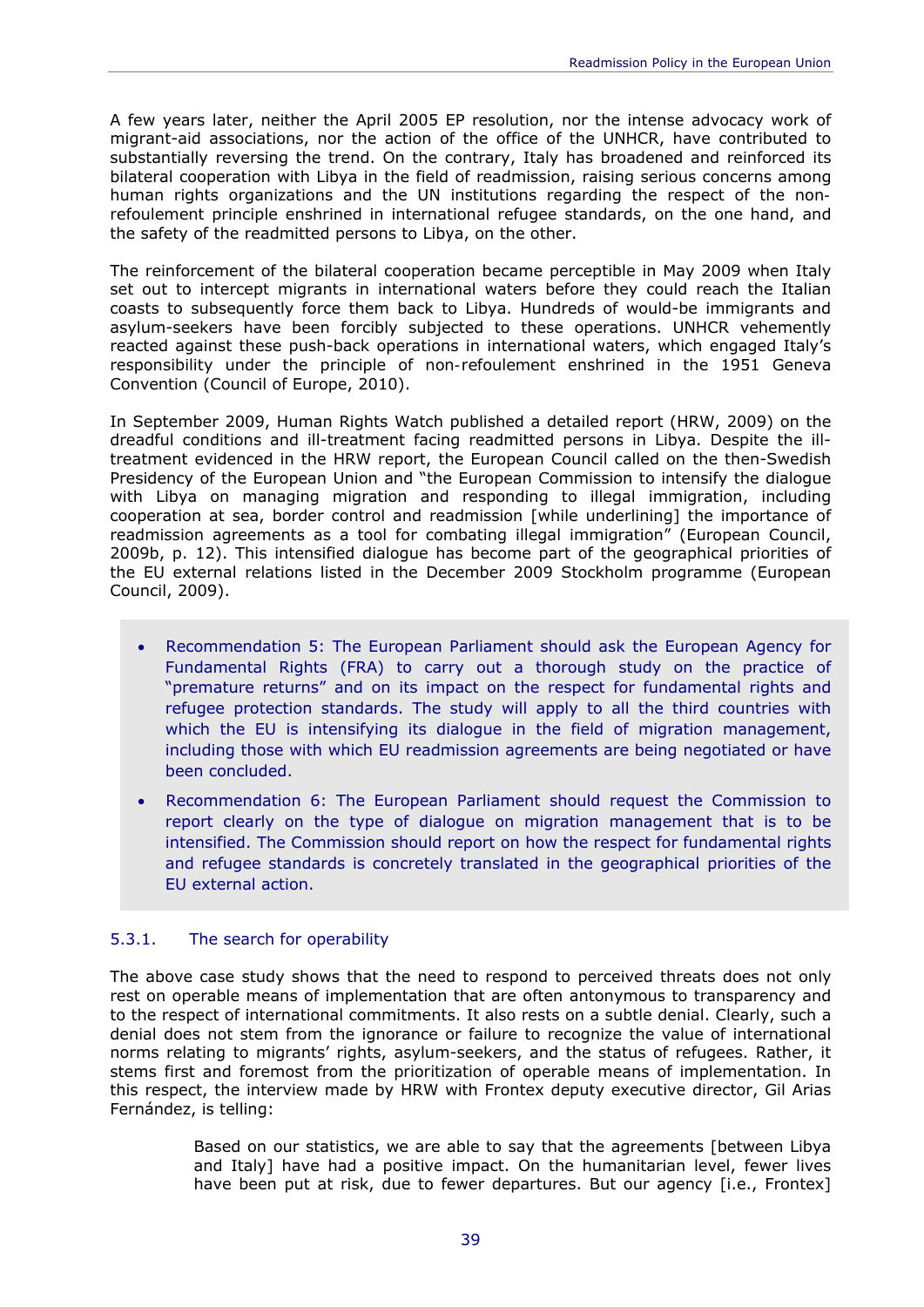does not have the ability to confirm if the right to request asylum as well as other human rights are being respected in Libya (Human Rights Watch 2009, p. 37).

The most eloquent aspect of Arias Fernández's statement lies perhaps in the subjective vision that reinforced border controls save the lives of those migrants seeking better living conditions in destination countries. The bilateral cooperation on readmission is viewed as the best solution to tackle the "humanitarian" crisis, regardless of whether the country where migrants are to be readmitted (i.e., Libya) already possesses the capacity to fully respect the fundamental human rights and the dignity of the removed persons. This declaratory statement induces us to understand that it is because of the right to protect life that power is exercised and rhetorically justified by the same token.

This subtle denial and its ensuing operable means of implementation have gradually contributed to diluting international norms and standards that had been viewed as being sound and secure (Weinzierl, 2007, Coelho, 2005). This denial is reflective of the conflicting relationships between national interests and international commitments in which the readmission of aliens is fully embedded.<sup>[28](#page-41-0)</sup>

Perhaps, at a political level, one of the most decisive steps that has been taken so far to warn against the consequences of the predominant search for operability on human rights observance lies in the recent adoption by the Parliamentary Assembly of the Council of Europe (PACE) of Resolution  $1741(2010).^{29}$  $1741(2010).^{29}$  $1741(2010).^{29}$  Points 3 and 7.1 are noteworthy:

- [Point 3] "There is a risk that readmission agreements pose a threat, directly or indirectly, to the human rights of irregular migrants or asylum seekers. This concerns, in particular, the risk that the sending or the readmitting country fails to honour their obligations under the Geneva Convention Relating to the Status of Refugees (the 1951 Geneva Convention) and its 1967 Protocol and the European Convention on Human Rights and then uses a readmission agreement to enforce a flawed decision.
- [Point 7.1] The Assembly invites the European Union to "*properly* consider the human rights situation and the availability of a well-functioning asylum system in a country prior to entering into negotiations on readmission agreements with that country" [italics added].

At a time when the cooperation on readmission has taken on unprecedented importance in the external relations of the Member States and of the EU, the abovementioned PACE resolution on readmission may be interpreted as word of caution addressed to governments in Europe.

<span id="page-41-0"></span><sup>28</sup> <sup>28</sup> Lena Skoglund (2008, p. 363) observed the same tension with reference to *diplomatic assurances against torture* whereby a state (e.g., a country of origin) promises that it will not torture or mistreat a removed person viewed as a security threat by the law-enforcement authorities of another state (e.g., a host country). See also Noll (2006) and Hasselberg (2009).

<span id="page-41-1"></span> $29$  See Council of Europe (2010a), <http://assembly.coe.int/Main.asp?link=/Documents/AdoptedText/ta10/ERES1741.htm>. This resolution followed the release of a PACE report on readmission agreements (Strik, 2010).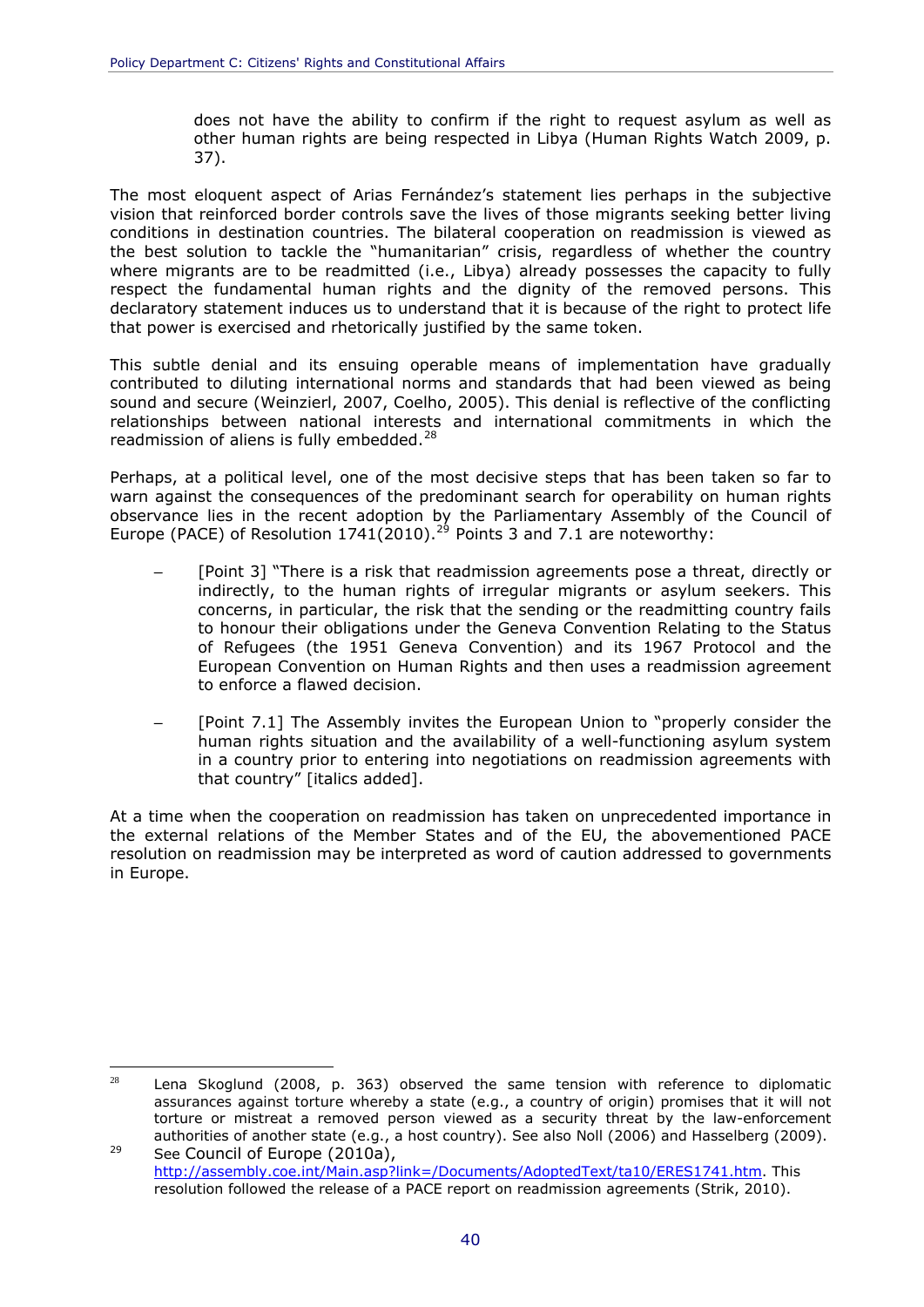Recommendation 7: Given the full incorporation of the Charter in the Treaties, the European Parliament should call for an updated list of binding criteria that have to be respected to identify third countries with which new EU readmission agreements can be negotiated.<sup>[30](#page-42-0)</sup> The need for an effective asylum system in the third country, based on the obligations under the 1951 Refugee Convention, constitutes one key criterion that monitors the consequences of the drive for operability.

Furthermore, it is no accident that a concomitant resolution was adopted by the PACE on assisted voluntary return (AVR) programmes. Resolution  $1742(2010)^{31}$  $1742(2010)^{31}$  $1742(2010)^{31}$  supports the development of such programmes which are viewed in the resolution as a "much more humane type of return" (unlike enforced return) giving persons who are served a removal order (i.e., victims of human trafficking, rejected asylum seekers, protection seekers who withdrew their asylum application, unaccompanied minors and irregular migrants) "the possibility of returning home with dignity".

Today, the reference to the humane and dignified nature of assisted voluntary returns is recurrent if not undisputed in official discourses. The humane dimension has been frequently repeated to make AVR programmes a preferable option over enforced removals.

However, there exist additional elements that have been considered by states to sustain the development and expansion of AVR programmes. First, experience has shown that third countries tend to be more cooperative on the delivery of travel documents when the request for *laissez-passers* or travel documents is formulated in the framework of AVR programmes.<sup>[32](#page-42-2)</sup> Second, they decrease the duration of detention of unauthorised migrants and consequently reduce its costs. Third, AVR programmes apply to all stages of the asylum application process. In other words, those who applied for asylum and are pending a reply, as well as those whose application has been rejected by the authorities of the destination country (even after an appeal has been dismissed) can be eligible for voluntary return. In a similar vein, persons who were granted temporary protection are also eligible. The latter shall withdraw or discontinue the asylum application before returning to the third country.

The fact that AVR programmes address an array of potential beneficiaries (migrants, asylum-seekers) has drawn the attention of various EU member States. There is, however, no harmonized approach to voluntary return at an EU level, for each Member State has its own legislation supporting the implementation of such programmes with the assistance of various non-governmental organizations (NGOs), associations, and international organizations.

For instance, in Italy, since the adoption of Law 94 dated 15 July 2009, foreigners who do not have a residence permit (i.e., irregular migrants) are no longer eligible for AVR programmes. By contrast, in the United Kingdom, such programmes encompass both  $irregular$  migrants and asylum-seekers.<sup>[33](#page-42-3)</sup> Poland's AVR programme also applies to both

<span id="page-42-1"></span><http://assembly.coe.int/Main.asp?link=/Documents/AdoptedText/ta10/ERES1742.htm>

<span id="page-42-0"></span> $30$ The most recent list of criteria used to identify third countries with which readmission agreements can be negotiated date back to April 2002 (Council of the European Union, 2002).  $31$  See Council of Europe (2010),

<span id="page-42-2"></span><sup>&</sup>lt;sup>32</sup> For example, Indian consular authorities are known to be more cooperative on the delivery of travel documents to their nationals, when the latter are returned through an AVR programmes. Source: Interview made with an IOM officer, 12<sup>th</sup> August 2010.

<span id="page-42-3"></span> $33$  There exist two main AVR programmes in the UK. Both are operated by the International Organization for Migration (IOM): The Voluntary Assisted Return and Reintegration Programme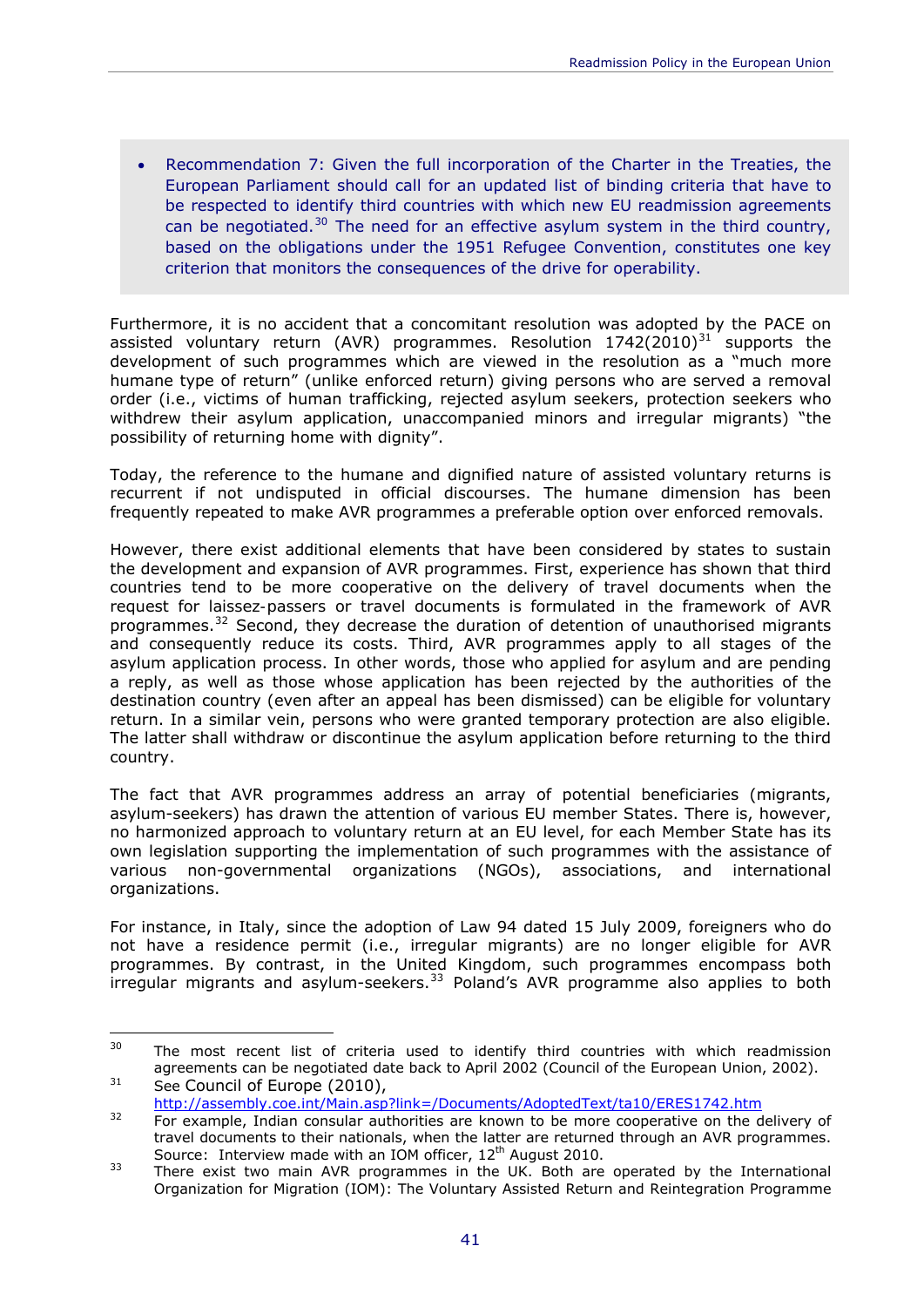rejected asylum-seekers and unauthorised migrants, following the conclusion in 2005 of an agreement with IOM for the Cooperation on Assisted Voluntary Return of Foreign Nationals Leaving Polish Territory.<sup>[34](#page-43-0)</sup>

It is important to refer to such programmes. Not only because they have gained momentum, but also because some EU Member States have established in the framework of their cooperation on readmission a link with AVR programmes. For instance, France has included clauses on assisted voluntary returns in its bilateral agreements on the joint management of migration flows, concluded with African countries. In a note dated March 2010, the French Office for Immigration and Integration stated that unauthorised thirdcountry nationals in detention centres are entitled to benefit from AVR when they are nationals of a country which concluded this type of agreement with France. AVR programmes can be viewed as flexible instruments which, among others, address the swift removal of unauthorised aliens, whether these are irregular or rejected asylum-seekers.<sup>[35](#page-43-1)</sup>

Admittedly, owing to the resilient paucity of information and data allowing AVR programmes to be assessed, this interrelationship cannot be proven with hard evidence. However, it remains plausible given the overriding drive for operability and flexibility.

The polyvalence of AVR programmes explains why they have raised serious concerns among associations and NGOs in Europe as well as among members of the Council of Europe who, in a motion for a recommendation dated 7 January 2008, called for an analysis of their human rights implications. (Council of Europe, 2008) This concern was echoed in Points 10.1 and 10.4 of the abovementioned Resolution 1742(2010). The Council of Europe encouraged Member States to:

- [Point 10.1] ensure that assisted voluntary programmes are indeed voluntary, that their consent is not obtained under pressure or blackmail and that returnees have access to independent and impartial actors in the return process to make free and informed decisions.
- [Point 10.4] ensure that assisted voluntary return should never put in jeopardy the right of an asylum seeker to claim asylum and protection.

Apart from the questionable voluntary dimension of assisted voluntary return programmes, there exist additional concerns regarding 1/the safety of "voluntary returnees" in their countries of origin, and 2/the sustainability of their return.

These have been evidenced over the last few years by academic institutions and research centres which carried out field surveys based on interviews with returned third-country nationals in their countries of return. The common objective of these surveys was to provide empirical evidence of the social economic and psychological conditions of the beneficiaries of AVR programmes and of readmitted persons too. Moreover, they set out to assess the impact of both readmission and AVR programmes on the patterns of

<u>.</u>

<sup>(</sup>VARRP, since 1999) and the Assisted Voluntary Return for Irregular Migrants (AVRIM, since 2004) programme. See Poppleton and Rice, 2009.

<span id="page-43-0"></span><sup>&</sup>lt;sup>34</sup> The European Migration Network (EMN) has produced a wealth of information about the rationale for AVR programmes in each EU Member State. These are accessible at: <http://emn.sarenet.es/html/index.html>

<span id="page-43-1"></span><sup>&</sup>lt;sup>35</sup> In this respect, Jon Sward underlines that "the current upsurge in AVR has taken place in a era marked by the increasingly rigid migration guidelines in European countries. Indeed, the spread of AVR programmes to transit countries with support from European governments can be seen as one dimension of efforts by EU countries to combat 'upstream' migration flows, in order to stop migrants reaching Europe in the first place. Other approaches in this same policy vein include the strengthening of transit country border controls, information campaigns to warn potential migrants in countries of origin about the dangers of undocumented migration to Europe, and 'co-development' programmes" (Sward, 2009 p. 3).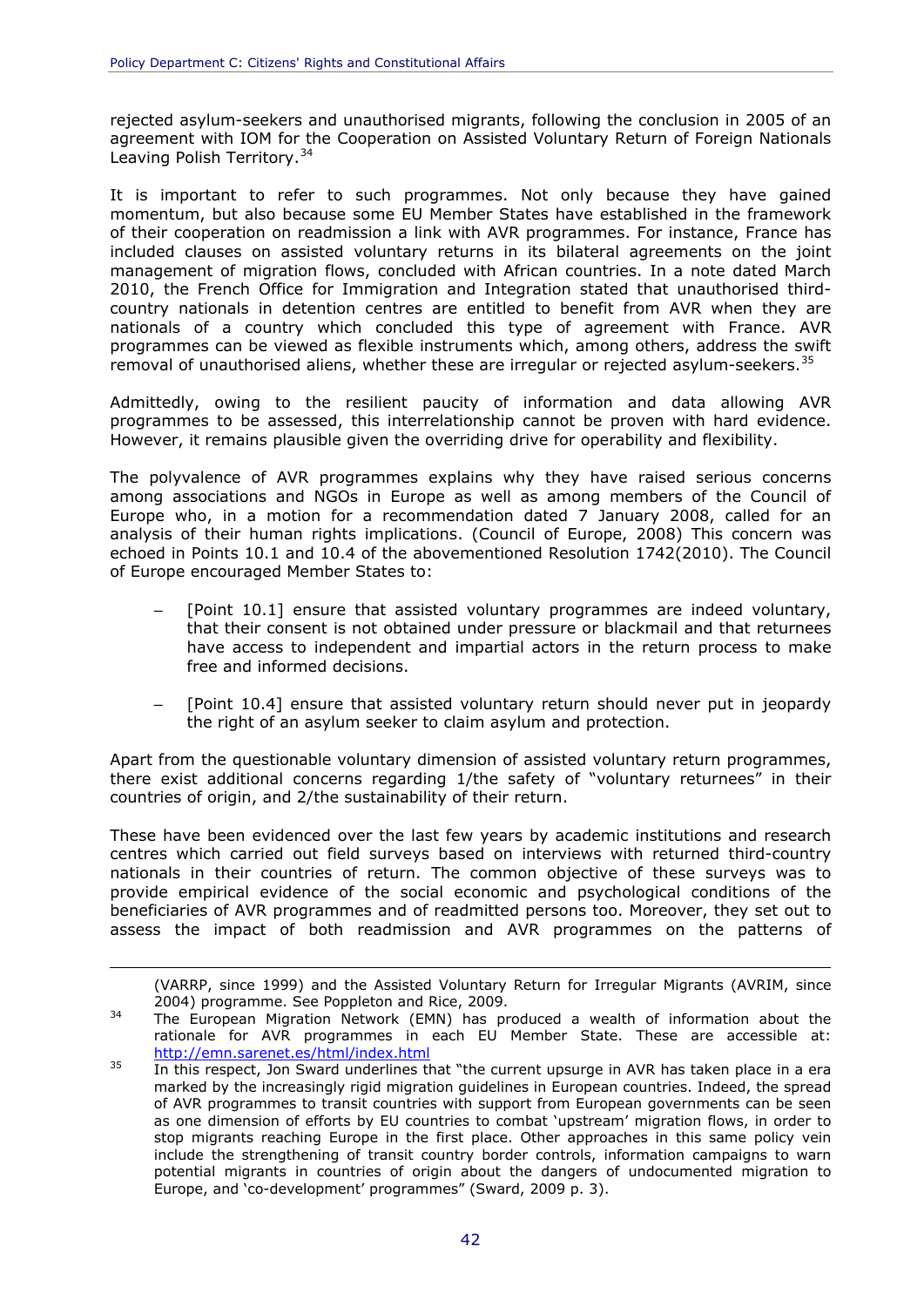reintegration of foreigners in their countries of return. In other words, they tried to fill in a knowledge gap which has characterised so far the implementation of policies aimed at removing, either coercively or on a voluntary basis, aliens who are subjected to a return decision by the authorities of a Member State.

For instance, June de Bree (2008) observed in the framework of a field survey carried out in Afghanistan that interviewees are faced with poor employment and housing conditions back to their country of origin. Her field survey showed that 93% of the sample declared that "they are restricted in their mobility within Afghanistan, either because they or their family had personal issues with the Taliban or Mujahedeen, or because of a general feeling of insecurity due to violence, crime and (terrorist) attacks" (Bree, 2008 p. 16). Insecurity, added to economic and social instability in Afghanistan, are the most frequent factors that interviewees mentioned to leave again for abroad as 89% of them expressed the desire to return to the West.<sup>[36](#page-44-1)</sup> In a similar vein, in a comparative study based on a large number of interviews carried out in Bosnia and Herzegovina, Sierra Leone, Afghanistan and Togo, Marieke van Houte and Mireille de Koning (2008) showed that social and political tensions in the country of return, added to the lack of safety, account for the interviewees' desire to re-emigrate, even when obstacles to do so exist (van Houte and Koning, 2008 p. 34). These factors strongly jeopardise the interviewees' possibility of reintegrating socially and professionally in the country of return. Such investigations are important to understand how the voluntary dimension and the "sustainability of return", which constitute key elements supporting the adoption and implementation of AVR programmes, have been addressed in concrete terms in the above case studies. They are also useful to show that, in most cases, "the notion of return has shifted from being a voluntary decision made by individuals to a policy option which is exercised by governments" (Blitz *et al* 2005, p. 196).

Arguably, it is the aforementioned drive for operability that has supported this shift, just like it has so far exempted AVR programmes from any comprehensive and *independent* assessment of their impact on the conditions of persons in their countries of return. To be sure, this independent assessment would certainly respond to the call for evidence-based policy-making that is underlined in the Global Approach to Migration.<sup>[37](#page-44-2)</sup> Admittedly, field data collected in countries of return lend support to the argument that such programmes have to undergo a thorough assessment given their potential impact on returnees' individual welfare and safety.

 Recommendation 8: A comprehensive assessment of AVR programmes on the safety and conditions of all "voluntary returnees" in third countries of return should be undertaken by the European Parliament with the assistance of *independent* research institutions. This assessment is of paramount importance to lay emphasis on the extent to which AVR programmes may or may not have external human rights implications, after return to a third country.

## <span id="page-44-0"></span>**5.4. The issue of effectiveness**

Many would argue that effectiveness is about *implementation* or operability. Quantitative data on approved and refused readmission requests, number of applications submitted under the normal and accelerated procedures, number of travel documents issued to the authorities of a requesting state, and financial considerations would certainly constitute the

<span id="page-44-1"></span><sup>36</sup> An evaluation report directed by Arne Strand, based on interviews with Afghan "voluntary returnees", confirms their desire to re-emigrate for abroad owing to harsh insecure conditions and poor economic prospects in Afghanistan. See Strand *et al.* (2008 pp. 46-47).

<span id="page-44-2"></span><sup>&</sup>lt;sup>37</sup> "Policies on migration need to be based on reliable evidence and be coherent with other related policies. Promoting the links between policy and research can contribute to a better understanding of migration realities and policy development." See European Commission (2006, p. 6).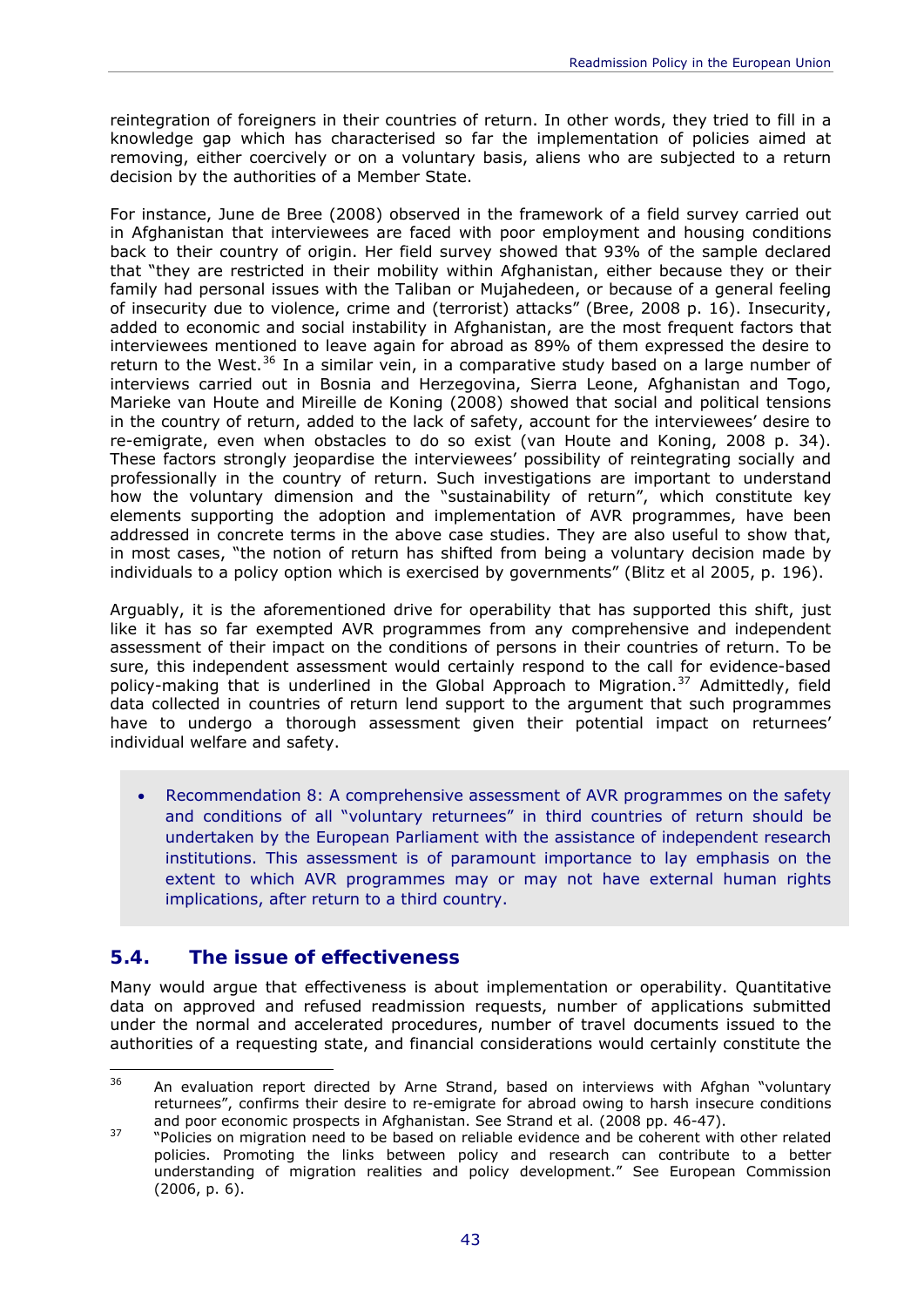most obvious indicators to assess the effectiveness of readmission agreements, whether these are bilateral or European. Such indicators are useful to calculate the extent to which two contracting parties commit to respecting their reciprocal obligations. Arguably, these indicators may be taken into consideration to evaluate EU readmission agreements concluded with third countries as well as those that are being negotiated by the Commission. This evaluation process was requested in the Stockholm programme and requested in the European Pact on Migration and Asylum.

Data on the number of removals exist. These were produced initially by the Centre for Information, Discussion and Exchange on the Crossing of Frontiers and Immigration (CIREFI)<sup>[38](#page-45-0)</sup> which, after the entry into force of the Treaty of Lisbon, was abolished by Coreper. Its functions were transferred to Frontex Risk Analysis Unit (RAU). Data are reported by Member States in the framework of the Frontex Risk Analysis Network (FRAN).

Member States also report their statistical data to Eurostat following the adoption of Regulation  $862/2007^{39}$  $862/2007^{39}$  $862/2007^{39}$  aimed at establishing common rules for the collection and compilation of community statistics. In the field of return, available Eurostat data for the years 2008 and 2009 address:

- "the number of third-country nationals who have in fact left the territory of the Member State, following an administrative or judicial decision or act" (henceforth "third-country nationals who left");
- "the number of third-country nationals found to be illegally present in the territory of the Member State who are subject to an administrative or judicial decision or act stating or declaring that their stay is illegal and imposing an obligation to leave the territory of the Member State" (henceforth "third-country nationals ordered to leave");
- the number of "third-country nationals who are refused entry at the external border because they do not fulfil all the entry conditions" (henceforth "third-country nationals refused entry").

The table below provides an overview of the number of third-country nationals who are served an order to leave the territory of each Member State, and of those who effectively left. A ratio would normally reflect a form of effectiveness rate as applied to removal orders. However, the reported data on the table must be taken with caution, for not all third-country nationals who left in 2008 and 2009 were served an order to leave making the calculation of effectiveness rates highly unrealistic.<sup>[40](#page-45-2)</sup> Nor are third-country nationals consistently counted, by each Member State, as persons who left as a result of "an administrative or judicial decision or act".

<span id="page-45-0"></span><sup>38</sup>  $38$  See Table 4 in Annex.<br> $39$  Begulation (EG) No. 86

<span id="page-45-1"></span><sup>39</sup> Regulation (EC) No 862/2007 of the European Parliament and of the Council of 11 July 2007 on Community Statistics on migration and international protection and repealing Council Regulation (EEC) N. 311/76 on the compilation of statistics on foreign workers, OJ L199, 31 July 2007, pp. 23-29.

<span id="page-45-2"></span> $\frac{40}{10}$  For instance, in a correspondence with the UK Border Agency (UKBA), dated 26<sup>th</sup> July 2010, the Agency explained that persons refused entry on arrival at port leave the territory without an order to leave.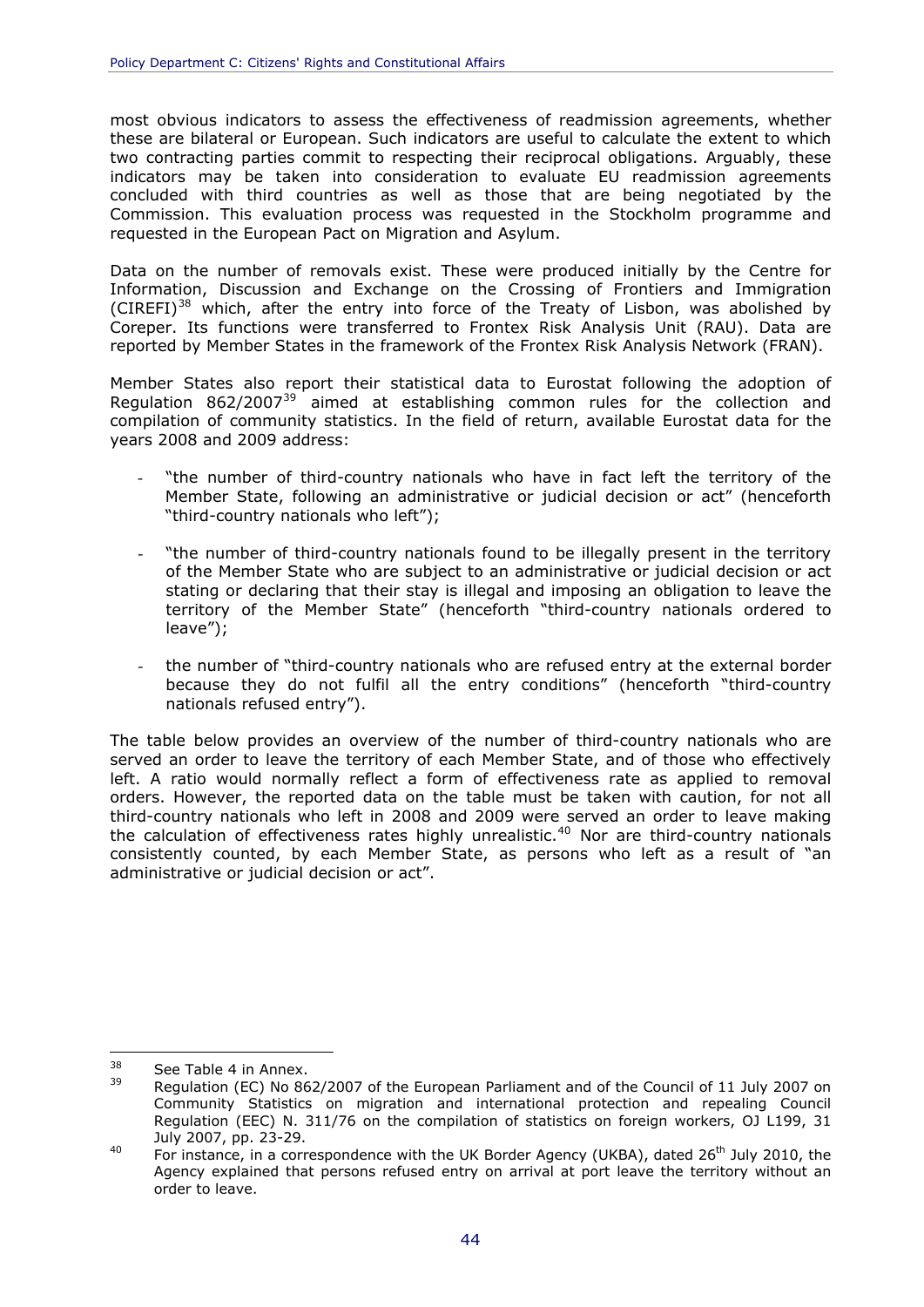|                 | 2008                         |               | 2009                         |                  |
|-----------------|------------------------------|---------------|------------------------------|------------------|
|                 | <b>TCNs ordered to leave</b> | TCNs who left | <b>TCNs ordered to leave</b> | <b>TCNs</b>      |
| Austria         | 8870                         | 5855          | 10625                        | who left<br>6410 |
| Belgium         | 32680                        | 3965          | 23900                        | 4060             |
| <b>Bulgaria</b> | 1405                         | 275           | 1465                         | 285              |
| Cyprus          | 3355                         | 3480          | 3205                         | 4520             |
| Czech Republic  | 3770                         | 585           | 3805                         | 850              |
| Denmark         |                              | 825           |                              | 800              |
| Estonia         | 185                          | 95            | 150                          | 115              |
| Finland         | 1775                         | 910           | 3125                         | 1720             |
| France          | 97515                        | 19470         | 88565                        | 18400            |
| Germany         | 11985                        | 14295         | 14595                        | 11900            |
| Greece          | 146335                       | 68565         | 126140                       | 62850            |
| Hungary         | 4205                         | 1190          | 4850                         | 2245             |
| Ireland         | 3510                         | 770           | 1615                         | 830              |
| Italy           | 68175                        | 7140          | 53440                        | 5315             |
| Latvia          | 265                          | 270           | 70                           | 200              |
| Lithuania       | 910                          | 855           | 1210                         | 925              |
| Luxembourg      |                              |               | 185                          | 105              |
| Malta           | 3015                         | 305           | 1690                         | 530              |
| Netherlands     | 31700                        | 9350          | 43360                        | 8980             |
| Poland          | 8145                         | 8595          | 8520                         | 6945             |
| Portugal        | 8185                         | 1345          | 10295                        | 1220             |
| Romania         | 3695                         | 3820          | 5125                         | 4670             |
| Slovakia        | 1655                         | 1295          | 1180                         | 900              |
| Slovenia        | 1555                         | 1995          | 1065                         | 2220             |
| Spain           | 82940                        | 29785         | 103010                       | 28865            |
| Sweden          | 12555                        | 9015          | 17820                        | 11980            |
| United Kingdom  | 69840                        | 47455         | 69745                        | 62535            |
| <b>EU 27</b>    | 608225                       | 241505        | 598755                       | 250375           |

**Table 3. Number of third-country nationals (TCNs) ordered to leave and thirdcountry nationals who left the territory of each Member State, 2008-2009.** 

*Source: Eurostat* 

For instance, the number of those who left Germany and the United Kingdom included not only those who were expelled as a result of a removal order, but also those who returned on a voluntary basis. Conversely, those who left France included only those who were served a removal order but not those who returned on a voluntary basis.

<span id="page-46-0"></span>Moreover, the reported data do not provide any information regarding the impact of EU readmission agreements on the overall number of third-country nationals who left the EU. The only way of assessing their impact consists in collecting data from the authorities of the third countries concerned. This is what the Commission is doing, at the time of writing, by sending a questionnaire allowing the contribution of EU and bilateral readmission agreements to be comparatively assessed with reference to the difference between approved and refused readmission requests, the number of applications submitted under the normal and accelerated procedures, the number of travel documents issued to the authorities of a requesting Member State under an EU readmission and under a bilateral agreement (if any).

As stated before, quantitative data are key to understanding how parts of the reciprocal obligations contained in a readmission agreement have been addressed.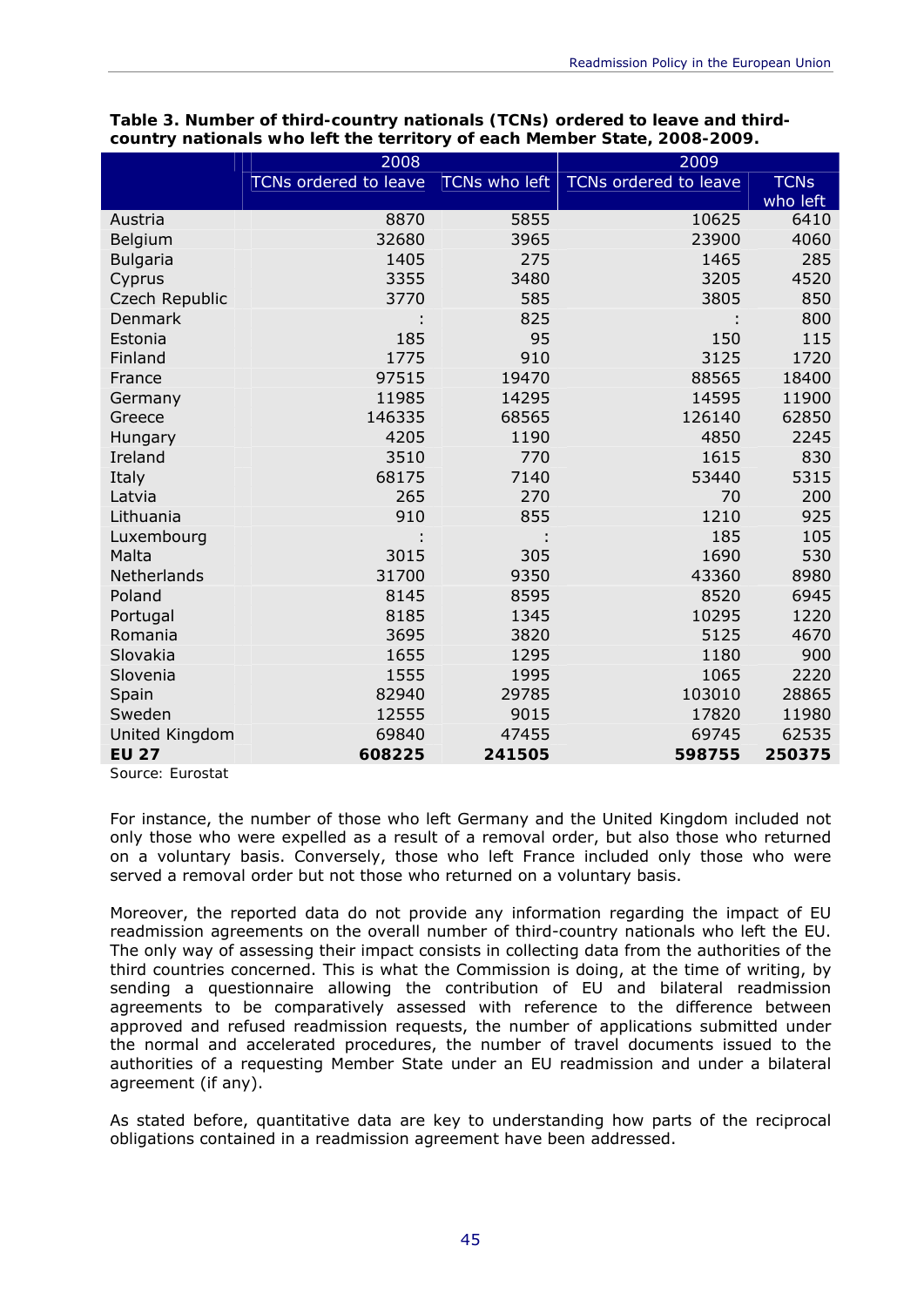However, reciprocal obligations are not limited to such quantitative considerations. Reciprocal obligations also include the respect for fundamental rights of the unauthorised aliens enshrined, among others, in the 1951 Refugee Convention and in the Charter of Fundamental Rights of the European Union.

In this respect, Point 6, in the aforementioned PACE Resolution 1741(2010), states that:

It is essential to negotiate and apply readmission agreements which take fully into account the human rights of the irregular migrants concerned. Furthermore, it is crucial, in order to better understand and evaluate these instruments, to collect data on their *effects* and *implementation* [italics added].

To date, there are no accurate data allowing such a comprehensive evaluation to be performed with specific reference to the cooperation on readmission and its implications.

The first reason lies in that available statistical data allow the operability to be calculated, not its implications in terms of human rights observance. The second reason is that available data address law-enforcement decisions as applied to the readmission of unauthorised aliens but not their concrete effects. Effects, in the parlance of the PACE, refer to the *fate of unauthorised aliens* and to the extent to which readmission agreements, once implemented, impact on their safety and rights before and after their removal to a third country.

Measurable indicators could be taken into consideration to respond to the PACE resolution, particularly regarding the ways in which effective right for remedy and the fair treatment of asylum claims has been addressed, number and conditions of asylum-seekers in detention centres, number and types of complaints filed by aliens against immigration and border officers, medical records on aliens' physical and mental health, conditions after readmission in the third country. The list is far from being exhaustive.

- Recommendation 9: The European Parliament should call on the Commission to adopt an evaluation process of EU readmission agreements that fully reflects their manifold implications, not only in terms of operability, but also in terms of respect for the Union's fundamental values. The FRA should be mobilised to identify robust and measurable indicators allowing the fate of readmitted persons to be evaluated.
- Recommendation 10: The European Parliament should foresee the possibility of assessing a sample of bilateral readmission agreements. Given the predominance of a bilateral readmission system in which most EU Member States are involved, this initiative would shed light on the rationales, configuration and implications for human rights observance of bilateral patterns of cooperation on readmission.

## <span id="page-47-0"></span>**5.5. A public/private regulatory system**

There can be no question that the production of knowledge about readmission, as well as access to data, has become strategic, if not crucial, in political terms. The drive for operability, added to the consolidation of a security paradigm and its ensuing hierarchy of priorities, have obviously had a bearing on how knowledge has been produced and delivered. The state has been but one actor in the consolidation process of the hierarchy of priorities.

Actually, in the fields of the fight against unauthorized migration, detention, and readmission, private business concerns and large security corporations have been increasingly mobilized to arguably minimize the costs (and visibility) of removal and to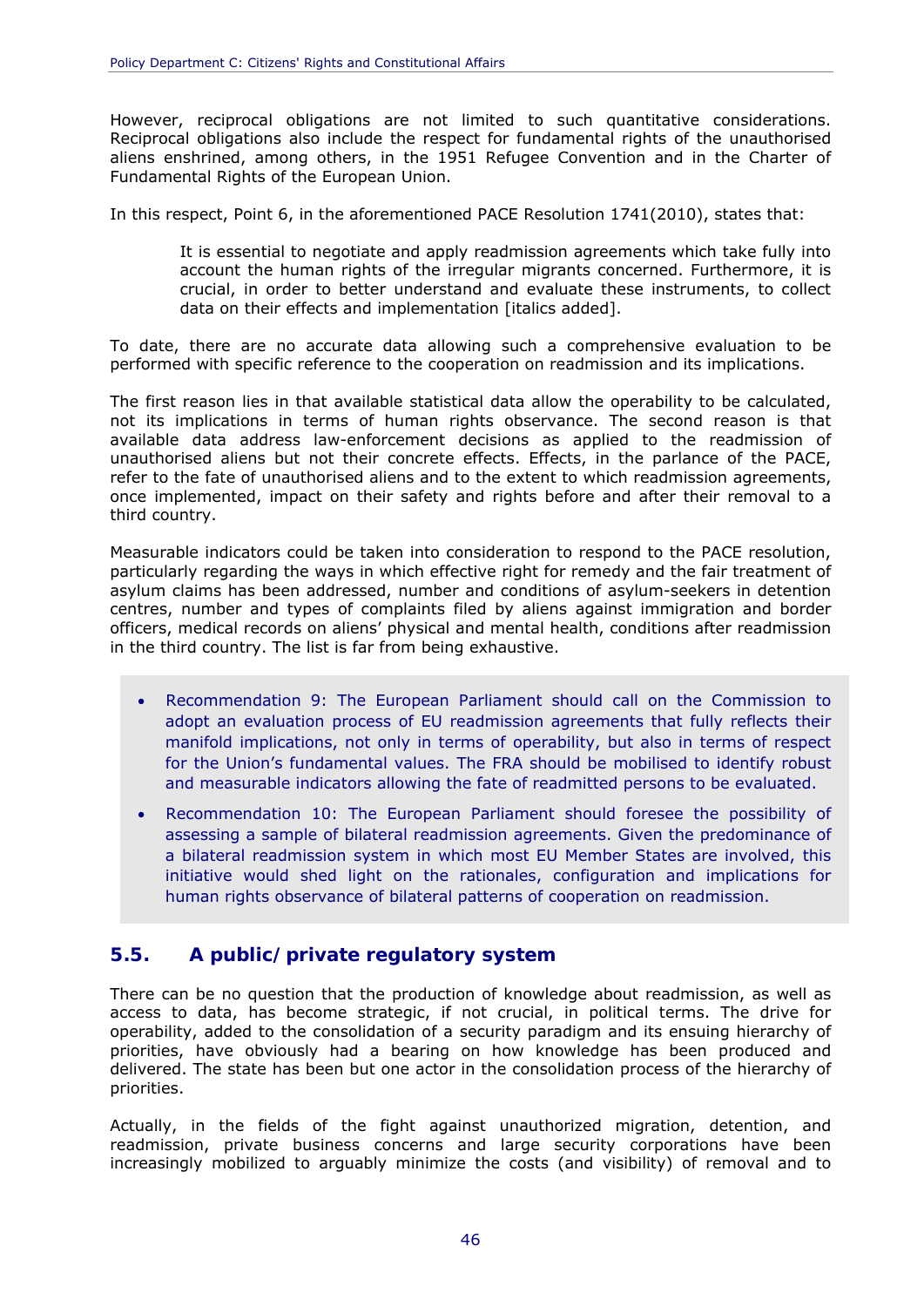maximize its operability. In this respect, Thomas Gammeltoft-Hansen explains in his comprehensive study on the outsourcing of migration controls that:

Today, the privatisation of migration control is far from limited to airlines or other transport companies. From the use of private contractors to run immigration detention facilities and enforce returns and the use of private search officers both at the border and at offshore control zones, to increasing market for short-term visa exemption agents, privatised migration control is both expanding and taking new forms (Gammeltoft-Hansen, 2009, p. 233).

In the European Union, the outsourcing of migration controls to private contractors in the security and surveillance sectors (e.g., the GEO Group, European Homecare, Group 4 Securicor, International Trading Agency Overseas Escorts Ltd., RSI Immigration Services Ltd., Global Solutions Ltd., to mention just a few) has gained momentum over the last ten years or so as a result of an amazingly lucrative business (Hayes, 2009 p. 12). Such EU Member States as the United Kingdom, the Czech Republic, and the Netherlands, have outsourced parts of the management of their detention facilities and of their escorting for removal operations.

Reasons accounting for the delegation of some regulatory functions of the state are diverse. In a recent study, Michael Flynn and Cecilia Cannon (2009) show that large security companies have penetrated national migration control and surveillance systems in a number of countries around the globe, whether these are countries of destination or of origin, not only because they are purportedly responsive to cost-effectiveness, but also because their involvement might incur less visibility and accountability.

The action of human rights organisations, associations and also the media, have allowed alleged assaults and ill-treatment against asylum-seekers in detention centres and against readmitted aliens, escorted by private security agents, to be publicly exposed, leading to numerous inquiries (Independent Asylum Commission 2010; Arnold *et al* 2008). There can be no question that outsourced migration controls "have important consequences not only for the effective enforcement of refugee and human rights law, but also for the possibilities of establishing legal clarity" (Gammeltoft-Hansen, 2009, p. 271).

The actual magnitude of outsourcing in the field of readmission is still unknown. However, it is reasonable to argue that a readmission system is emerging whereby the interests of the private remain intertwined with those of the public to respond and legitimize operable means of implementation. Incidentally, private security companies do not only *deliver* a service which, being private, often remains beyond public purview, they are also proactive in developing "extremely close ties" (Flynn and Cannon, 2009, p. 16) with decision-makers and government officials and in expanding strategic alliances with other key private actors or subcontractors. Clearly, further evidence is needed to understand the actual impact of these interconnections on policy options and priorities. There are forms of interference that neither affect decision-making processes and policy options, nor are they meant to do so substantially.

Nonetheless, some may entail the provision of information that policy-makers value in their day-to-day tasks. Information provision which often takes place through special advisory committees also implies how policy issues and exigencies can be perceived and dealt with. It is reasonable to assume that the participation of private contractors' staff in such committees, as evidenced by Ben Hayes (2009), may have contributed to consolidating the hierarchy of priorities mentioned above and its security paradigm, while making its means of implementation if not more practicable, at least more banal, thinkable, and acceptable.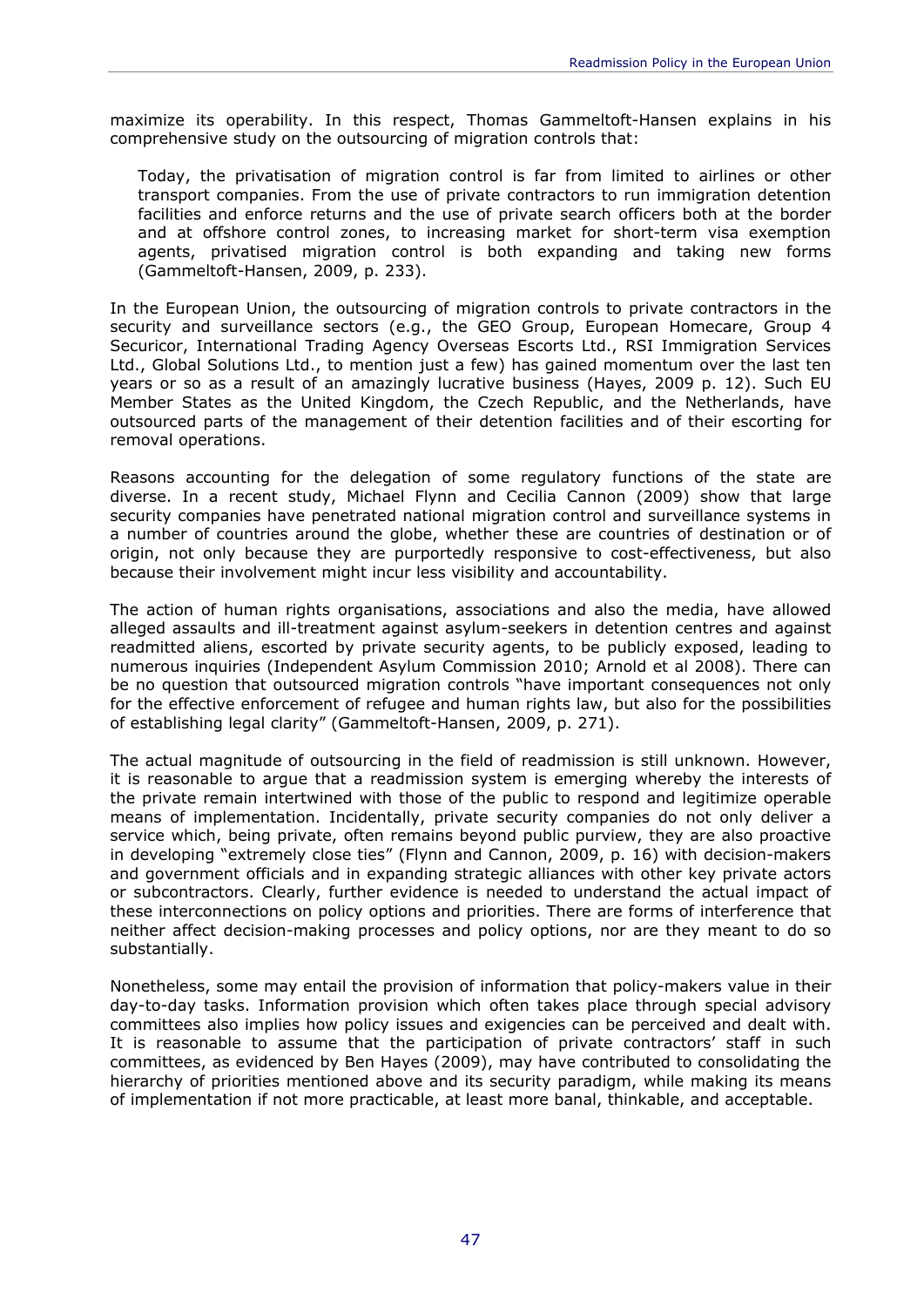Recommendation 11: The European Parliament should undertake a thorough examination of the outsourcing of migration control functions to private contractors in all the EU Member States. This monitoring is of paramount importance to assess the actual magnitude and rationale for outsourcing to private security companies as well as its implications for public accountability and for the observance of unauthorised aliens' fundamental rights, particularly those who are offered an order to leave.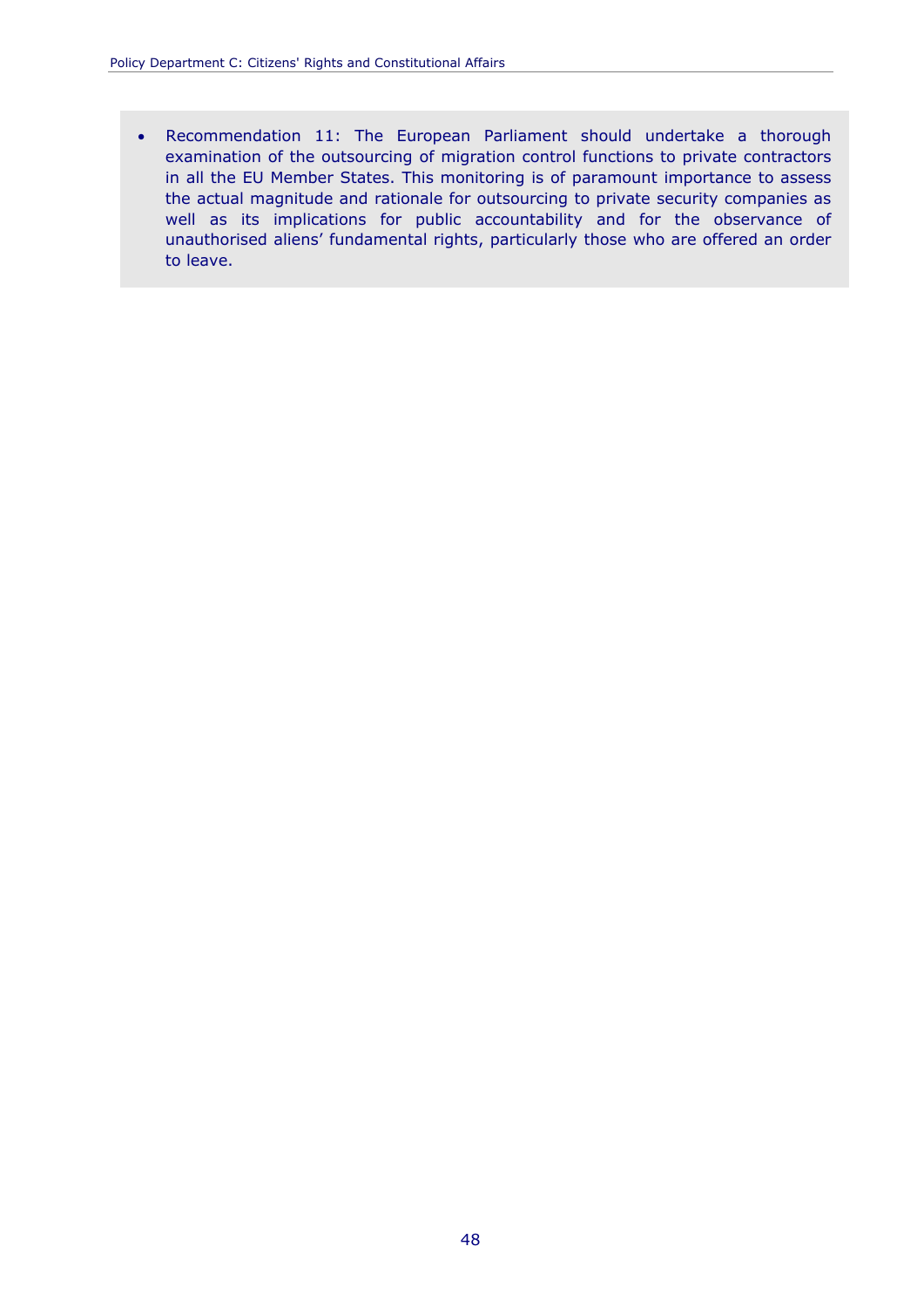## <span id="page-50-0"></span>**6. CONCLUSION**

To be sure, the cooperation on readmission as it stands now in the external relations of the EU involves more than an absolute duty to re-accept one's own nationals. Since the mid 1990s, when the Council of the European Union recommended guiding principles to the Member States in their bilateral negotiations with third countries on readmission, cooperative patterns have become highly diverse.

This study explained how the drives for flexibility and operability have gradually led to the emergence of diverse cooperative patterns on readmission. It is precisely the combination of these factors that has been conducive to the dramatic expansion of the cobweb of bilateral agreements linked to readmission (whether standard or not).

EU readmission agreements have evolved in a dominant bilateral readmission system including all kinds of migration countries, whether they are rich or poor, democratically organised or totalitarian, stable or fragile. One is entitled to question the extent to which the prioritisation of readmission in EU external relations is compatible with the promotion of good governance, democracy and public accountability in partner countries, above all when, as shown in this study, some partner countries can effectively capitalise on their empowered position.

In a similar vein, when considering that the cooperation on readmission constitutes one of the many ways in which to consolidate a broader bilateral cooperative framework, including other strategic (and perhaps more crucial) policy areas such as security, energy, trade, and the fight against terrorism, one is entitled to question whether a cooperative third country has a vested interest in developing a genuine legal system aimed at the respect for the rights of migrants and the protection of asylum-seekers. Under these circumstances, it is reasonable to warn the European Parliament about future guarantees, aimed at ensuring the safety of persons readmitted to a country that has no effective asylum system. Such guarantee can hardly be taken seriously.

Consequently, the call of the Council of Europe to

conclude readmission agreements only with countries that comply with relevant human rights standards and with the 1951 Geneva Convention, that have functioning asylum systems in place and that protect their citizens' right to free movement, neither criminalising unauthorised entry into, nor departure from, the country in question $41$ 

cannot be dismissed offhand, above all following the incorporation of the Charter of Fundamental Rights of the European Union into the Treaties.

Additionally, this study set out to raise awareness of the existence of dominant frameworks of understanding that have branded readmission agreements as the only technical instruments able "to combat illegal migration." The need for enhanced cooperation has been presented as a *sine qua non* to tackle shared problems or perceived threats. Of course, this cause-and-effect relationship results from and fosters consensus formation. It subtly justifies, by the same token, the use of operable means that might weaken the enforceability of universal norms and standards on human rights without necessarily ignoring or denying their existence. The Italian-Libyan pattern of cooperation on readmission is perhaps the most emblematic case. Without the existence of an unquestioned scheme of understanding, based on the use of hegemonic language and sustained by the repetition of regional consultative processes (mobilizing state actors from

<span id="page-50-1"></span> $41$ See Point 6.1 in Resolution 1741 (2010), see Council of Europe (2010a).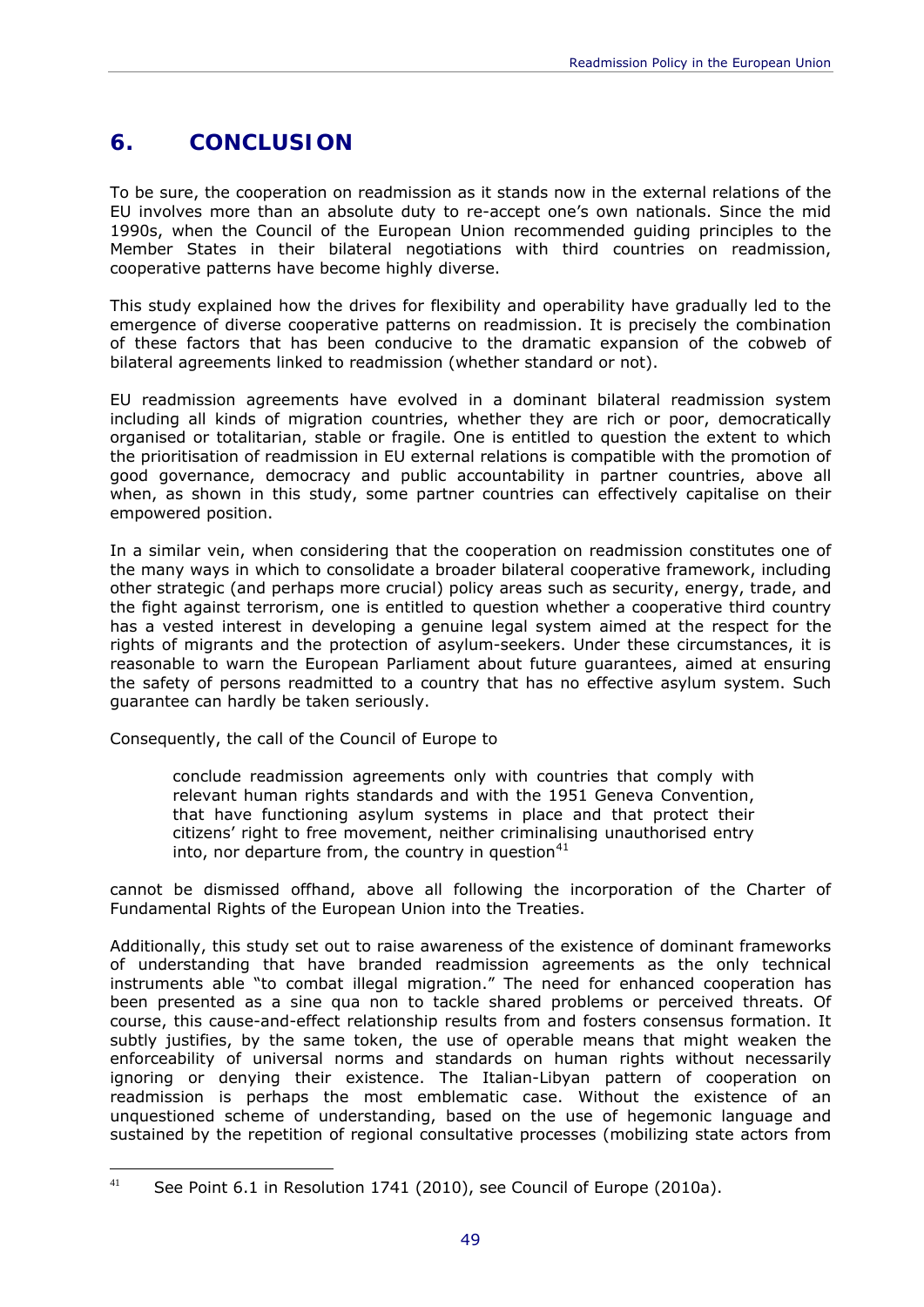countries of origin, of transit, and of destination), neither the asymmetric costs inherent in the cooperation on readmission would have become less critical in the bargaining process, nor would the cobweb of agreements have developed simultaneously at the global level.

This study is an attempt to shed light on how and why the readmission system has materialized so far and which major forces have driven its expansion and policy options, at bilateral and EU levels. Since the entry into force of the Treaty of Lisbon, the European Parliament has acquired the legislative and political powers to have a say on the hierarchy of priorities that has so far sustained the expansion of the readmission system, before it consolidates for good. The various recommendations contained in this study constitute concrete steps to move forward in accordance with the fundamental rights principles that the Union seeks to advance in its external action.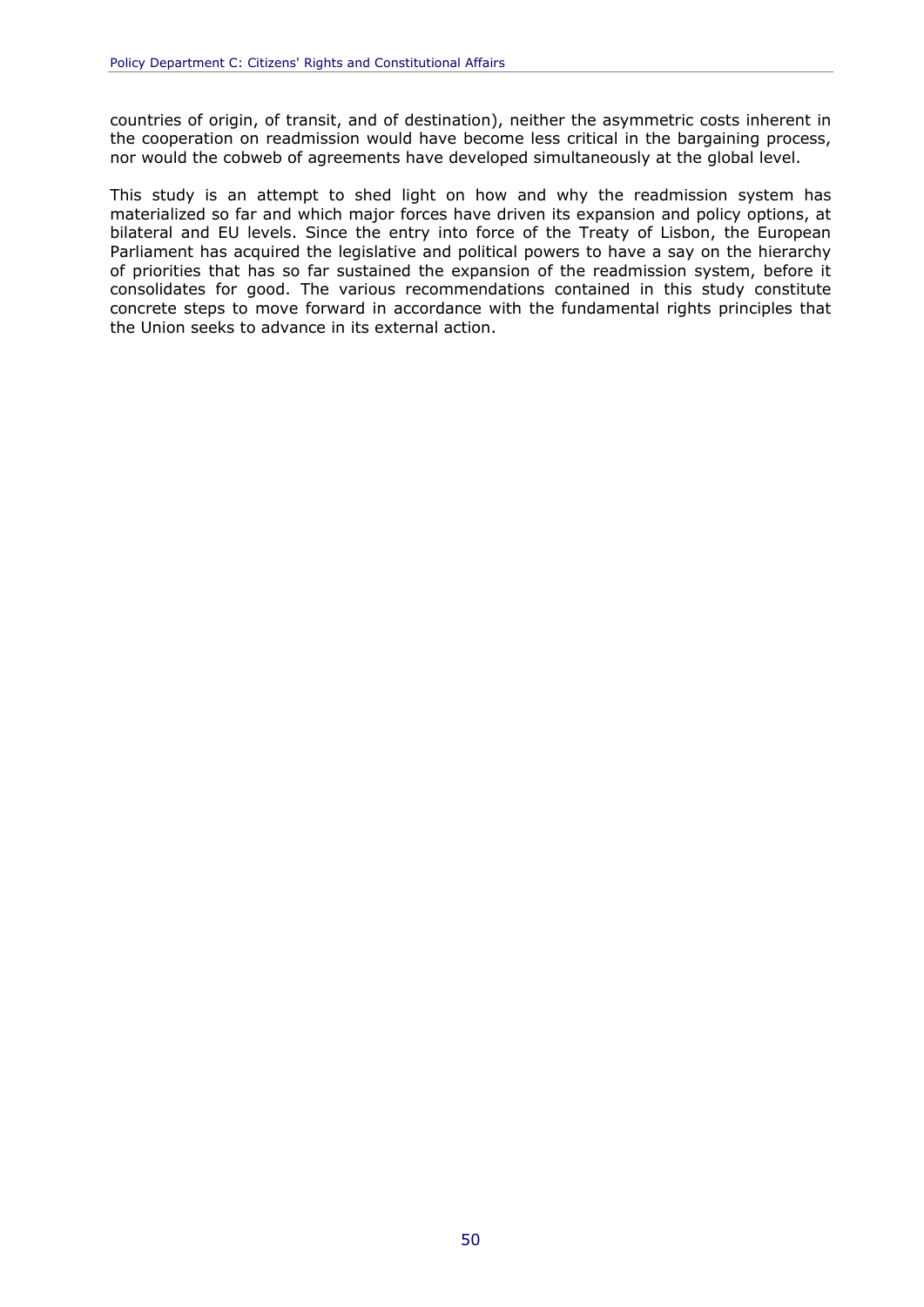## <span id="page-52-0"></span>**REFERENCES**

- Arnarsson, Bjartmar Freyr (2007), *Readmission Agreements: Evidence and prime concern,* Master Thesis in International Law. Lund: University of Lund, Faculty of Law.
- Arnold, Frank, Ginn Emma and Wistrich Harriet (2008), *Outsourcing Abuse: The use and misuse of state-sanctioned force during the detention and the removal of asylumseekers.* London: Medical Justice.
- Blitz, Brad, Sales Rosemary and Marzano Lisa (2005), "Non-Voluntary Return? The Politics of Return to Afghanistan", *Political Studies* 53: 182-200.
- Bree, June de (2008), *Return Migration to Afghanistan: Monitoring the Embeddedness of Returnees.* Radboud University Nijmegen, CIDIN.
- Carrera, Sergio and Guild Elspeth (2008), "The French Presidency's European Pact on Immigration and Asylum: Intergovernmentalism vs. Europeanisation? Security vs. Rights?" Brussels: *CEPS Policy Brief* n. 170.
- Cassarino, Jean-Pierre (2007), "Informalising Readmission Agreements in the EU Neighbourhood", *The International Spectator* 42(2): 179-196.
- Cassarino, Jean-Pierre (2010), ed., *Unbalanced Reciprocities: Cooperation on Readmission in the Euro-Mediterranean Area.* Washington: The Middle East Institute.
- Charles, Claudia (2007), *Accords de réadmission et respect des droits de l'homme dans les pays tiers. Bilan et perspectives pou le Parlement Européen*, Brussels : Parlement Européen.
- Coelho, Patricia (2005) *The Return of Asylum-Seekers Whose Applications have been Rejected in Europe.* Brussels: ECRE, 2005.
- Coleman, Nils (2009), *European Readmission Policy: Third Country Interests and Refugee Rights.* Leiden: Martinus Nijhoff Publishers.
- Collyer, Michael (2008), "Migrants, Migration and the Security Paradigm: Constraints and Opportunities" in Frederic Volpi, ed., *Transnational Islam and Regional Security: Cooperation and Diversity between Europe and North Africa.* London: Routledge, pp. 199-134.
- Council of Europe (2010), Voluntary return programmes: an effective, humane and cost-effective mechanism for returning irregular migrants, PACE, Resolution 1742 (2010), <http://assembly.coe.int/Main.asp?link=/Documents/AdoptedText/ta10/ERES1742.htm>
- Council of Europe (2010a), *Readmission agreements: a mechanism for returning irregular migrants*, PACE, Resolution 1741 (2010), <http://assembly.coe.int/Main.asp?link=/Documents/AdoptedText/ta10/ERES1741.htm>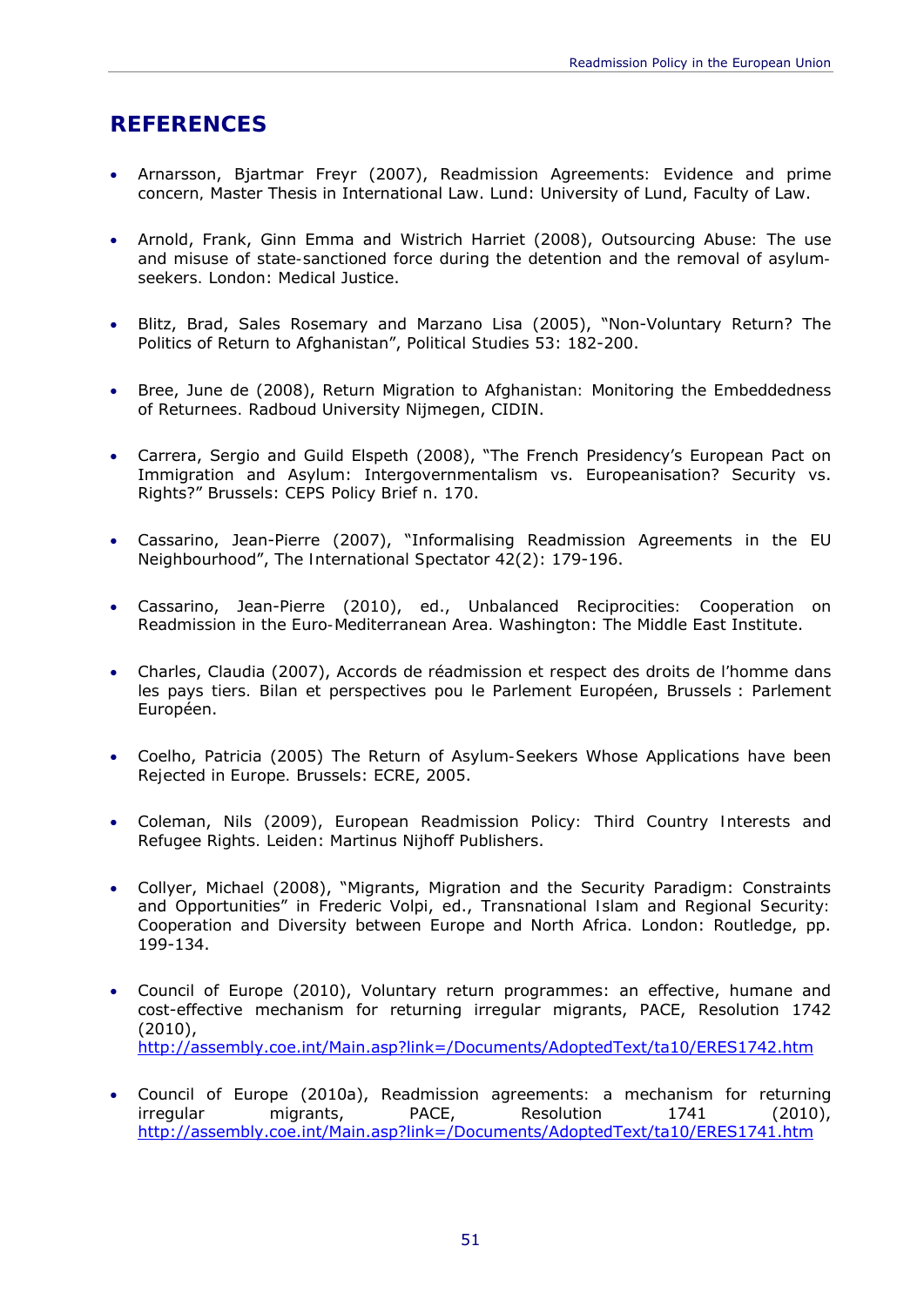- Council of Europe (2010b), *Report to the Italian Government on the visit to Italy carried out by the European Committee for the Prevention of Torture and Inhuman or Degrading Treatment or Punishment (CPT) from 27 to 31 July 2009*, Strasbourg, 28 April 2010.
- Council of Europe (2008), *Human rights implications for voluntary return policies and programmes for irregular migrants*, PACE, Motion for a recommendation presented by Mr Østergaard and others, Doc. 11483, 7 January 2008.
- Cox, Robert W. (2006), "Problems of Power and Knowledge in a Changing World Order" in Richard Stubbs and Geoffrey R.D. Underhill, eds., *Political Economy and the Changing World Order.* Oxford: Oxford University Press, pp. 39-50.
- Dryzek, John S., Clark Margaret. L., and McKenzie Garry (1989), "Subject and System in International Interaction," *International Organization* 43 (3): 475-503.
- Engbersen, Godfried (2009), "Irregular Migration, Criminality and the State" in Willem Schinkel, ed., *Globalization and the State: Sociological Perspectives on the State of the State.* Basingstoke: Palgrave MacMillan, pp. 144-172.
- European Commission (2002), *Communication from the Commission to the Council and the European Parliament on a Community Return Policy on Illegal Residents*, COM (2002) 504 final.
- European Commission (2007), *Applying the Global Approach to Migration to the Eastern and South-Eastern Regions Neighbouring the European Union*, COM(2007) 247 final.
- European Commission (2007a), *On Circular Migration and Mobility Partnerships between the European Union and Third Countries*, Brussels, COM(2007) 248 final.
- European Commission (2008), *Strengthening the Global Approach to Migration, Increasing Coordination, Coherence and Synergies*, Brussels, COM(2008) 611 final.
- European Commission (2006), *The Global Approach to Migration One Year On: Towards a Comprehensive European Migration Policy*, COM(2006) 735 final.
- European Council (2009), "The Stockholm Programme ― An open and secure Europe serving and protecting the citizens," December 2, 2009.
- European Council (2009a), 2927<sup>th</sup> Council meeting Justice and Home Affairs Brussels, 26 and 27 February 2009.
- European Council (2009b), *Brussels European Council October 29-30, 2009 Presidency Conclusions*, December 1, 2009.
- European Council (2007), Council Conclusions on the Global Approach to Migration  $2807<sup>th</sup>$  Justice and Home Affairs Council meeting, Luxembourg, 12 and 13 June 2007.
- European Council (2002), Criteria for the Identification of third countries with which new readmission agreements need to be negotiated, 16 April 2002.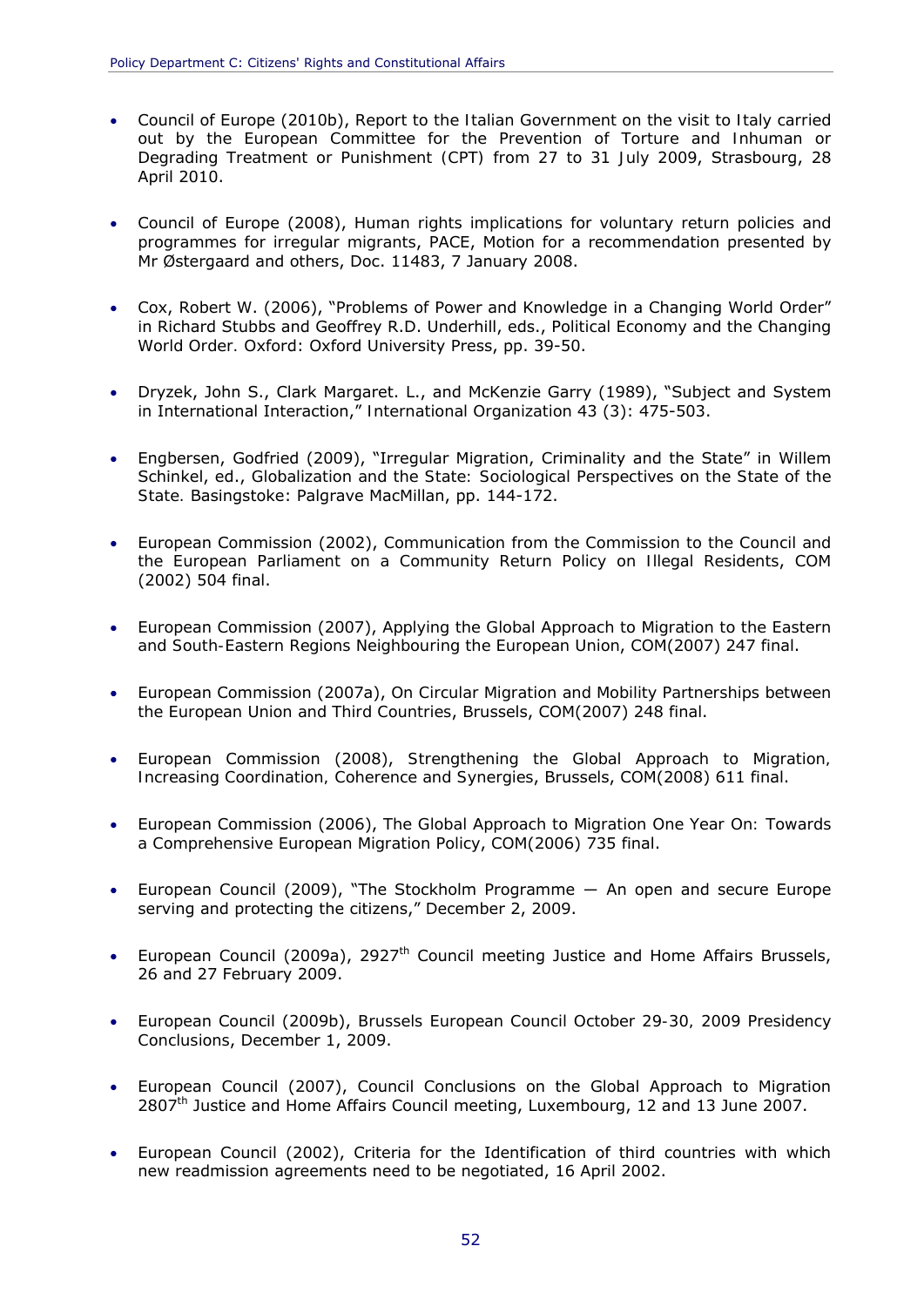- European Council on Refugees and Exiles (2005), *The Return of Asylum-Seekers Whose Applications have been Rejected in Europe*, Brussels: ECRE, 2005.
- European Parliament (2005), European Parliament Resolution on Lampedusa, April 14, 2005, [http://www.europarl.europa.eu/sides/getDoc.do;jsessionid=8B5BEAAD5A39468ECA77F](http://www.europarl.europa.eu/sides/getDoc.do;jsessionid=8B5BEAAD5A39468ECA77F272A4E6D528.node2?pubRef=-//EP//TEXT+TA+P6-TA-2005-0138+0+DOC+XML+V0//EN) [272A4E6D528.node2?pubRef=-//EP//TEXT+TA+P6-TA-2005-](http://www.europarl.europa.eu/sides/getDoc.do;jsessionid=8B5BEAAD5A39468ECA77F272A4E6D528.node2?pubRef=-//EP//TEXT+TA+P6-TA-2005-0138+0+DOC+XML+V0//EN) [0138+0+DOC+XML+V0//EN.](http://www.europarl.europa.eu/sides/getDoc.do;jsessionid=8B5BEAAD5A39468ECA77F272A4E6D528.node2?pubRef=-//EP//TEXT+TA+P6-TA-2005-0138+0+DOC+XML+V0//EN)
- Flynn, Michael and Cannon, Cecilia (2009), *The Privatization of Immigration Detention: Towards a Global View,* Global Detention Project Working Paper. Geneva: The Graduate Institute.
- Gammeltoft-Hansen, Thomas (2009), *Access to Asylum: International Refugee Law and the Offshoring and Outsourcing of Migration Control.* Aarhus: Aarhus University Press.
- Goodwin-Gill, Guy (2008), "The Politics of Refugee", *Refugee Survey Quarterly* 27 (1): 8-23.
- Goodwin-Gill, Guy (1978) *International Law and the Movement of Persons between States.* Oxford: Clarendon.
- Hailbronner, Kay (1997), *Readmission Agreements and the Obligation of States under Public International Law to Readmit their Own and Foreign Nationals*, Zeitschrift für ausländisches öffentliches Recht und Völkerrecht, No. 57. [http://www.hjil.de/57\\_1997/57\\_1997\\_1\\_a\\_1\\_50.pdf.](http://www.hjil.de/57_1997/57_1997_1_a_1_50.pdf)
- Hasselberg, Olof (2009), *Diplomatic Assurances A Judicial and Political Analysis of the Undermining of the Principle of Non-refoulement*. Göteborgs: Göteborgs Universitet.
- Hayes, Ben (2009), *NeoConOpticon: The EU Security-Industrial Complex.* Amsterdam: The Transnational Institute.
- Human Rights Watch (2009), *Pushed Back Pushed Around: Italy's Forced Return of Boat Migrants and Asylum Seekers, Libya's Mistreatment of Migrants and Asylum Seekers.* New York: Human Rights Watch.
- Independent Asylum Commission (2010), *Safe Return.* London, IAC.
- IOM, International Organization for Migration (2004), "International Agenda for Migration Management: Common Understandings and Effective Practices for a Planned, Balanced, and Comprehensive Approach to the Management of Migration". Bern: IOM, <http://apmrn.anu.edu.au/publications/IOM%20Berne.doc>.
- Joffé, George (2008), "The European Union, Democracy and Counter-Terrorism in the Maghreb," *Journal of Common Market Studies* 46 (1): 147-171.
- Klekowski von Koppenfels, Amanda (2001), "The Role of Regional Consultative Processes in Managing International Migration," IOM Migration Research Series No. 3. Geneva: IOM.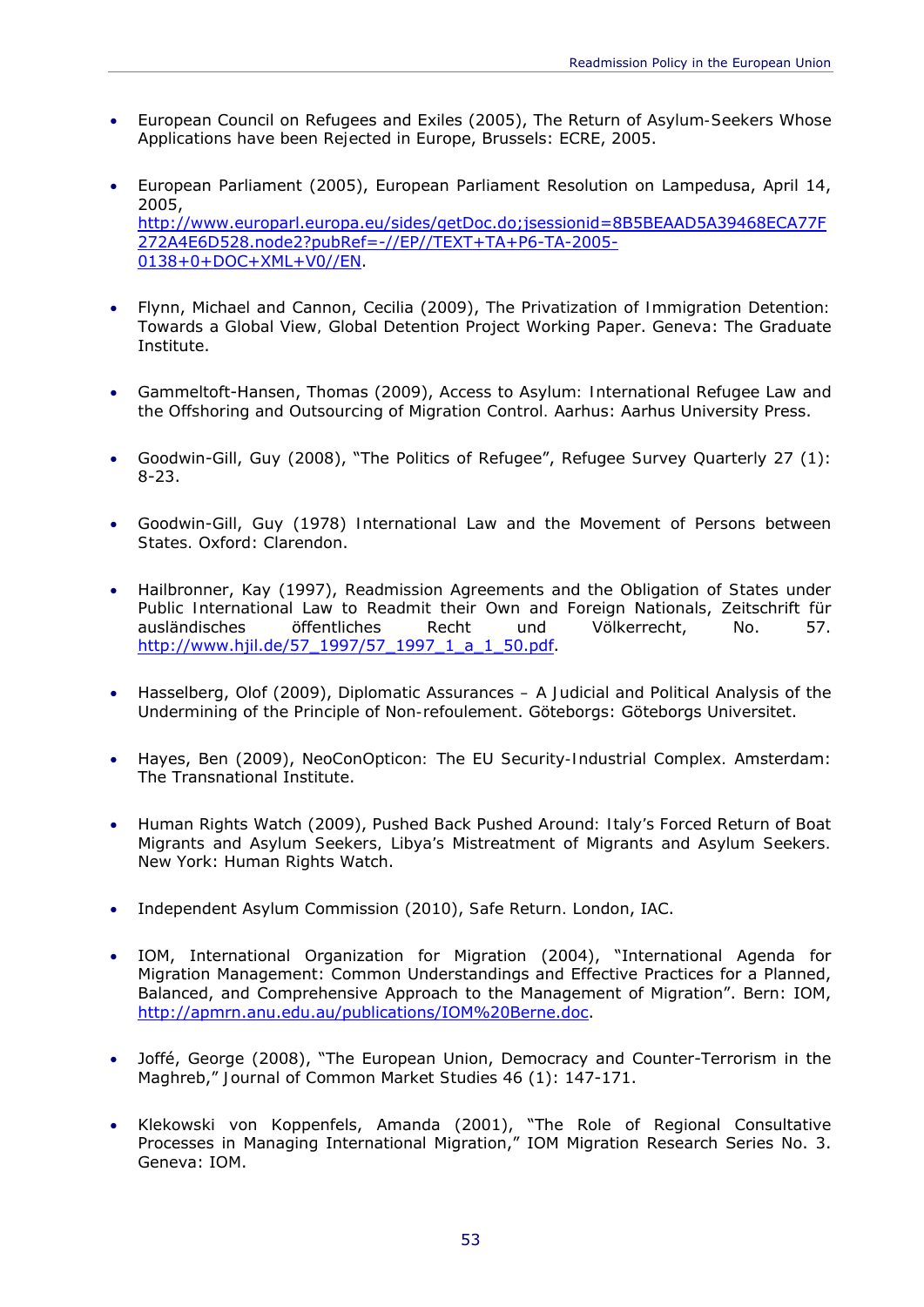- Koremenos, Barbara (2005), "Contracting around International Uncertainty," *American Political Science Review* 99 (4): 549-565.
- Lavenex, Sandra and Wichmann, Nicole (2009), "The External Governance of EU Internal Security," *Journal of European Integration* 31 (1): 83-102.
- Lavenex, Sandra (2008), "A Governance Perspective on the European Neighbourhood Policy: Integration beyond conditionality?" *Journal of European Public Policy* 15 (6): 938-955.
- Mrabet, El Arbi (2003), "Readmission agreements: The Case of Morocco," *European Journal of Migration and Law* 5: 379-385.
- Nascimbene, Bruno (2001) "Relazioni esterne e accordi di riammissione" in Luigi Daniele, ed., *Le relazioni esterne dell'Unione Europea nel nuovo millennio.* Milan: Giuffrè editore, pp. 291-310.
- Noll, Gregor (2006), "Diplomatic Assurances and the Silence of Human Rights Law", *Melbourne Journal of International Law* 7(1).
- Noll, Gregor (2005), "Readmission Agreements" in Matthew J. Gibney and Randall Hansen, eds., *Immigration and Asylum: From 1900 to present*, Vol. 2. Santa Barbara: ABC-CLIO, pp. 495-497.
- Paoletti, Emanuela (2010), "*Relations among Unequals? Readmission between Italy and Libya", in* Cassarino, Jean-Pierre, ed., *Unbalanced Reciprocities: Cooperation on Readmission in the Euro-Mediterranean Area*. Washington: The Middle East Institute, pp. 54-76.
- Phuong, Catherine (2007), "Building a Community Return Policy with Third Countries: An Equal Partnership?" in Anneliese Baldaccini, Elspeth Guild, and Helen Toner (eds.), *Whose Freedom, Security and Justice? EU Immigration and Asylum Law and Policy.*  Oxford: Hart Publishing, pp. 337-357.
- Poppleton, Sarah and Rice, Linda (2009), *Programmes and Strategies in the UK Fostering Assisted Return to and Reintegration in Third Countries, EMN Report.* London: UK Border Agency.
- Roig, Annabelle and Huddleston, Thomas (2007), "EC Readmission Agreements: A Reevaluation of the Political Impasse," *European Journal of Migration and Law* 9: 363-387.
- Roots, Lehte (2009), "*The Impact of the Lisbon Treaty on the Development of EU Immigration Legislation"*, *Croatian Yearbook of European Law & Policy* 5: 261-281.
- Salt, John (2000), *Towards a Migration Management Strategy*. Report based on the Proceedings of the Seminar on "Managing Migration in the Wider Europe." Strasbourg, October 12-13, 1998. Strasbourg: Council of Europe.
- Skoglund, Lena (2008), "Diplomatic Assurances Against Torture An Effective Strategy?" *Nordic Journal of International Law* 77: 319-364.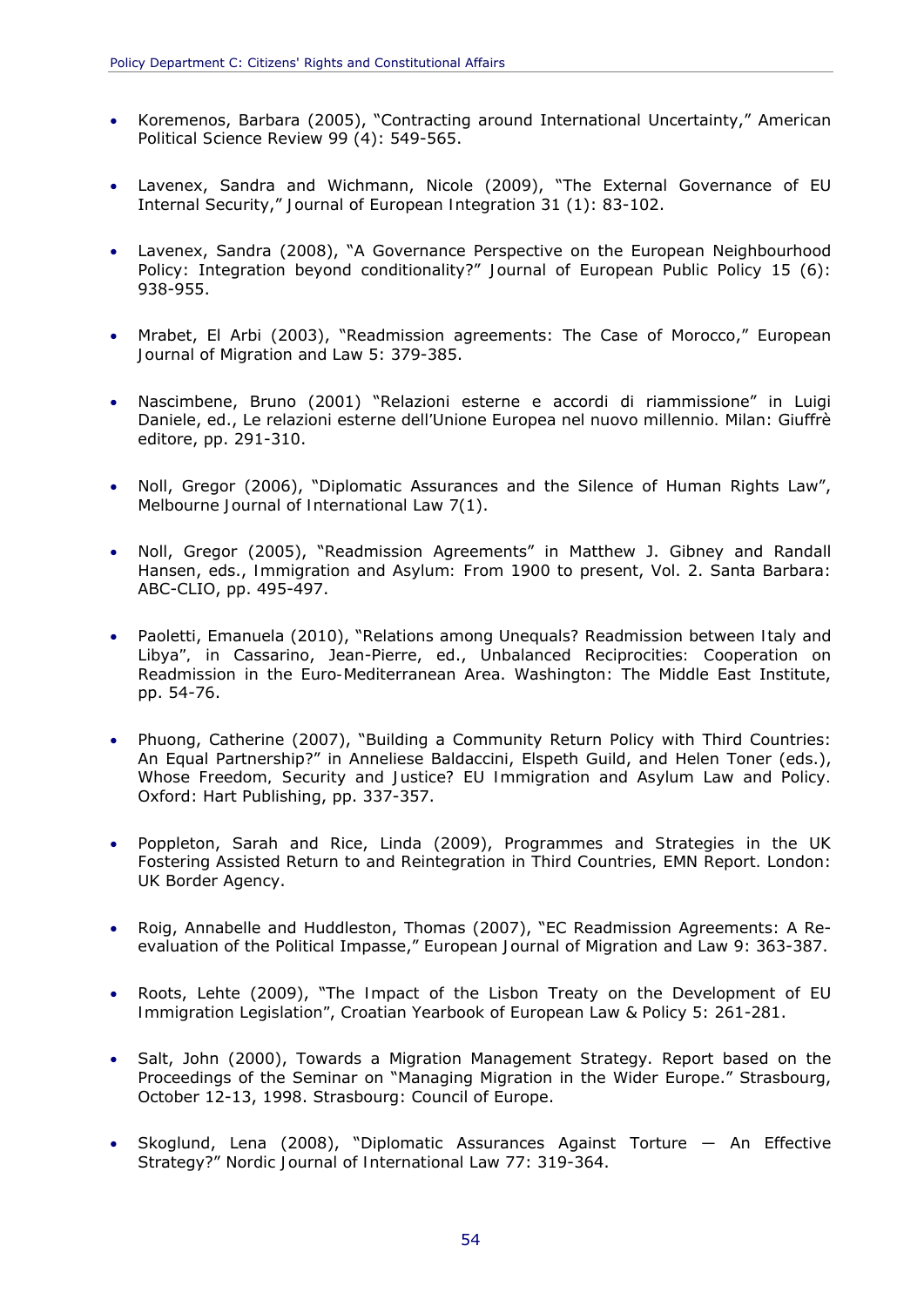- Snidal, Duncan (1991), "Relative Gains and the Pattern of International Cooperation," *American Political Science Association* 85 (3): 701-726.
- Strand, Arne *et al.* (2008), *Return with Dignity? Return to What? Review of the Voluntary Return Programme to Afghanistan.* Bergen: Chr. Michelsen Institute.
- Strik, Tineke (2010), "Readmission Agreements: A Mechanism for Returning Irregular Migrants", Doc. 12168, 16 March 2010. Strasbourg: Parliamentary Assembly of the Council of Europe.
- Sward, Jon (2009), "Assisted Voluntary Return (AVR): An Opportunity for Development?", *Briefing note* n. 20*.* Sussex: DRC on Migration, Globalisation & Poverty, Sussex University.
- Thouez, Colleen and Channac, Frédérique (2006), "Shaping International Migration Policy: The role of regional consultative processes," *West European Politics* 29 (2): 370- 387.
- Trauner, Florian and Kruse, Imke (2008) "EC Visa Facilitation and Readmission Agreements: Implementing a New EU Security Approach in the Neighbourhood". Brussels: *CEPS Working Document* No. 290.
- van Houte, Marieke and Koning, Mireille de (2008), *Towards a Better Embeddedness? Monitoring Assistance to Involuntary Returning Migrants from Western Countries.* Radboud University Nijmegen, CIDIN.
- Walters, William (2002), "Deportation, Expulsion, and the International Police of Aliens," *Citizenship Studies* 6 (3): 265-292.
- Webber, Frances (2008), *Border Wars and Asylum Crimes.* London: Statewatch.
- Weinzierl, Ruth (2007), *The Demands of Human and EU Fundamental Rights for the Protection of the European Union's External Borders.* Berlin: German Institute for Human Rights.
- Zolberg, Aristide (2006), A Nation by Design: Immigration Policy in the Fashioning of America. Cambridge: Harvard University Press.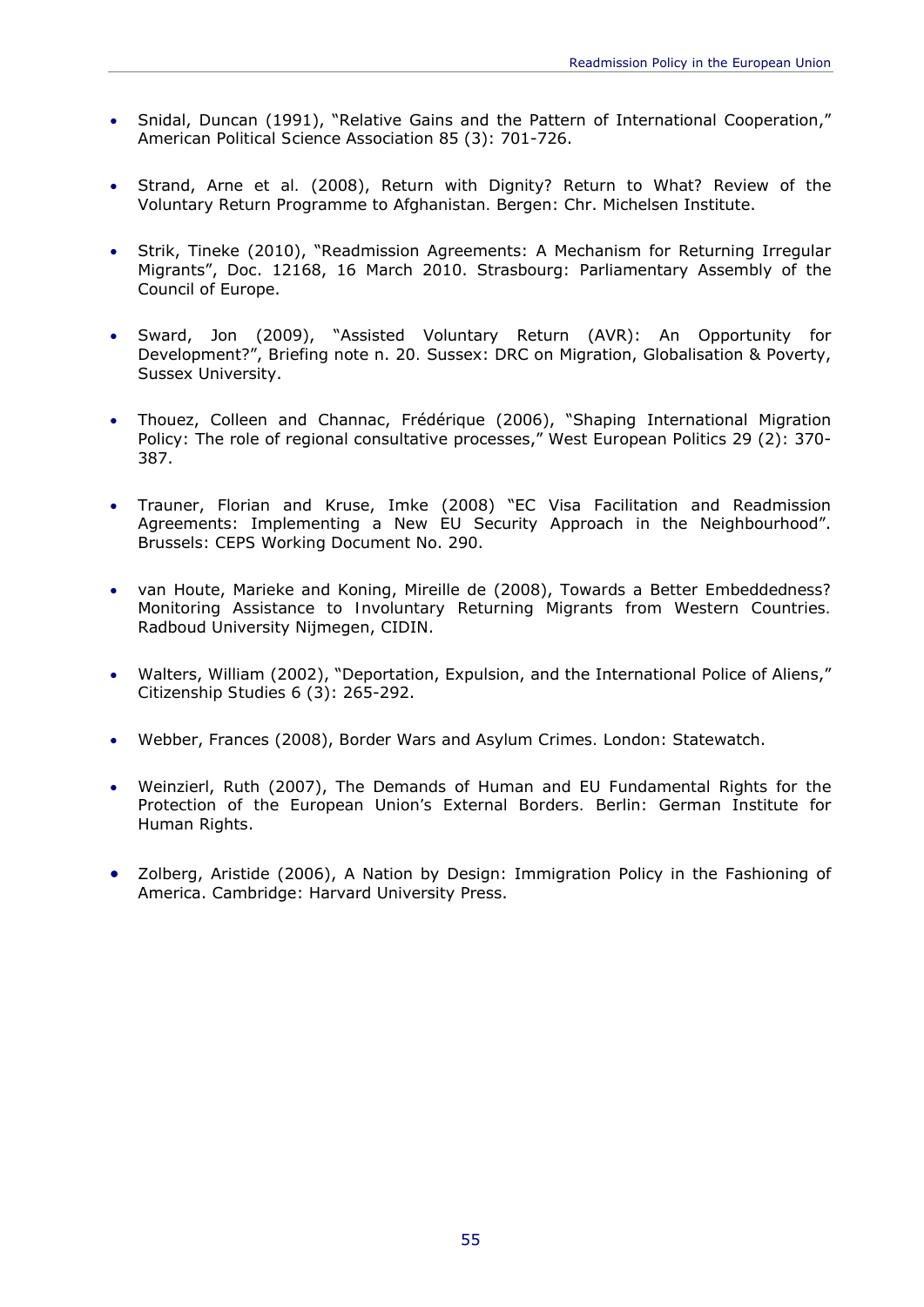| $1$ GMIC $\cup$ . The fill contained to the contact of $\sim$ |             |             |               |                |              |                  | or returned thing country nationals from each member state,<br>.up | 101101101110372007 |                |              |        |              |
|---------------------------------------------------------------|-------------|-------------|---------------|----------------|--------------|------------------|--------------------------------------------------------------------|--------------------|----------------|--------------|--------|--------------|
|                                                               | Albania     | Morocco     | <b>Brazil</b> | <b>Ukraine</b> | India        | Iraq             | China (including Hong Kong)                                        | Afghanistan        | Turkey         | Algeria      | Other  | <b>Total</b> |
| Austria                                                       | 90          | 125         | 15            | 130            | 235          | 240              | 190                                                                | 165                | 250            | 55           | 4895   | 6390         |
| Belgium                                                       | 135         | 265         | 1265          | 345            | 75           | 30               | 75                                                                 | 20                 | 85             | 55           | 1685   | 4035         |
| <b>Bulgaria</b>                                               | 10          | 10          | $\mathbf{0}$  | $\mathbf 0$    | $\mathbf{0}$ | 30               | 5                                                                  | 20                 | 70             | 5            | 100    | 250          |
| Cyprus                                                        | $\mathbf 0$ | 10          | $\mathbf{0}$  | 50             | 310          | 10               | 165                                                                | 5                  | 95             | $\mathbf{0}$ | 3855   | 4500         |
| Czech Republic                                                | $\mathbf 0$ | $\mathbf 0$ | $\Omega$      | 415            | $\mathbf 0$  | $\boldsymbol{0}$ | 10                                                                 | 0                  | 10             | $\mathbf 0$  | 405    | 840          |
| Denmark                                                       | 10          | 10          | 20            | 20             | 15           | 125              | 20                                                                 | 25                 | 35             | 10           | 490    | 780          |
| Estonia                                                       | $\mathbf 0$ | $\mathbf 0$ | $\mathbf 0$   | 10             | $\mathbf 0$  | $\pmb{0}$        | 5                                                                  | 15                 | $\overline{0}$ | $\bf 0$      | 70     | 100          |
| Finland                                                       | 10          | 20          | 5             | 20             | 30           | 250              | 50                                                                 | 35                 | 30             | 10           | 1235   | 1695         |
| France                                                        | 275         | 2890        | 670           | 275            | 805          | 430              | 810                                                                | 365                | 910            | 2930         | 8015   | 18375        |
| Germany                                                       | 180         | 300         | 75            | 170            | 460          | 585              | 270                                                                | 155                | 1040           | 440          | 8185   | 11860        |
| Greece                                                        | 60040       | 20          | 5             | 70             | 35           | 320              | 15                                                                 | 470                | 375            | 15           | 1430   | 62795        |
| Hungary                                                       | 70          | 5           | $\mathbf 0$   | 40             | 5            | 10               | 25                                                                 | 35                 | 105            | 10           | 1945   | 2250         |
| Ireland                                                       | 5           | $\mathbf 0$ | 200           | 10             | 5            | 10               | 20                                                                 | $\mathbf 0$        | 5              | $\mathbf{0}$ | 565    | 820          |
| Italy                                                         | 1085        | 830         | 125           | 355            | 80           | 30               | 135                                                                | 5                  | 40             | 170          | 2440   | 5295         |
| Latvia                                                        | 0           | $\mathbf 0$ | $\mathbf{0}$  | 20             | $\mathbf 0$  | $\boldsymbol{0}$ | 5                                                                  | 5                  | 5              | $\mathbf 0$  | 160    | 195          |
| Lithuania                                                     | 0           | $\mathbf 0$ | $\Omega$      | 110            | 5            | $\boldsymbol{0}$ | 5                                                                  | 0                  | 45             | $\mathbf 0$  | 740    | 905          |
| Luxembourg                                                    | 5           | $\Omega$    | 10            | $\mathbf 0$    | $\mathbf 0$  | $\boldsymbol{0}$ | $\Omega$                                                           | 0                  | $\mathbf 0$    | $\mathbf 0$  | 65     | 80           |
| Malta                                                         | 0           | 10          | $\Omega$      | 10             | 20           | $\mathbf 0$      | 10                                                                 | $\overline{0}$     | 5              | 10           | 465    | 530          |
| Netherlands                                                   | 115         | 380         | 535           | 270            | 135          | 685              | 475                                                                | 75                 | 935            | 50           | 5340   | 8995         |
| Poland                                                        | 5           | 10          | $\mathbf{0}$  | 4300           | 20           | 15               | 75                                                                 | 5                  | 35             | 10           | 2445   | 6920         |
| Portugal                                                      | 0           | 30          | 715           | 80             | 30           | $\mathbf 0$      | 20                                                                 | 0                  | $\Omega$       | 15           | 315    | 1205         |
| Romania                                                       | 40          | 25          | 35            | 110            | 40           | 40               | 1375                                                               | $\Omega$           | 1200           | 5            | 1785   | 4655         |
| Slovakia                                                      | 5           | $\mathbf 0$ | $\Omega$      | 335            | 10           | 5                | 10                                                                 | 45                 | 10             | $\mathbf 0$  | 470    | 890          |
| Slovenia                                                      | 95          | 25          | 10            | 140            | 5            | 10               | 105                                                                | 25                 | 55             | 5            | 1715   | 2190         |
| Spain                                                         | 70          | 10130       | 2225          | 295            | 165          | 20               | 245                                                                | 15                 | 245            | 2195         | 13230  | 28835        |
| Sweden                                                        | 80          | 65          | 10            | 60             | 60           | 3180             | 160                                                                | 135                | 175            | 85           | 7955   | 11965        |
| United Kingdom                                                | 845         | 215         | 5735          | 670            | 5715         | 2010             | 3350                                                               | 5095               | 900            | 525          | 37460  | 62520        |
| <b>EU 27</b>                                                  | 63170       | 15375       | 11655         | 8310           | 8260         | 8035             | 7630                                                               | 6715               | 6660           | 6600         | 107460 | 249870       |

**Table 5: Number of returned third-country nationals from each Member State, top-10 nationalities, 2009**

*Source: Eurostat. Returned persons refer to "third-country nationals who have in fact left the territory of the Member State, following an administrative or judicial decision or act".*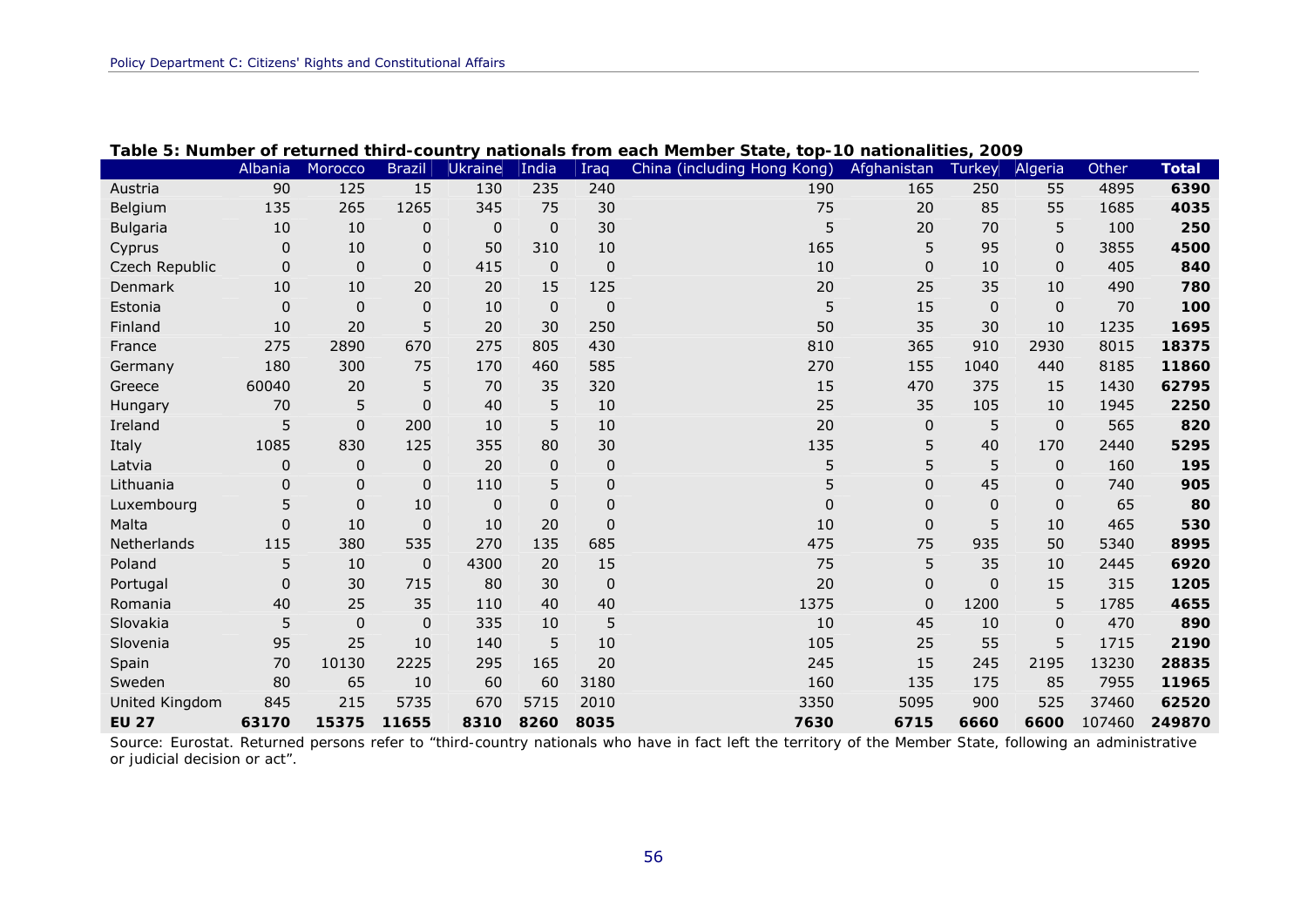|                 | Albania     | Morocco        | Afghanistan | <b>Iraq</b>  | Algeria          | <b>Brazil</b> | China (including Hong Kong) | Bolivia        | India          | Pakistan     | Other  | <b>Total</b> |
|-----------------|-------------|----------------|-------------|--------------|------------------|---------------|-----------------------------|----------------|----------------|--------------|--------|--------------|
| Austria         | 80          | 220            | 210         | 150          | 225              | 25            | 390                         | $\mathbf 0$    | 580            | 140          | 8595   | 10615        |
| Belgium         | 290         | 3490           | 1515        | 1170         | 3890             | 660           | 440                         | 10             | 1415           | 360          | 10640  | 23880        |
| <b>Bulgaria</b> | 20          | 30             | 95          | 270          | 30               | $\mathbf{0}$  | 10                          | $\Omega$       | 5              | 15           | 975    | 1450         |
| Cyprus          | $\mathbf 0$ | 10             | 10          | 10           | $\boldsymbol{0}$ | 0             | 125                         | $\mathbf 0$    | $\mathbf 0$    | 315          | 2705   | 3175         |
| Czech Republic  | 5           | 5              | 15          | 20           | 20               | 5             | 80                          | $\mathbf 0$    | 10             | 5            | 3605   | 3770         |
| Estonia         | $\mathbf 0$ | 0              | 15          | $\mathbf{0}$ | $\mathbf 0$      | 0             | 5                           | $\Omega$       | $\mathbf 0$    | $\mathbf{0}$ | 110    | 130          |
| Finland         | 15          | 35             | 125         | 465          | 25               | 5             | 70                          | $\mathbf 0$    | 45             | 10           | 2300   | 3095         |
| France          | 790         | 8795           | 4860        | 2025         | 9770             | 865           | 3495                        | 205            | 3795           | 1870         | 52045  | 88515        |
| Germany         | 140         | 355            | 190         | 840          | 385              | 160           | 305                         | 10             | 535            | 170          | 11500  | 14590        |
| Greece          | 63565       | 220            | 17830       | 7660         | 330              | 10            | 440                         | 0              | 350            | 4855         | 30885  | 126145       |
| Hungary         | 65          | 15             | 160         | 35           | 10               | 10            | 300                         | $\mathbf 0$    | 20             | 30           | 4205   | 4850         |
| Ireland         | 15          | 5              | 5           | 15           | 10               | 200           | 30                          | 5              | 5              | 20           | 1295   | 1605         |
| Italy           | 2875        | 9450           | 745         | 610          | 1335             | 890           | 3460                        | 225            | 1480           | 800          | 31575  | 53445        |
| Latvia          | 0           | 0              | $\mathbf 0$ | $\mathbf{0}$ | $\mathbf 0$      | 0             | 0                           | $\mathbf 0$    | $\mathbf 0$    | $\mathbf 0$  | 70     | 70           |
| Lithuania       | 0           | 0              | $\Omega$    | $\mathbf{0}$ | $\boldsymbol{0}$ | $\mathbf{0}$  | 10                          | $\mathbf 0$    | 10             | 5            | 1185   | 1210         |
| Luxembourg      | 10          | 5              | $\Omega$    | $\Omega$     | 15               | 15            | 5                           | $\Omega$       | $\overline{0}$ | $\mathbf{0}$ | 115    | 165          |
| Malta           | $\mathbf 0$ | 15             | $\Omega$    | $\Omega$     | 15               | $\mathbf 0$   | 15                          | $\Omega$       | 50             | 5            | 1585   | 1685         |
| Netherlands     | 210         | 3275           | 1710        | 4430         | 325              | 280           | 1630                        | 25             | 520            | 415          | 30510  | 43330        |
| Poland          | 5           | 15             | 5           | 15           | 5                | $\mathbf 0$   | 140                         | $\mathbf 0$    | 30             | 15           | 8235   | 8465         |
| Portugal        | 0           | 105            | $\Omega$    | $\Omega$     | 15               | 6070          | 285                         | 0              | 455            | 175          | 3175   | 10280        |
| Romania         | 45          | 25             | $\Omega$    | 50           | 5                | 35            | 1390                        | $\Omega$       | 45             | 40           | 3460   | 5095         |
| Slovakia        | 5           | $\Omega$       | 65          | 5            | $\mathbf 0$      | 0             | 25                          | $\Omega$       | 20             | 50           | 980    | 1150         |
| Slovenia        | 45          | $\overline{0}$ | 5           | 5            | $\mathbf 0$      | 5             | 5                           | $\overline{0}$ | $\Omega$       | $\mathbf{0}$ | 980    | 1045         |
| Spain           | 185         | 15625          | 95          | 125          | 5800             | 8400          | 2475                        | 17120          | 1270           | 2815         | 49090  | 103000       |
| Sweden          | 85          | 70             | 255         | 5720         | 85               | 10            | 205                         | 110            | 95             | 85           | 11065  | 17785        |
| United Kingdom  | 725         | 150            | 7320        | 2015         | 725              | 2955          | 3790                        | 300            | 6105           | 4510         | 41150  | 69745        |
| <b>EU-27</b>    | 69175       | 41915          | 35230       | 25635        | 23020            | 20600         | 19125                       | 18010          | 16840          | 16705        | 312035 | 598290       |

#### **Table 6: Number of third-country nationals ordered to leave from each Member State, top-10 nationalities, 2009**

*Source: Eurostat. Third-country ordered to leave are persons "found to be illegally present in the territory of the Member State who are subject to an administrative or judicial decision or act stating or declaring that their stay is illegal and imposing an obligation to leave the territory of the Member State".*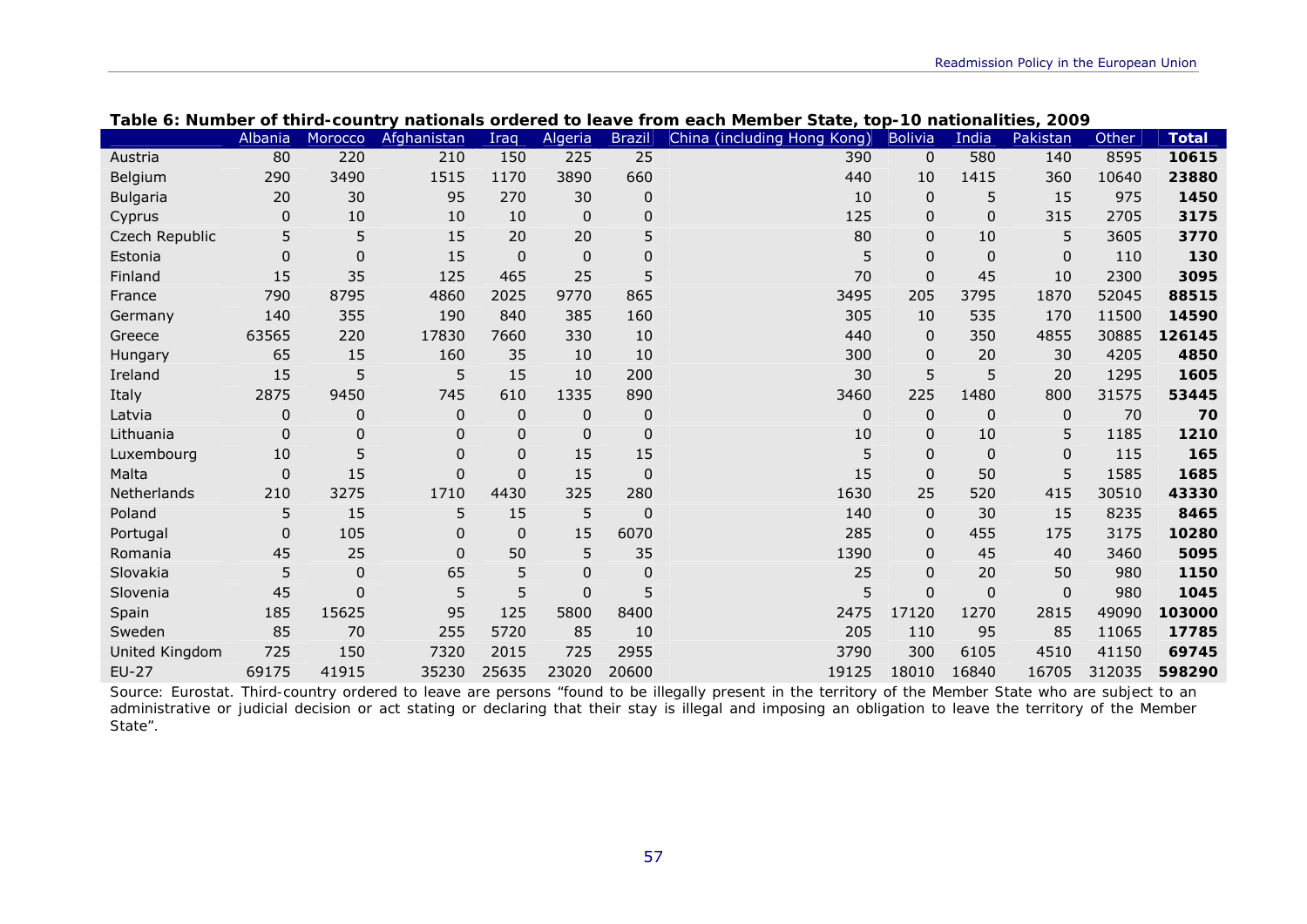|                 | Morocco      | <b>Ukraine</b> | <b>Brazil</b> | Russian Federation | Georgia        | <b>Belarus</b> | Croatia          | Turkey      | Serbia         | China                       | Other    | <b>Total</b> |
|-----------------|--------------|----------------|---------------|--------------------|----------------|----------------|------------------|-------------|----------------|-----------------------------|----------|--------------|
| Austria         | 5            | 30             | 5             | 40                 | 15             | 5              | 5                | 65          | 55             | (including Hong Kong)<br>55 | 345      | 625          |
| Belgium         | 190          | 15             | 20            | 45                 | $\Omega$       | $\mathbf{0}$   | 10               | 205         | 20             | 35                          | 1505     | 2045         |
| <b>Bulgaria</b> | 15           | 65             | 5             | 115                | 20             | 5              | $\boldsymbol{0}$ | 1525        | 280            | 40                          | 925      | 2995         |
| Cyprus          | 5            | 50             | 5             | 40                 | 15             | 10             | $\mathbf 0$      | 20          | 15             | 20                          | 470      | 650          |
| Czech Republic  | 0            | 40             | 0             | 85                 | 5              | 10             | 5                | 15          | 5              | 5                           | 195      | 365          |
| Denmark         | 0            | $\Omega$       | 0             | 5                  | $\Omega$       | $\Omega$       | $\Omega$         | $\Omega$    | $\overline{0}$ | 0                           | 25       | 30           |
| Estonia         | 0            | 35             | $\Omega$      | 370                | $\overline{0}$ | 5              | $\mathbf 0$      | 40          | $\overline{0}$ | 5                           | 435      | 890          |
| Finland         | 0            | 15             | 0             | 1095               | $\overline{0}$ | 15             | $\mathbf 0$      | 25          | 0              | 15                          | 135      | 1300         |
| France          | 650          | 45             | 1505          | 165                | 25             | 15             | 15               | 315         | 55             | 1570                        | 9930     | 14290        |
| Germany         | 25           | 75             | 110           | 265                | 20             | 15             | 25               | 420         | 100            | 260                         | 1660     | 2975         |
| Greece          | 15           | 75             | 5             | 110                | 125            | 5              | 20               | 230         | 90             | 100                         | 2215     | 2990         |
| Hungary         | 5            | 3710           | 10            | 150                | 5              | 15             | 840              | 260         | 1730           | 35                          | 925      | 7685         |
| Ireland         | 15           | 35             | 470           | 30                 | 15             | $\mathbf{0}$   | 25               | 25          | 10             | 385                         | 2515     | 3525         |
| Italy           | 265          | 60             | 150           | 85                 | 10             | 5              | 20               | 155         | 75             | 135                         | 2730     | 3690         |
| Latvia          | 0            | 30             | 0             | 290                | 10             | 75             | $\mathbf 0$      | 25          | 5              | 5                           | 200      | 640          |
| Liechtenstein   | 0            | $\overline{0}$ | 0             | 5                  | $\mathbf 0$    | $\mathbf 0$    | 0                | 0           | 0              | 0                           | 15       | 20           |
| Lithuania       | 0            | 105            | 0             | 835                | 75             | 530            | $\mathbf 0$      | 5           | 0              | 0                           | 190      | 1740         |
| Luxembourg      | 0            | $\Omega$       | 0             | 0                  | $\Omega$       | $\mathbf 0$    | $\mathbf{0}$     | 0           | $\overline{0}$ | 0                           | $\Omega$ | $\Omega$     |
| Malta           | $\Omega$     | 5              | 0             | 5                  | $\Omega$       | $\mathbf 0$    | $\mathbf 0$      | 5           | $\overline{0}$ | $\Omega$                    | 105      | 120          |
| Netherlands     | 20           | 40             | 180           | 75                 | 20             | 10             | 5                | 140         | 5              | 155                         | 1830     | 2480         |
| Poland          | 0            | 12800          | 0             | 3350               | 5685           | 4205           | 0                | 35          | 5              | 10                          | 765      | 26855        |
| Portugal        | 5            | 5              | 1670          | 0                  | $\mathbf 0$    | $\mathbf 0$    | 5                | $\mathbf 0$ | $\mathbf{0}$   | 5                           | 835      | 2525         |
| Romania         | 45           | 935            | 0             | 140                | 5              | 20             | 5                | 725         | 260            | 115                         | 2320     | 4570         |
| Slovakia        | $\mathbf{0}$ | 750            | 0             | 25                 | 5              | 5              | $\Omega$         | 5           | $\mathbf 0$    | $\mathbf 0$                 | 60       | 850          |
| Slovenia        | 0            | 200            | 20            | 265                | 0              | 0              | 3705             | 185         | 825            | 5                           | 2665     | 7870         |
| Spain           | 377080       | 5              | 1995          | 90                 | 5              | $\mathbf{0}$   | 5                | 25          | $\overline{0}$ | 135                         | 7640     | 386980       |
| Sweden          | 0            | $\mathbf 0$    | 0             | 5                  | $\overline{0}$ | $\mathbf 0$    | $\mathbf 0$      | 5           | $\overline{0}$ | $\overline{0}$              | 10       | 20           |
| United Kingdom  | 145          | 320            | 2310          | 245                | 35             | 50             | 145              | 290         | 90             | 520                         | 16300    | 20450        |
| <b>EU-27</b>    | 378485       | 19445          | 8460          | 7930               | 6095           | 5000           | 4835             | 4745        | 3625           | 3610                        | 56945    | 499175       |

#### **Table 7: Third-country nationals refused entry at the external borders from each Member State, top-10 nationalities, 2009**

*Source: Eurostat. "Third-country nationals are refused entry at the external border because they do not fulfil all the entry conditions".*